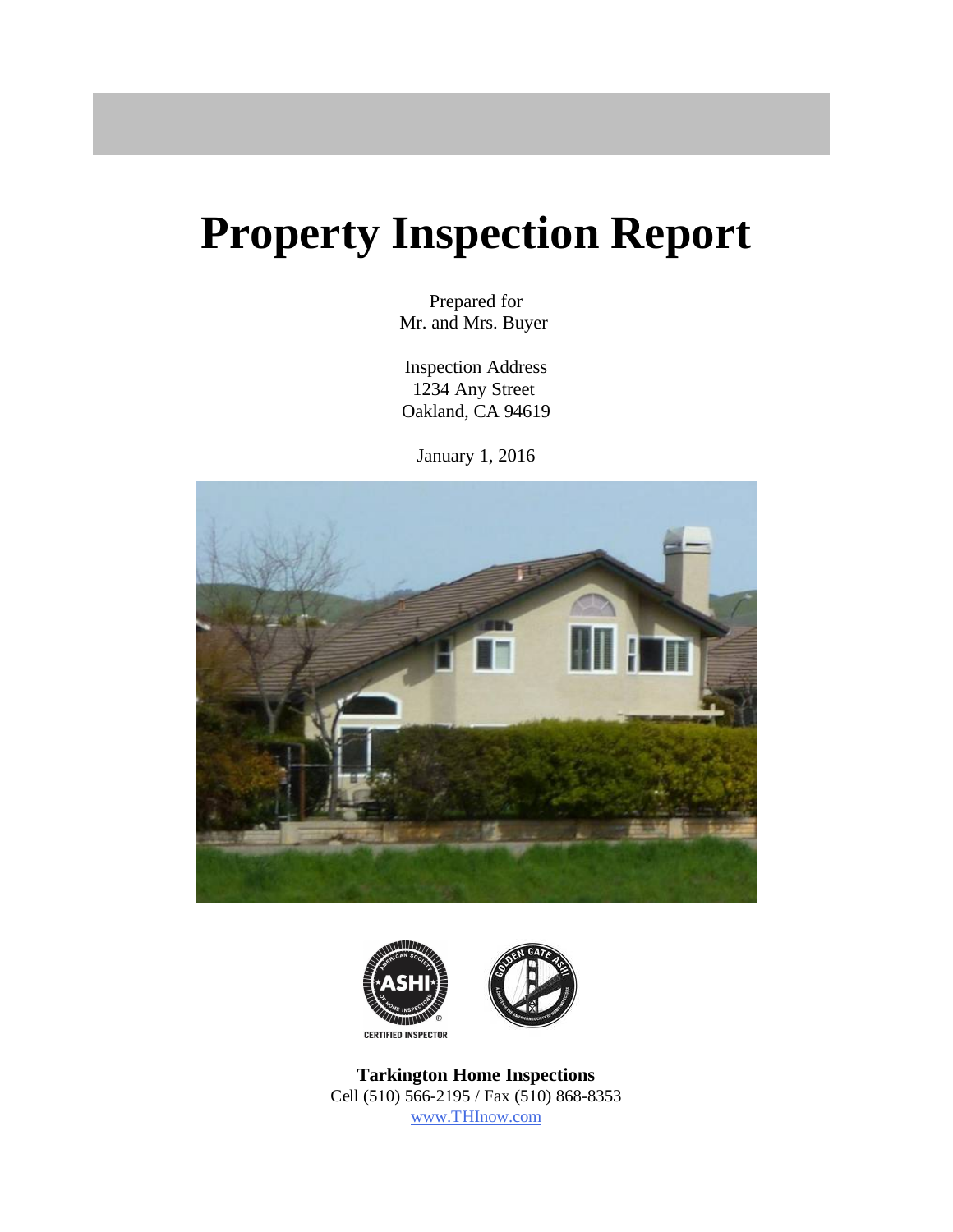Inspection Address 1234 Any Street Oakland, CA 94619

Real Estate Office Information Mike Smith Mike Smith's Real Estate 12345 Some Street Hayward, CA 94541

Inspection Date and Time January 1, 2016 10:30 AM

## **Introduction**

This report is intended only as a general guide to help the clients make an evaluation of the overall condition of the property, and is not intended to reflect the value of the premises, nor make any representation as to the advisability of purchase. The report expresses the personal opinions of the inspector, based upon visual impressions of the conditions that existed at the time of the inspection only. The inspection and report are not intended to be technically exhaustive, or to imply that every component was inspected, or that every possible defect was discovered. No disassembly of equipment, opening of walls, moving of furniture, appliances or stored items, or excavation was performed. All components and conditions which by the nature of their location are concealed, camouflaged or difficult to inspect are excluded from the report. This report should not be used in lieu of the real estate standard disclosure statement.

The report may make note of systems or components that may require maintenance or have a recommendation for upgrading. As the building standards change many of the building practices commonly used are revised or stopped; these changes are frequently mentioned in home inspection reports and shouldn't reflect negatively on the property. A common area mentioned is the maximum spacing on railing, which has slowly decreased from 6 inches to the current 4 inches. So what was built to the standards at the time is no longer conforming. While immediate repair may not be required, consideration should be given to the upgrades during the next remodel or renovation.

We certify that our inspectors have no interest, present or contemplated, in this property or its improvement and no involvement with trades people or benefits derived from any sales or improvements. To the best of our knowledge and belief, all statements and information in this report are true and correct.

This report was prepared for the sole use by the above named clients and their agent, if an agency contract exists. Any other parties desiring information regarding this property should obtain an inspection and report from their own contractor.

Photos, when used in this report, are to aid in the description and understanding of systems in areas not readily accessible. Areas that frequently generate photos include crawlspaces, roofs and attics.

Product recalls and consumer product safety alerts are added almost daily. As a courtesy, our inspector may identify systems or components that have been the subject of product recalls. If client is concerned about appliances or other items installed in the home that may be on such lists, client may wish to visit the U.S. Consumer Protection Safety Commission (CPSC) web site [http://w](http://www.cpsc.gov)[ww.cpsc.go](www.cpsc.gov)[v](http://www.cpsc.gov) or [w](http://www.recalls.com)[ww.recalls.com](www.recalls.com) for further information. A basic home inspection does not include the identification or research for appliances and other items installed in the home that may be on the CPSC lists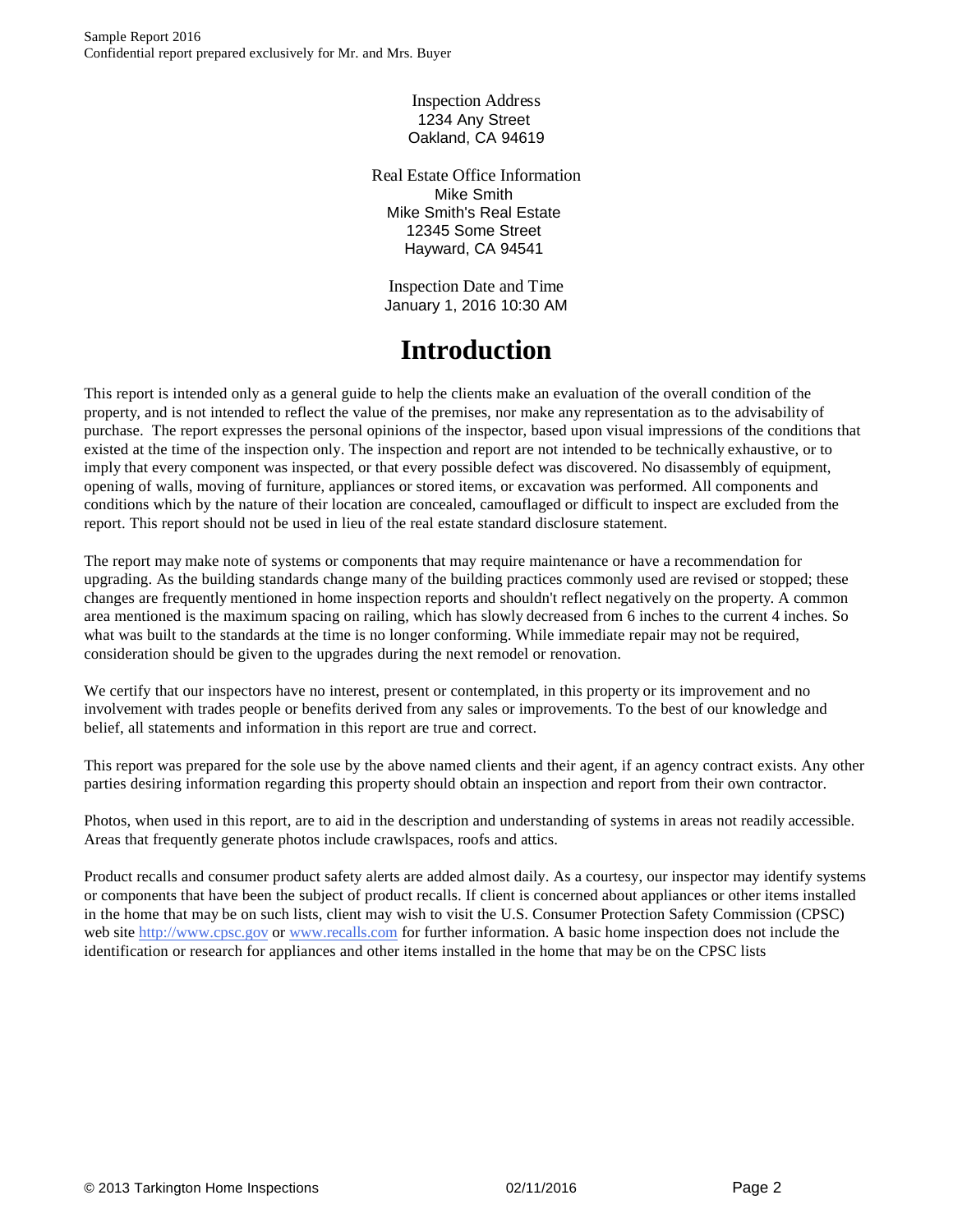## **Report Definitions**

New Condition - Components found in a new house or a component that has just been installed and still has labels. We recommend all installation materials be read regarding any warranties by the manufacturer or installing contractor.

Relatively New - This component has been recently installed and has seen little or no wear. We recommend all installation materials be read regarding any warranties by the manufacturer or installing contractor.

Minor Wear - This component is in good condition with some signs of wear. We recommend that the manufacturer's installation manuals be found to continue a regular maintenance schedule.

Moderate Wear - This component is in good condition with signs of average wear and possibly minor damage. It appears to be near the middle of its typical lifespan.

General Wear - This component is functional, with signs of wear and some damage. It is beyond the middle of its typical lifespan. Any damage or changes in function should be repaired or serviced to maintain the life expectancy.

Poor Condition - Significant damage was noted to the component. While possibly functional, it may not perform at its optimal or desired level. If it is still functional, servicing and further evaluation by a licensed technician is recommended. Upgrading or replacement should be considered as a future investment.

Beyond the Expected Life Span - Manufacturers often have an expected amount of time that the average component or appliance will function. This component has exceeded that statistical lifespan. It may be functioning and may continue to function for some time with proper servicing and maintenance. We recommend a licensed technician service this equipment and that a regular maintenance schedule be established. The future replacement or upgrading of this component should be considered.

## **Table of Contents**

| <b>GENERAL INFORMATION</b>                 | 4  |
|--------------------------------------------|----|
| SIDING AND TRIM                            | 5  |
| DECKS AND WALKWAYS                         | 6  |
| GROUNDS                                    | 8  |
| ROOF                                       | 9  |
| ATTIC                                      | 12 |
| STRUCTURE                                  | 12 |
| ELECTRICAL                                 | 15 |
| WIRING, RECEPTACLES, SWITCHES AND FIXTURES | 16 |
| PLUMBING                                   | 18 |
| WATER HEATER                               | 20 |
| <b>HEATERS</b>                             | 22 |
| <b>INTERIOR</b>                            | 22 |
| <b>FIREPLACE</b>                           | 25 |
| KITCHEN                                    | 26 |
| LAUNDRY                                    | 27 |
| BATHROOMS                                  | 28 |
| GARAGE                                     | 29 |
| ENVIRONMENTAL CONCERNS                     | 30 |
| ENERGY EFFICIENCY                          | 31 |
| SUMMARY                                    | 32 |
|                                            |    |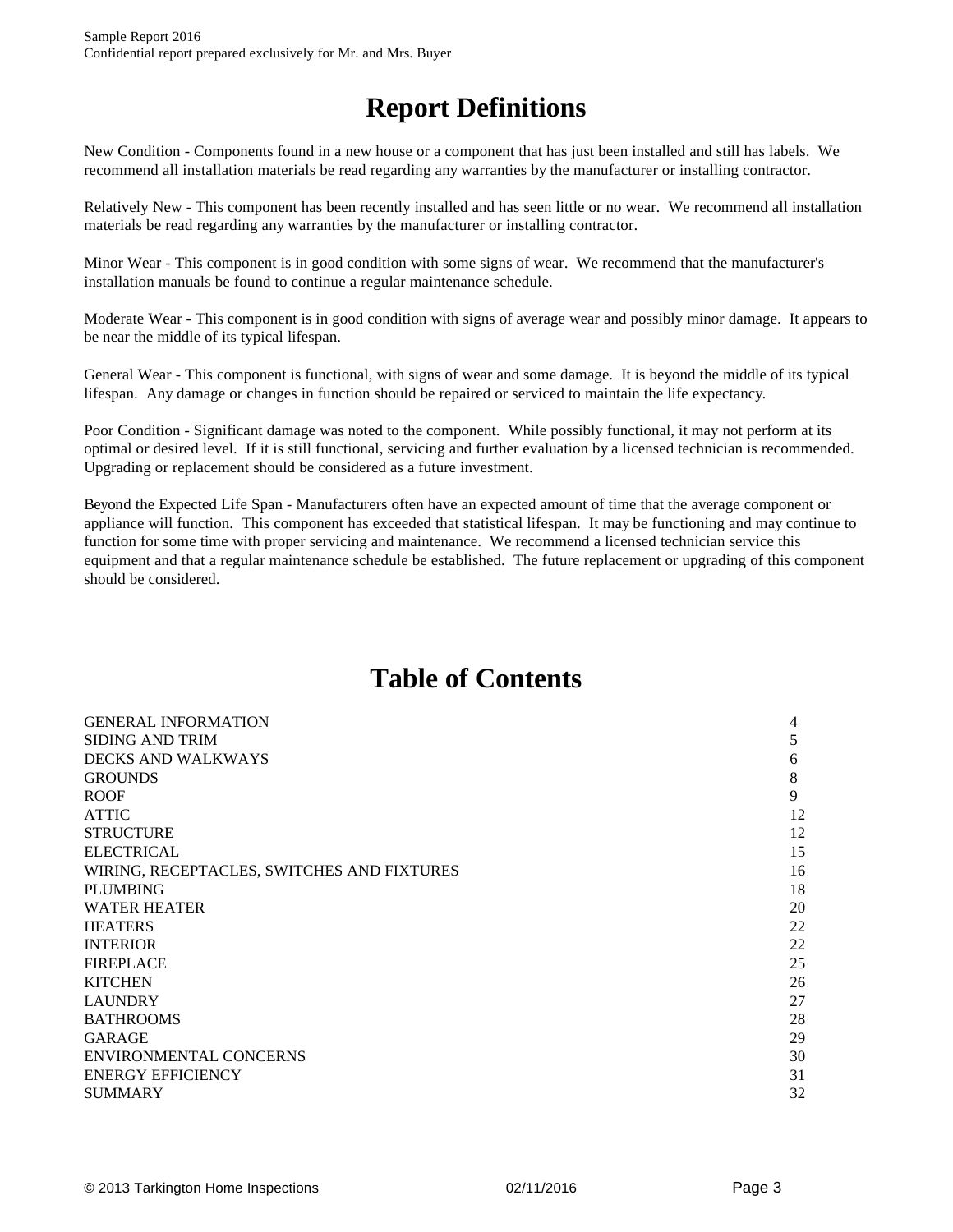## **GENERAL INFORMATION**

## **Property Information**

#### **PROPERTY INFORMATION**

This building is a single-family residence. This building is a single-story structure. This report describes this building as viewed from the street. All references to the terms left, right, front and rear are made from this point of view.

#### **SITE GRADE**

The building site appears relatively level.

#### **ENVIRONMENTAL CONDITIONS**

The sky was clear at the time of our inspection. The temperature at the start of the inspection was in the low 70s. The soil conditions were dry.

#### **FURNISHINGS**

The building interior was partially furnished at the time of our inspection. Areas obscured by furnishings were not accessible to our inspection. These areas should be examined after the furnishings have been removed.

#### **AGE**

We were informed this building was constructed in 1948.

#### **ADDITIONS / MODIFICATIONS**

Various modifications have been made to this building since its original construction. We recommend a permit history be obtained from the local building department to determine if modifications to this building were made with proper permits.

## **Utility Services**

#### **GENERAL**

During an emergency situation you may need to know where to shut off the gas, water or electrical system. Below are those utility systems and their control locations. It is suggested that you know where these controls are and how they operate.

Information from PG&E regarding how to turn on or off electricity to the house can be found at <http://www.pge.com/myhome/edusafety/gaselectricsafety/electriconoff/>

Information from PG&E regarding gas shut-offs can be found at [http://w](http://www.pge.com/myhome/edusafety/gaselectricsafety/turngasoff/)[ww.pge.com/myhome/edusafety/gaselectricsafety/turngasoff/](www.pge.com/myhome/edusafety/gaselectricsafety/turngasoff/)

#### **WATER SOURCE**

The property uses public water. The property shut-off for the water is located at the exterior left front.

*There is usually a city water meter and shut-off located by the sidewalk in front of houses. These meters require a "curb key" to shut them off. It is not recommended that this be used to turn the water off to the house, as they aren't made for frequent use.* 

#### **ELECTRICAL MAIN**

The main electrical panel is located at the exterior right front.

#### **GAS METER**

The emergency shut-off for the gas line is located at the exterior right.

*The shut-off for the main gas is located on the riser pipe between the meter and the ground. The valve should be turned 90 degrees either direction to turn off the gas.*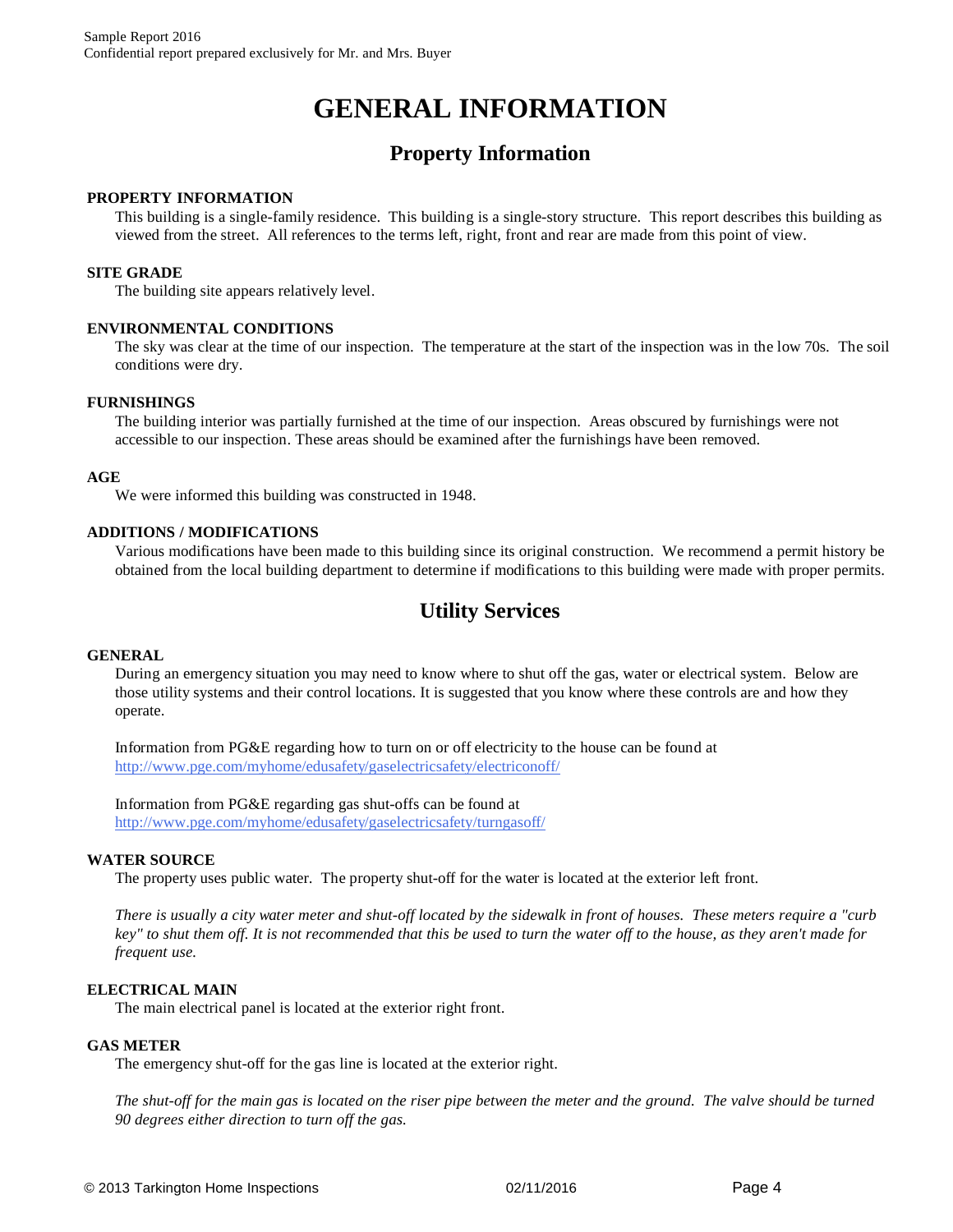## **Other Information**

#### **OCCUPIED?**

The house is currently unoccupied.

#### **PEOPLE PRESENT**

The following person(s) were present at some point during the inspection: pest inspector, and sellers.

#### **MOVING IN**

After moving into a new property we recommend that all exterior locks be either replaced or re-keyed. Any alarm systems or electronically keyed doors should also have their codes changed.

## **SIDING AND TRIM**

### **Siding**

#### **STUCCO**

The building siding is primarily stucco.

*Stucco consists of cement and sand plaster, reinforced with wire mesh, and installed over a water-resistant membrane. New stucco is typically pigmented rather than painted, and the surface may show absorption of moisture from rains. Stucco cracking is common and may be caused by movement in the wall framing, foundation settling, seismic activity, or stucco shrinkage. Minor cracks usually do not need repair and are normally filled when the stucco is painted. Cracks large enough to allow water entry should be caulked or patched. In relatively new construction, the bottom of the stucco typically has a metal edge called a "drip screed." The soil surface should be maintained below this edge to prevent moisture and unseen insect entry behind the stucco.*

*In older buildings, the bottom of the stucco often extends below soil level and may conceal damaged framing or termite entry. These areas should be inspected regularly by a pest control firm. There is a potential for damaged wood framing and sheathing behind older stucco surfaces, especially in areas where water from the roof or downspouts flows over the wall surfaces. We recommend periodic inspections be made by a qualified pest control firm. It may be necessary to make openings in the stucco to determine the condition of the wood framing behind.*

We observed several indications of previous stucco repair and we recommend a history of these repairs be obtained.

We observed stucco cracking in several places. Periodic repair of stucco cracking should be expected as part of routine maintenance.

#### **WOOD SHINGLE**

There is wood shingle siding at the front. It is generally worn.

#### **GENERAL SIDING CONDITIONS**

We observed evidence of patching or repairs. Recommend that the seller be consulted regarding the purpose of the patching or repairs.

There are gaps in the siding at several locations. We recommend all openings in the building exterior be repaired to prevent rainwater and/or animal entry.

## **Exterior Paint**

#### **GENERAL**

The paint shows moderate wear with minor peeling in several places.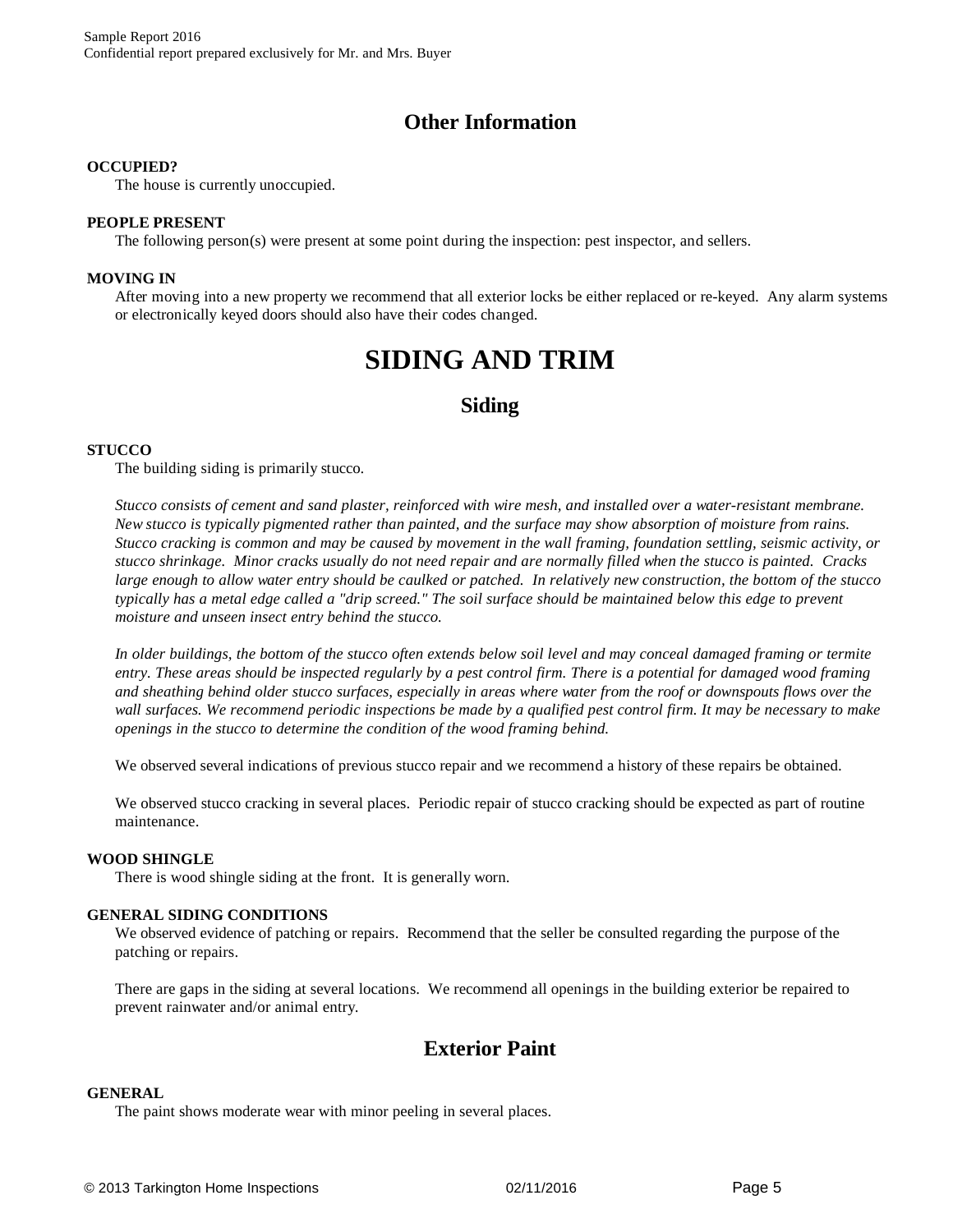The trim is unpainted in several places and we recommend it be painted as needed.

A new spray coat of stucco has been applied over the exterior of the building. This coating obscured our observation of the underlying exterior siding.

### **Trim**

#### **GENERAL**

The trim is damaged at the front and we recommend it be repaired or replaced as needed.

#### **Eaves**

#### **GENERAL**

Repairs were noted to the eaves and we recommend a history of repairs be obtained from the sellers.

The roof eaves are damaged at the front and we recommend these areas be examined and repaired as necessary by a qualified contractor.

We observed stains at the eaves in several locations, indicating roof or gutter leakage. We recommend the eaves be checked for leaks in rainy weather or water tested, and be repaired as needed to prevent water entry and damage.

## **DECKS AND WALKWAYS**

## **Porch**

#### **TYPE**

There is a concrete porch at the front. The porch appears constructed of solid concrete over soil or fill.

#### **SURFACE**

The porch has a brick walking surface. It is generally worn.

Several bricks are loose and we recommend repair.

The mortar between the bricks is damaged in several places and we recommend repair.

Access to the area was limited by planters. We recommend further review once access is gained. There may be defects not observed by us at the time of inspection.

#### **STAIRWAY**

The steps are uneven, creating potential trip hazards, and we recommend they be modified as needed to provide a consistent height at each step.

*Individual steps in staircases should have a consistent height and depth for safe use. The difference between one step and any other step in the same staircase should not be more than three-eighths inch. Uneven steps are a potential trip hazard and should be corrected.*

#### **STAIR HANDRAIL**

*Staircases with four or more steps (or risers) should have handrails that are between one and one-half and two inches wide and that are shaped so that the handrail can be readily grasped. This requirement, while often ignored, is important for safe stairway usage. Handrails should be installed so that they are 34 to 38 inches above the leading edge of the stairway treads.*

*Handrails should return to the railing, post, or to the floor. They should not end in a projection that could be hooked by clothing or other items. Large railing openings, which may allow a child to fall through, should be modified for safety.*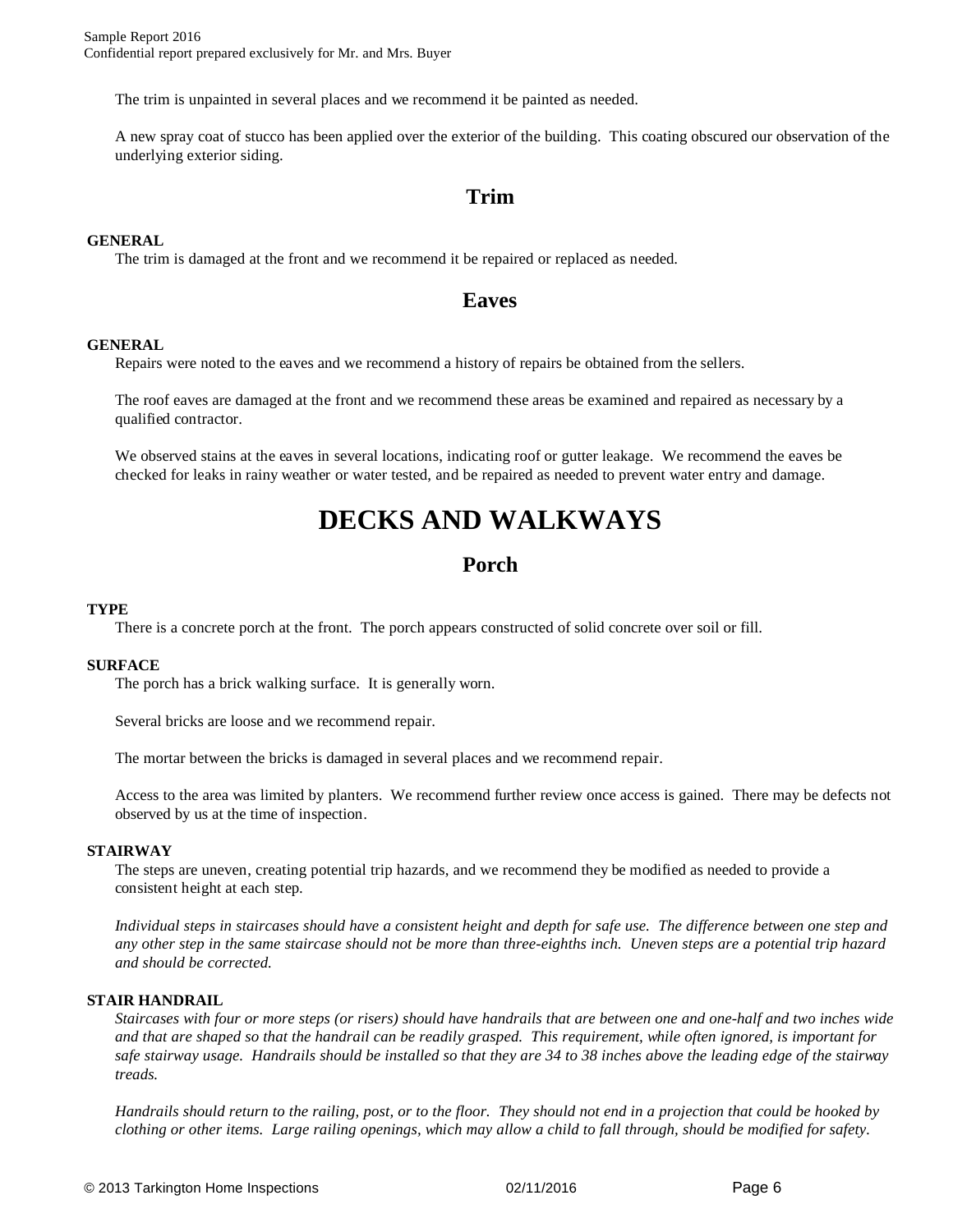*Modern standards call for openings to be less than four inches in diameter. The standard has been recently changed to four inches as it is found that many children can easily slip through a five-inch opening.*

The railing for the stairs is not continuous for the entire run of the stairs, as is the current standard. We recommend the installation of a continuous hand rail from the bottom to the top of the stairs for improved safety.

The handrails are not at the proper height by modern standards, which specify railing height at between 34 and 38 inches above the leading edge of the stair treads. We recommend proper railings be installed as needed for safety.

## **Porch #2**

#### **TYPE**

There is a concrete porch at the left. The porch appears constructed of solid concrete over soil or fill.

#### **GUARDRAILS**

*Modern building standards call for guard railings at least 42 inches high in new construction at every deck, stair, or landing more than 30 inches above an adjacent surface, and require railing openings less than four inches in diameter. Large railing openings, which may allow a child to fall through, should be modified for safety. This standard was recently changed from six inches to four inches as it was found that small children could slip through a six-inch opening.*

Guardrails are not installed. While not required, we suggest railings be installed as needed for safety.

## **Walkways and Patios**

#### **WALKWAYS**

There are several concrete walkways. There are several cracks in the walkways. A determination of the cause of the cracking, whether further cracking or potential displacement will occur is beyond the scope of this inspection.

In many communities, the sidewalk is the maintenance responsibility of the homeowner and we recommend checking with the local jurisdiction to determine who maintains the sidewalk.

Several walking surfaces are uneven, creating potential trip hazards. We recommend the walkways be repaired as needed to provide for safe foot traffic.

#### **PATIOS**

There is a concrete patio at the rear. There are several cracks in the patio.

### **Driveway**

#### **GENERAL**

There is a concrete driveway at the front. There are several cracks in the driveway. We recommend the driveway cracks be repaired to eliminate any trip hazards and to prevent water flow beneath the surface, which can cause additional cracking and damage.

The driveway is high at the sidewalk and may need modification to avoid dragging on the undersides of some vehicles.

The driveway is damaged in several places. We recommend the driveway be repaired or replaced as needed.

Our observation of the driveway surface was obstructed by one or more vehicles. We recommend further review once access is gained.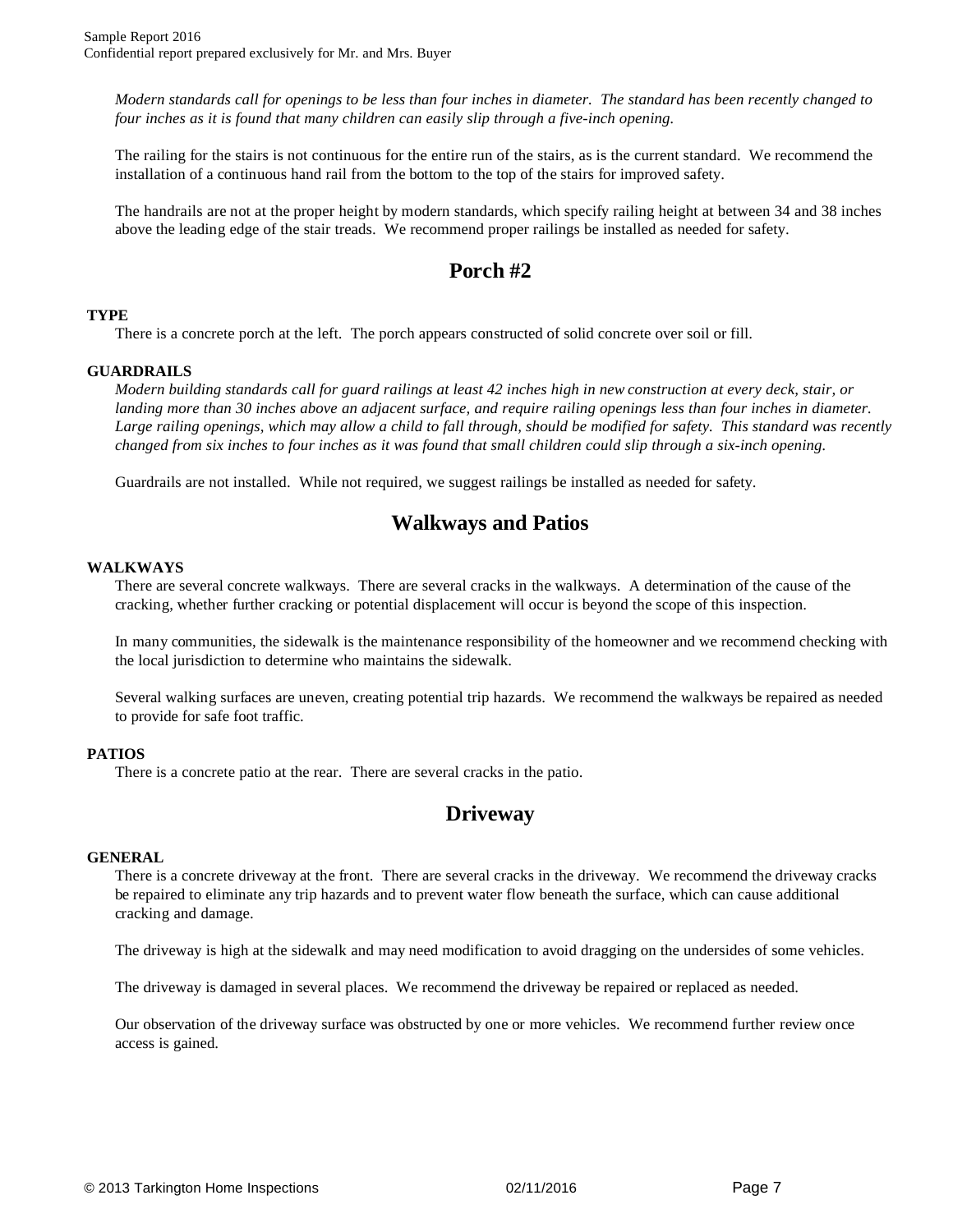## **GROUNDS**

## **Grading and Drainage**

#### **GRADING CONCERNS**

There is a negative slope at several locations, which can direct the flow of surface water toward the foundation and could contribute to a defective drainage condition. For proper drainage, surfaces should slope away from the foundation. We recommend these areas be monitored and the grading be corrected if necessary.

There are indications of poor area drainage at the left. We recommend the drainage be modified as necessary to properly drain the area. A qualified drainage contractor should be consulted to determine the type of improvements best suited for the building.

We observed indications of marginal or faulty grade conditions at the garage. We recommend a careful examination of potential faulty and marginal grade areas be made by a qualified pest control firm.

*A faulty grade (where the exterior soil level is above the top of the concrete or masonry foundation) can allow moisture penetration, leading to decay and termite infestation. The standard in new construction is for the top of the foundation to be at least six inches above the soil level. Removal of soil adjacent to the foundation can eliminate a faulty grade condition, but it may also direct surface water toward the foundation. Typical repair methods include a concrete cap on top of the foundation to raise it above the exterior soil level, a concrete curb outside the foundation to act as a moisture barrier, or a low concrete or wooden retaining wall to hold soil away from the foundation. A qualified contractor should be consulted as to the appropriate repair method.*

## **Landscaping**

#### **PLANTS AND TREES**

Plants are growing against the exterior in several places and we recommend they be removed or trimmed away from this building to prevent damage and insect entry.

*Vines, shrubs, or trees that touch the building should be removed or trimmed back periodically to prevent damage to the siding, eaves, or roof surfaces. Tree branches can damage the siding or roof, especially in high winds or stormy weather. Trees may also deposit substantial leaves and debris on the roof surface, resulting in poor drainage and roof damage.*

Portions of the building exterior were inaccessible to our inspection and unobserved defects may be present in areas obscured by plant growth.

### **Fencing**

#### **FENCING**

There is wooden fencing at the sides and rear. The fencing is loose and damaged in several places and we recommend the fencing be properly supported, repaired or replaced as necessary.

#### **GATES**

The front gate is damaged and we recommend it be repaired.

## **Exterior Structures and Items**

#### **PATIO COVERS**

There is a patio cover at the rear. It is generally worn.

The patio cover is damaged and we recommend it be repaired or replaced.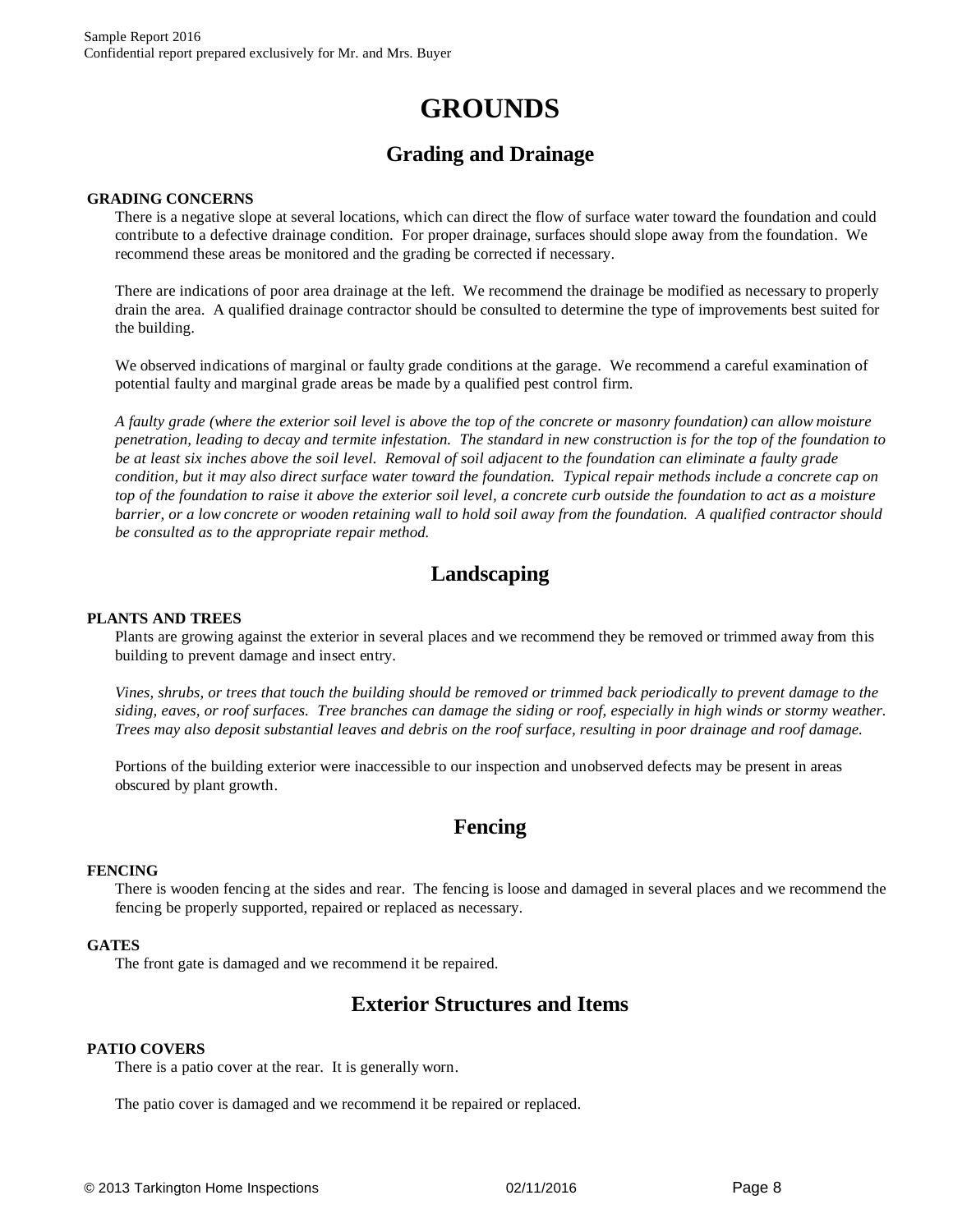## **ROOF**

*Our roof inspection is to report on the type and condition of roofing materials, missing and/or damaged materials, and attachments (excluding antennas, solar systems, etc.) where visible. This does not constitute a warranty, guarantee, roof certification or life expectancy evaluation of any kind. Roofs are not water tested for leaks. The condition of the roofing underlayment material is not verified or inspected. For further evaluation and a roofing certification we recommend you consult a qualified licensed roofing contractor, a number lenders may require a roofing certification. Buildings that have tile, wood shingle, or wood shake materials and are going to be tented for termites should be reinspected for possible damage caused by the extermination process before the close of escrow.*

## **Roof**

#### **ROOF TYPE**

This building has a composition shingle roof. It is generally worn.

#### **METHOD OF VIEWING**

We inspected the roofing system from its surface after obtaining access with a ladder.

#### **COMPOSITION SHINGLE**

Damaged shingles were observed on the roof.

Moss is growing on the roof surfaces in several places.

*Moss should be removed periodically as part of routine roof maintenance. Moss will trap moisture that can damage the roofing material. Substantial moss growth can be removed by a company that specializes in cleaning roofs.*

There are several exposed nails. We recommend the exposed nails be sealed, removed, covered, or otherwise properly repaired by a qualified roofer. With time, exposed nails will rust and loosen and may cause leakage.

## **Roof Flashings**

#### **FLASHING**

The roof flashings are primarily sheet metal.

*Sheet metal, rolled roofing materials, or sealing compounds such as mastic, are the typical flashing materials used to prevent water penetration at roof surface connections and penetrations. Flashings need periodic maintenance and should be inspected annually.*

Several of the exposed metal flashings are secured with exposed nails that are not well sealed. We recommend the nails be caulked or sealed as necessary.

The edges of the roof sheathing are exposed to the weather and not protected at the left rear. We recommend the exposed sheathing edges be painted or flashed to prevent water entry and damage.

*The exposed edges of the roof sheathing should be protected against the weather. Metal flashings are typically used to cover the edges of wood sheathing below the roofing. The lip of a rain gutter may accomplish this in some roof types.* 

*Mastic is a general term for fibered roofing cement, which is a thick roofing patching compound. Mastic is considered a temporary method to seal connections. Mastic dries out and cracks, typically requiring a new application every two to four years. Painting the mastic can help protect it from the sun and give a better appearance. The best procedure is to replace old metal flashings when a new roof is installed. It is common practice in some areas to leave old flashings in place and to cover them with mastic when applying new roofing over an existing roof surface.*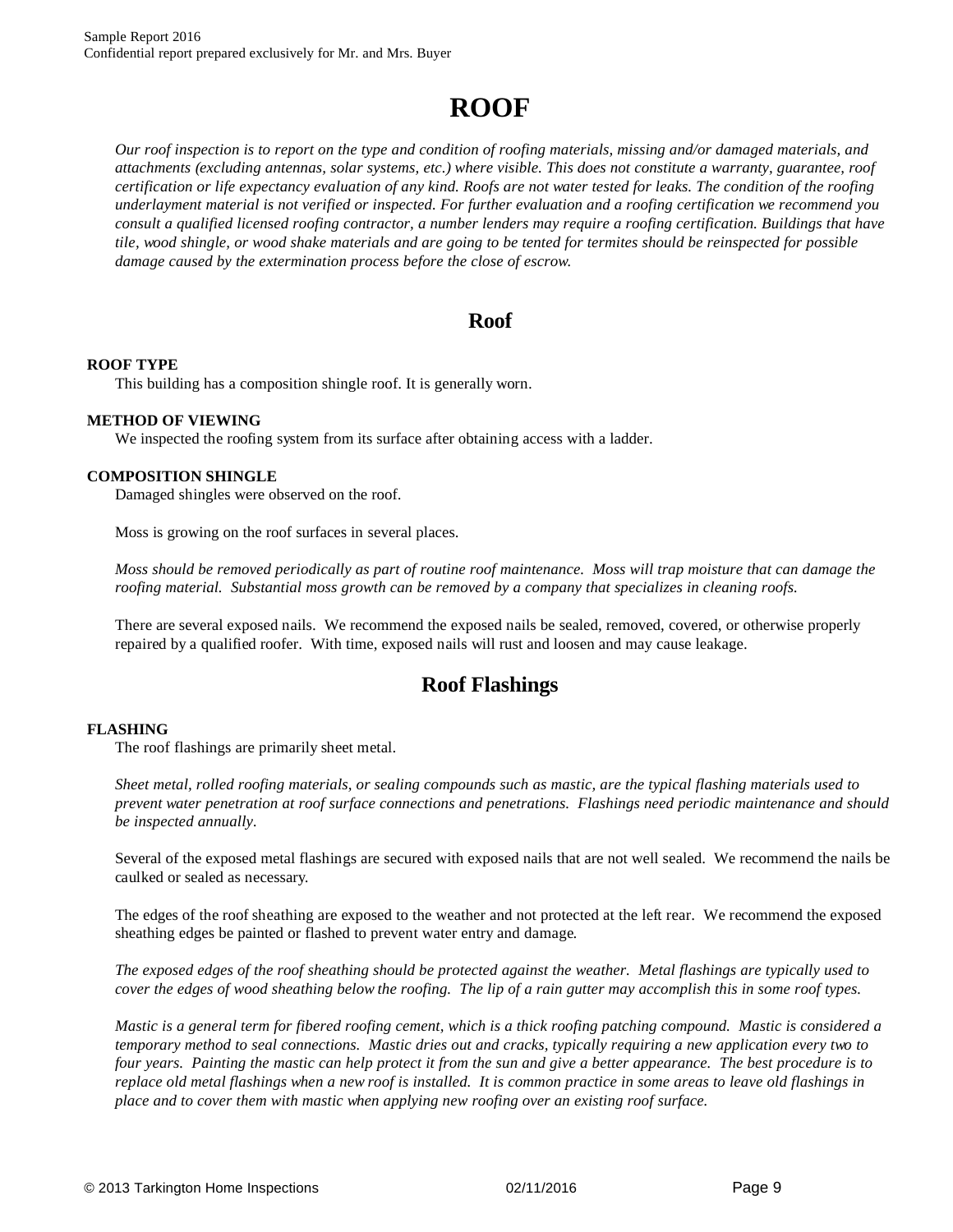Mastic has been used at several roof-flashing connections. The mastic is worn in several areas and we recommend these areas be properly sealed to prevent leakage.

#### **PIPING PENETRATIONS**

A piping penetration at the right front is not adequately sealed and we recommend the penetration flashing be sealed as needed by a qualified contractor.



#### **CHIMNEY FLASHINGS**

A cricket or proper diverter has not been used behind the chimney to reduce debris accumulation in this area. We recommend the area be monitored for debris accumulation or leakage and a cricket or metal diverter be installed to direct rainwater and debris away if needed.

*A cricket is a diverter designed to prevent water or debris from accumulating behind a wide roof penetration such as a chimney. Crickets are typically constructed as part of the roof framing and are covered with sheet metal or the roofing material. Crickets or sheet metal diverters are advised at all large obstructions to water flow especially when they are on the lower portions of the roof.*

## **Roof Area Components**

#### **ENCLOSURES**

There is a wood-sided flue enclosure at the rear.

The enclosure siding is damaged and we recommend it be repaired or replaced as needed.



## **Roof Drainage**

#### **GUTTERS**

*Roof surfaces, rain gutters, downspouts, and subsurface drain lines should be checked regularly. Leaves and other debris should be removed as needed. Gutter joints and connections may need periodic caulking or sealing. Screens can be installed at downspout gutter connections to keep debris from blocking the downspouts.*

The rain gutters are sheet metal. They are generally worn.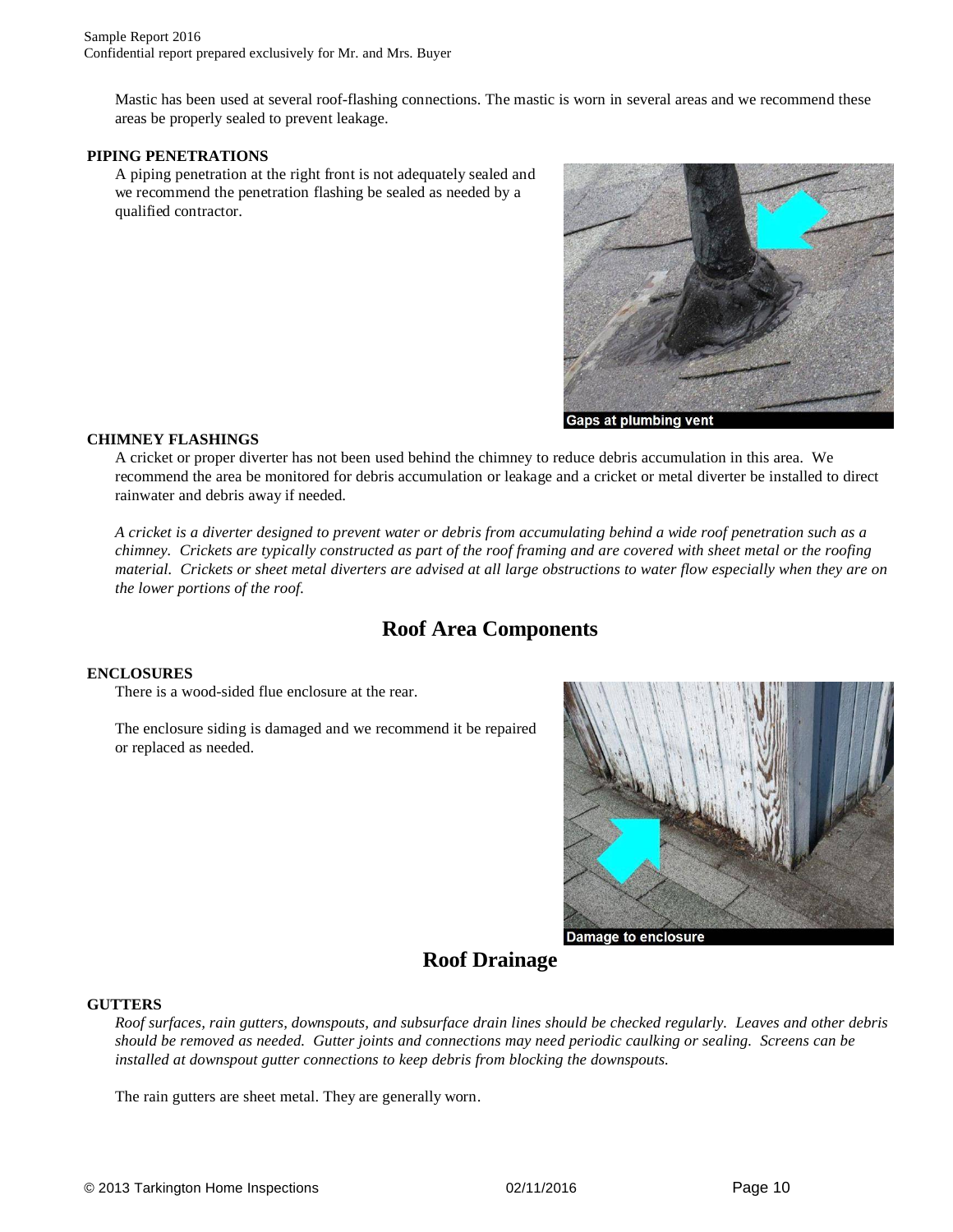There are no rain gutters at the left rear. The absence of gutters may lead to water flow against the building, localized ponding, or defective foundation drainage. We recommend gutters be installed as needed to improve area drainage.

#### **GUTTERS CONDITIONS**

We observed debris and standing water in several places. We recommend the gutters be cleaned or modified as needed to drain freely.

The gutters are dented and damaged in several places, especially at the rear. We recommend the damaged portions be replaced for a better appearance.

The rain gutters are rusty in several places.

*Rust forms inside steel gutters as they age and rust spots or holes eventually appear on the undersides and joints of the gutters. Rusting typically indicates the gutters will soon need replacement. Coating or painting the gutter interior can reduce rusting. Holes can be patched with fiberglass mesh tape and asphalt emulsion. It is generally best to replace old gutters when a new roof surface is installed. Gutter joints and other connections should be checked regularly after rains and caulked or repaired a needed.*

We observed a leak in the right rain gutter. We recommend the gutters be repaired as needed.

A front gutter is installed so that it directs water flow horizontally under the roofing. We recommend a downspout be added to prevent horizontal water flow against the roofing and potential leakage.

There are separations between the rain gutters and roof eaves. We recommend proper flashings are installed between the rain gutters and the roof edges as needed.

#### **DOWNSPOUTS**

A downspout at the right is loose and we recommend it be properly secured.

The bottom sections of several downspouts are missing and we recommend they be installed.

A downspout at the left front is disconnected at the top and we recommend repair.

#### **DOWNSPOUT TERMINATION**

Several downspouts empty near the foundation walls. We recommend the foundation area be monitored for signs of water entry and the downspouts modified to direct rainwater away from the foundation if needed.

*Substantial water will flow from a roof and potentially enter the foundation area unless it is directed away from the building perimeter. This is usually done by installing extensions or splash blocks for the downspouts. Subsurface drain piping may be needed in some areas to provide adequate drainage.*

## **Roofing General**

#### **GENERAL**

There is antenna installed on the roof. A determination of how well it is secured and the condition of those fasteners is beyond the scope of this inspection.



Gutter directing water against roof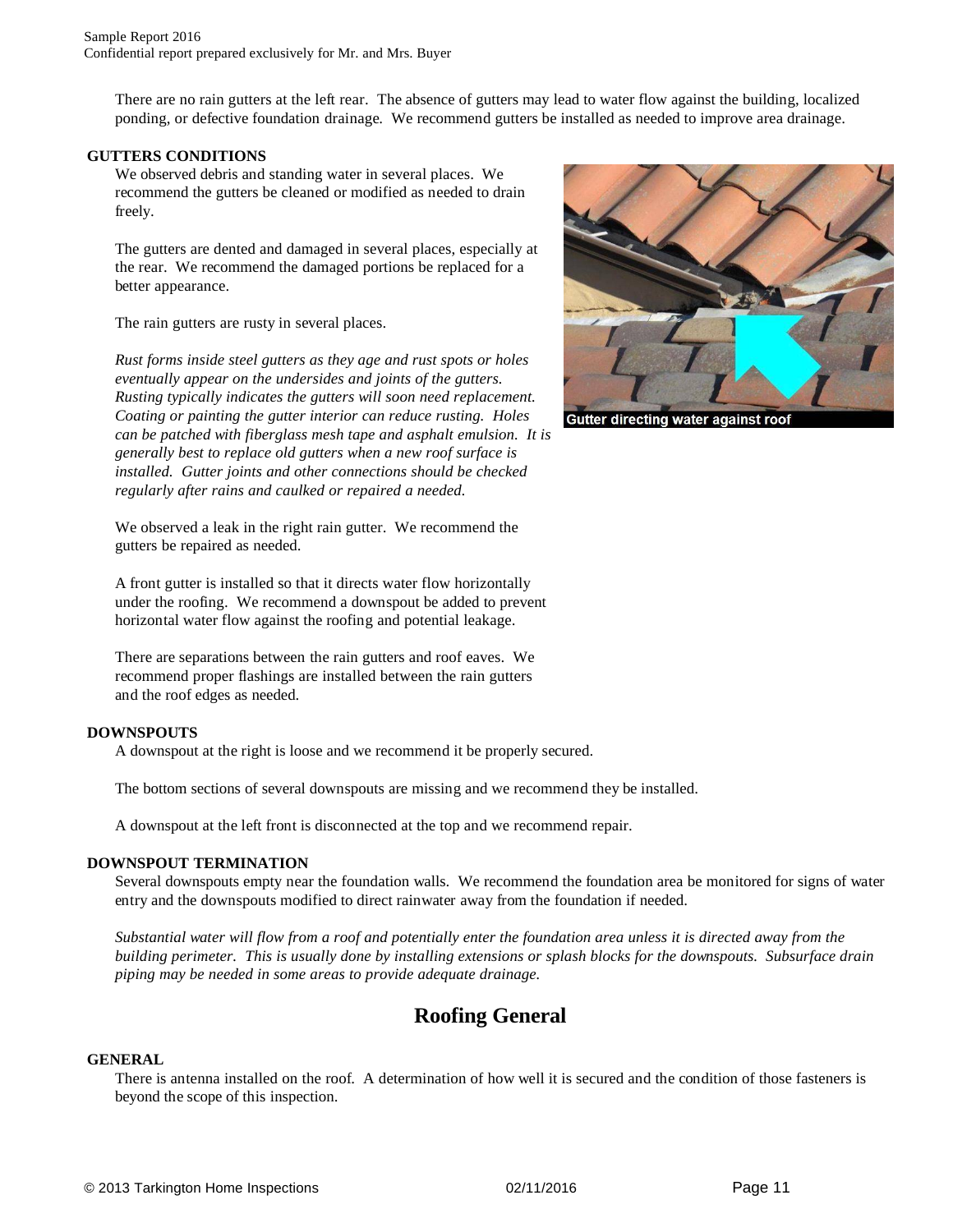## **ATTIC**

## **Attic**

#### **ATTIC ACCESS**

The attic access is in a closet ceiling in the hallway. Our inspection of the attic was limited to a visual examination from the access opening to prevent damage to the ceilings below. Portions of the attic areas were not accessible to our inspection. Unobserved deficiencies may be present.

The attic access opening is too small by modern standards and we recommend it be enlarged to provide for better and safer access.

#### **FRAMING**

The attic is framed with 2x (two-inch nominal dimension) rafters and ceiling joists. The rafters are overlaid with board sheathing.

#### **GENERAL CONDITIONS**

There are several stains on the roof framing, which indicate previous or active leakage.

Several aspects of the attic framing are outdated and the framing appears undersized by modern standards. We recommend the attic framing be examined and reinforced as needed by a qualified contractor before new roofing or other weight is placed on the framing.

Several modifications have been made to the attic and roof framing. We recommend a history of any attic framing modifications be obtained. A determination as to whether these modifications are structurally adequate is beyond the scope of this inspection.

#### **ATTIC VENTILATION**

Only minimal ventilation is provided to the attic area and we recommend additional ventilation be provided. Adequate attic ventilation is important to prevent the accumulation of moisture, which can cause decay and damage, and to prevent excessive attic temperatures. Improved ventilation can reduce attic and interior room temperatures. We recommend the attic ventilation be upgraded when a new roof surface is installed.

#### **INSULATION**

The attic is insulated with both loose cellulose and fiberglass with an approximate total thickness of 8 inches.

## **STRUCTURE**

## **Structure Type and Access**

#### **TYPE**

This building is a wood-framed structure.

#### **ACCESS LOCATION(S)**

The subfloor access is at the right rear.

The subfloor area access door is damaged and we recommend it be repaired or replaced.

We observed moisture-related damage to the access door framing. We recommend the damaged wood be replaced and this area be examined by a qualified pest control firm.

#### **METHOD OF OBSERVATION**

We inspected the subfloor areas by crawling beneath the accessible portions of the building floors. Approximately 90% of the foundation was visually accessible during our inspection.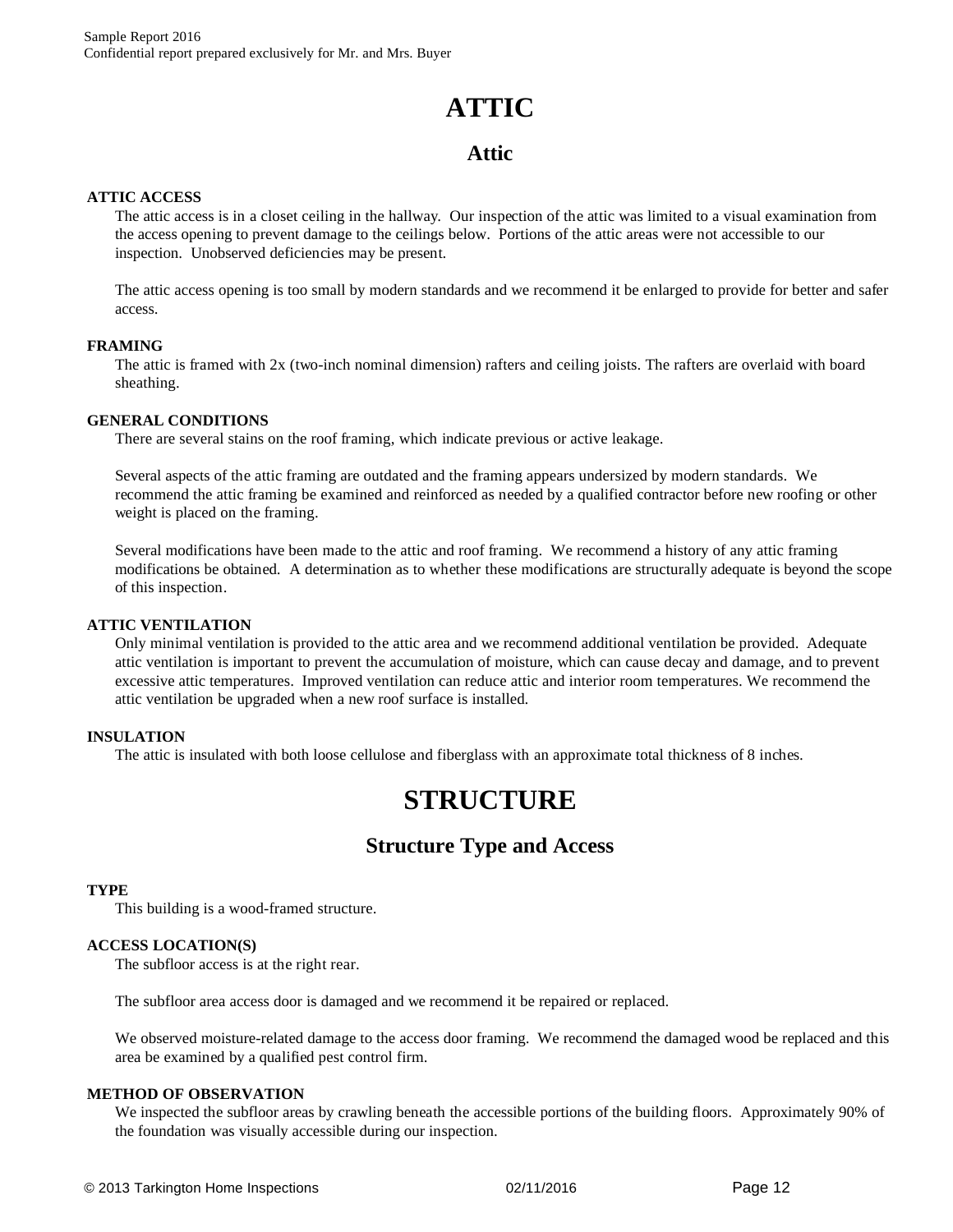*Access is often obstructed by insufficient clearance beneath the floor framing, by ducting, pipes, stored items, finished wall surfaces, or other obstructions to visual examination. Wherever possible, access should be provided to these areas so that an inspection can be made. With access and opportunity for inspection, defects may be found in the inaccessible areas.*

### **Foundation**

#### **RAISED PERIMETER FOUNDATION**

This building has a raised perimeter concrete foundation with intermediate pier supports. The foundation appears to be relatively modern in design and may have internal steel reinforcing. A determination as to the presence or extent of steel reinforcing is beyond the scope of this inspection.

#### **CONCRETE CONDITION**

We observed several cracks in the foundation walls.

*Cracking is common in concrete walls. Minor cracks caused by shrinkage or settling can be found in even relatively new foundations. Moderate or larger cracks may indicate ongoing settling or movement and the eventual need for underpinning or foundation repair. There is no way to determine if a crack will grow in size or if new cracks will form. Most large cracks were once small. The best way to estimate the likelihood of future movement may be to monitor the number and size of cracks over a period of time.*

The concrete shows minor surface spalling or surface deterioration in several places.

*Concrete deterioration and surface spalling are usually the result of prolonged moisture penetration. As moisture moves through the concrete and dries on the surface, mineral salts dissolved in the water form crystals, which expand and cause surface crumbling, or spalling. Minor surface deterioration is common in older foundations. With continued moisture penetration over many years, concrete can deteriorate to the point where replacement becomes necessary.*

We observed efflorescence in several places.

*Efflorescence is a white powdery deposit that occurs on masonry or concrete and indicates the presence of moisture in contact with the masonry or concrete. Minor efflorescence is common even in new construction. Substantial efflorescence indicates a defective drainage condition.*

Voids or gaps have been left in the foundation concrete. We recommend repair by a qualified contractor. Voids, or "rock pockets," are not unusual and typically indicate the concrete was very stiff or thick when poured, which is good for strength. These voids are generally filled after the forms are removed from the fresh concrete. Any steel reinforcing that may be exposed at these voids should be covered to prevent rusting.

## **Framing**

#### **FLOOR FRAMING**

The primary floor framing system has one-inch thick (nominal) decking boards installed over two-inch thick (nominal) joisting, supported by perimeter foundation walls and intermediate piers.

#### **FRAMING CONCERNS**

The bathtub boot, or open area in the sub-floor area beneath the bathtub for waste line access, is not screened. We recommend the area be screened to prevent rodent or pest entry.

Several aspects of the original substructure framing are outdated and would be considered non-standard according to modern construction practice. This framing may need modification during future seismic upgrading.

There are gaps between the mud sill (sill plate) and the top of the foundation. The standard is to not have any gaps, which allows the sill plate and framing to bear fully on the foundation. We suggest repair of the gaps.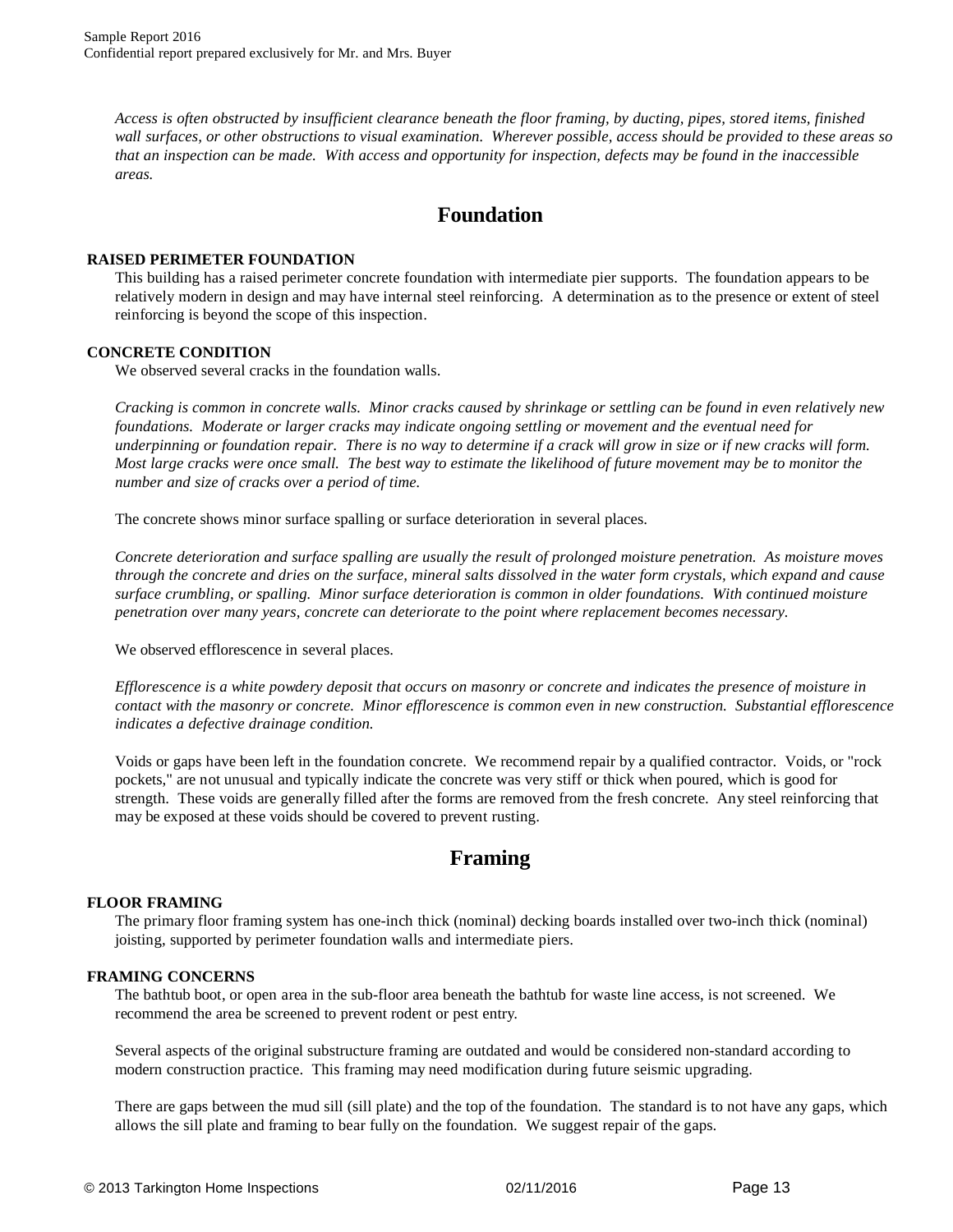#### **INSULATION**

The undersides of the floors are not insulated. Insulation can help reduce heating costs in areas with colder temperatures.

We did not have access to the wall cavities to observe the amount or type of insulation that might be present within the walls. A determination of whether the walls are insulated is beyond the scope of this inspection.

#### **VAPOR RETARDERS**

We observed portions of the vapor barrier in the garage.

#### **STAINS, DAMAGE OR PESTS**

*Moisture stains indicate previous water penetration. Stains are commonly found around bathroom and kitchen waste piping and at the building perimeter, and may indicate previous leakage that has since been repaired. Any indications of active leakage or moisture-related damage should be promptly repaired by a qualified contractor.*

We observed indications of previous wood-destroying pest activity and we recommend a current structural pest report be consulted to determine if active pests are present.

The subfloor area framing below the bathroom is damaged. We recommend the damaged wood be reviewed and replaced as needed by a qualified contractor.

#### **BOLTS AND SEISMIC ANCHORING**

The foundation is equipped with anchor bolts.



*Anchor bolts and other devices are used to secure the framing to the foundation to resist displacement during earthquakes or high winds. The modern standard calls for bolting at least every six feet, with bolts within the last twelve inches of each piece of sill plate. Buildings greater than one story or on hillsides may require additional bolts and other seismic devices.*

Many of the seismic anchor bolts are rusty and may have weakened with age. These bolts are not adequate by modern standards and we recommend new, larger bolts be added as a seismic upgrade. The round washers typically used beneath the nuts on foundation bolts are not generally used in new construction and have been replaced with thicker, square, steel bearing plates, as the plates are less likely to work loose. We recommend upgrading with new, epoxy-type bolts utilizing bearing plates, be considered.

An anchor bolt at the front was removed from the concrete. We recommend repair as needed.

### **Substructure**

#### **VENTILATION**

The subfloor area ventilation is minimal. We recommend subfloor area dampness be monitored periodically to determine if additional ventilation or other corrective measures are needed.

#### **GENERAL CONDITIONS**

The soil may be the expansive (adobe) type, which is a common soil condition.

*Expansive soils typically expand when wet and shrink upon drying, which can cause seasonal movement in the foundations, walls, and floors. Modern foundations designed for expansive soils have piers that penetrate the soil to a deeper level where there is a more consistent moisture content. Maintaining a consistent soil moisture content by periodic watering of adjacent planted areas in summer and avoiding excessive subfloor area dampness in winter can help reduce seasonal movement. We are not qualified to determine soil types or conditions. For a determination of the soil type and*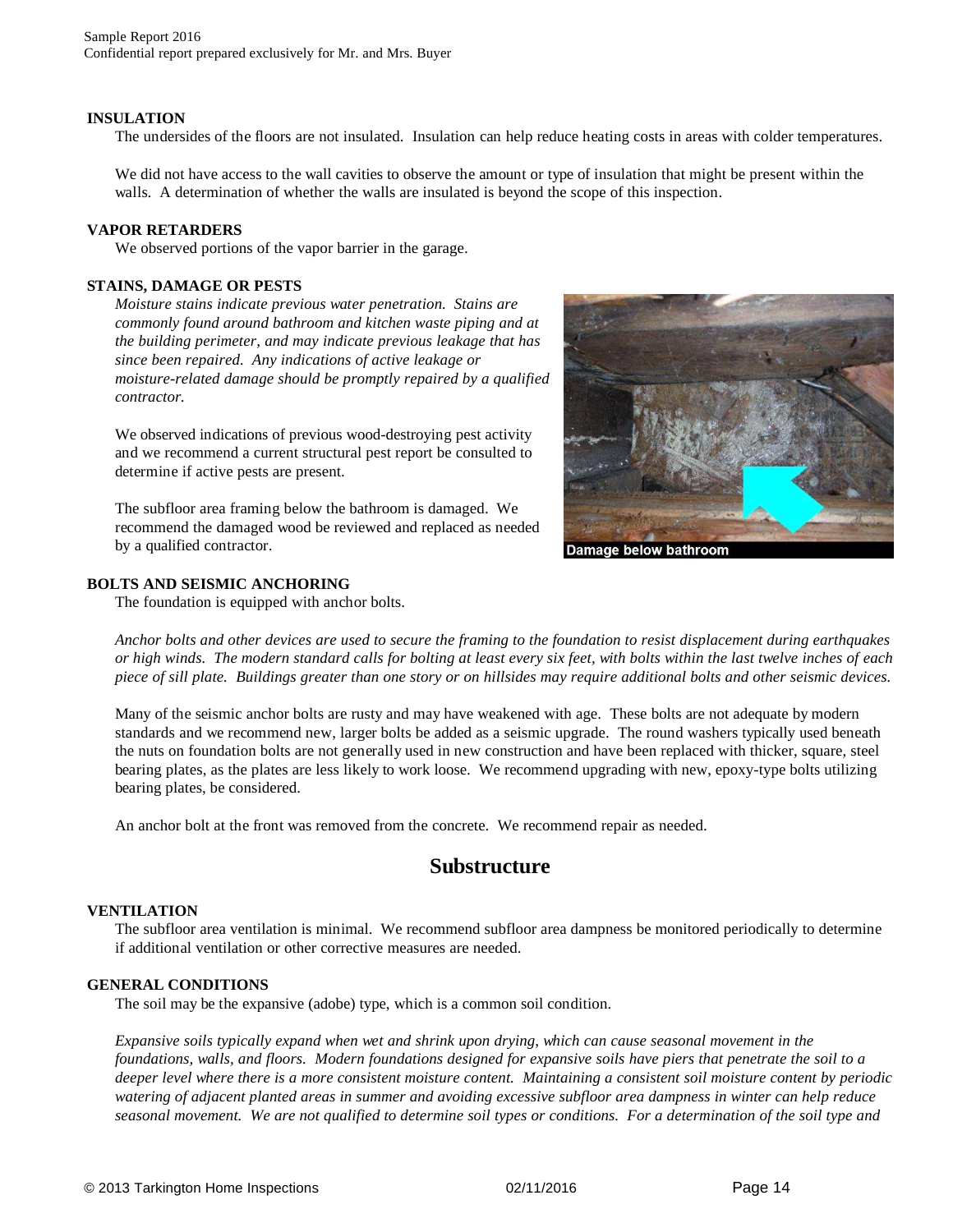*conditions in this area, a geologist or soils engineer should be consulted.*

There are loose wires in the subfloor area. This wiring may be for cable, DSL, a security system, or other electronic purposes. We recommend the wires be secured to prevent damage to the cables.

*The soil below homes in California is typically exposed to the air to help it dry out when it gets wet or moist. Subfloor areas subject to periodic dampness and less-than-perfect ventilation are subject to excessive humidity, musty odors, and other potential mold producing conditions at various times during the year. Some experts are now of the opinion that covering the soils with plastic sheeting, and possibly poured concrete, can substantially reduce these potentially problematic conditions.*

The subfloor area soils were dry at the time of our inspection. We observed no indications of significant previous water entry.

Wood scraps and construction debris, which are possible food for termites or mold, are present in the subfloor area. We recommend all subfloor area debris be removed.

An old furnace has been left in the sub-floor area. The furnace may contain dangerous materials or provide a place for animals to live. We recommend removal.

## **Foundation General**

#### **RECOMMENDATIONS**

There are many different opinions as to what constitutes proper or effective seismic retrofitting. Engineers, building department officials, and seismic retrofit contractors often do not agree on the type, method, or amount of seismic bracing, bolts, metal connectors, shear panels and other components that will provide a practical level of safety and protection during an earthquake. Each building has unique features that should be taken into account in designing an effective system for seismic resistance. We recommend a detailed analysis be performed by a qualified engineer to determine which procedures are most appropriate and cost effective for this building.

The seismic components are outdated by modern standards and we recommend a qualified engineer be retained to design or specify upgrades appropriate for this building.

## **ELECTRICAL**

## **Electrical Service**

#### **GENERAL**

The main service wires run overhead to this building at the right front. This wiring is typically owned and maintained by the local utility provider.

The insulation is worn on the wiring between the power pole and the building. This wiring is typically owned and maintained by the utility company and the company should be contacted to repair or replace any damaged or frayed wires.

## **Main Electrical Panel**

#### **METER(S)**

The electrical meter is at the right front.

The utility company seal, which prevents access to the meter wiring, is missing or damaged on the main panel cover. We recommend the utility company be contacted to install a proper seal. This is a very common observation since the local utility company switched to smart meters.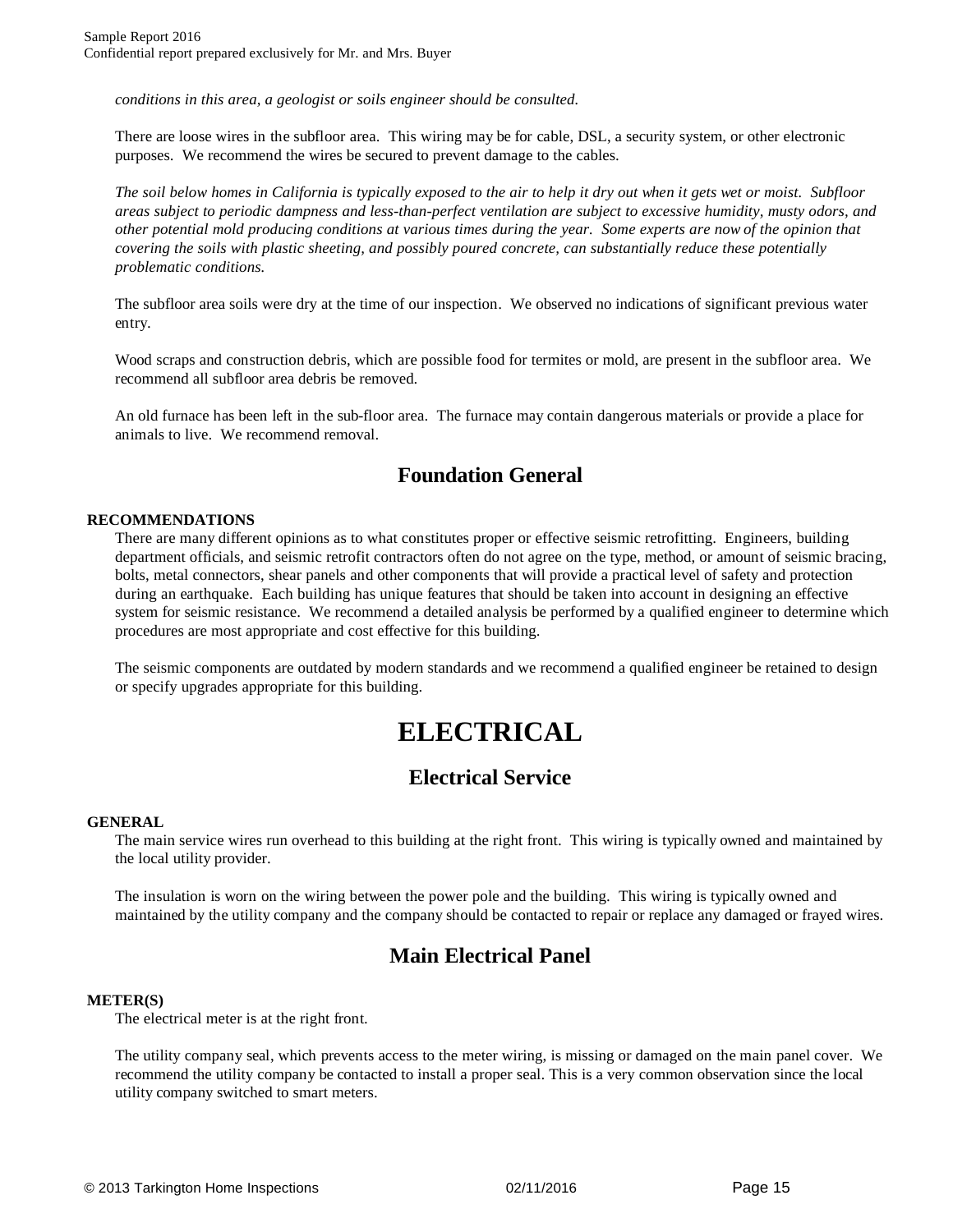#### **BREAKER MAIN(S)**

The main breaker panel is at the right front. The electrical service has been substantially upgraded. The wiring in this panel appears properly installed.

#### **SERVICE CAPACITY**

Both 120- and 240-volt service is provided. We estimate the capacity of this system to be 100 amps. This capacity should be adequate for normal electrical use.

#### **CIRCUIT BREAKER DISCONNECT**

This panel has a 100-amp main circuit breaker disconnect.

#### **MAIN GROUNDING AND BONDING**

The property has a driven grounding rod installed.

## **WIRING, RECEPTACLES, SWITCHES AND FIXTURES**

*While inspecting this property we examined a representative sample of the switches, receptacles, and light fixtures. We recommend that all switches, receptacles or fixtures be tested when repairing any concern found and listed in this report. Some electrical issues may not be found during our random sampling. Testing all switches, receptacles and fixtures before moving personal belongings in is highly recommended. Any ground-fault circuit-interrupters (GFCIs) found were tested using the buttons on the receptacle.*

## **Wiring**

#### **WIRING TYPE(S)**

We observed several wiring methods, including Romex (nonmetallic-sheathed cable or NMC), flexible metal cable (BX or AC/MC), and wiring in conduit in the building.

#### **WIRING CONCERNS**

Wiring is exposed to damage in the garage and we recommend this wiring be properly installed.

*Wiring in living areas, storage areas, or accessible exterior locations should be protected from damage. Protection is typically achieved by enclosure within wall cavities surfaced with gypsum board (sheet rock) or paneling, or by placing the wiring in rigid or flexible metal conduit. Metal-sheathed cable (BX) or flexible metal conduit can be used in dry areas. Moisture-tight conduit should be used at exterior locations.*

Portions of the wiring in the sub-floor area are not properly secured and staples are missing in several places. The general rule calls for staples or supports every four and one-half feet, and within twelve inches of each electrical box. We recommend the loose wiring be properly secured as needed.

We observed apparent abandoned wiring in the sub-floor area. We recommend all abandoned wiring be removed by a qualified electrician to prevent its being accidentally energized and creating a hazardous condition.

#### **LAMP AND EXTENSION CORDS**

Lamp cord (zip cord) wiring has been installed to a garage light fixture. This wiring is not suitable for permanent installations. We recommend the improper lamp cord wiring be replaced with properly installed wiring.

Extension cords are being used in several places. This wiring is not suitable for permanent installations and creates a potential fire hazard. The use of extension cords indicates an insufficient number of receptacles by modern safety standards. We recommend the wiring system be expanded and additional receptacles be installed as needed to eliminate the need for extension cords.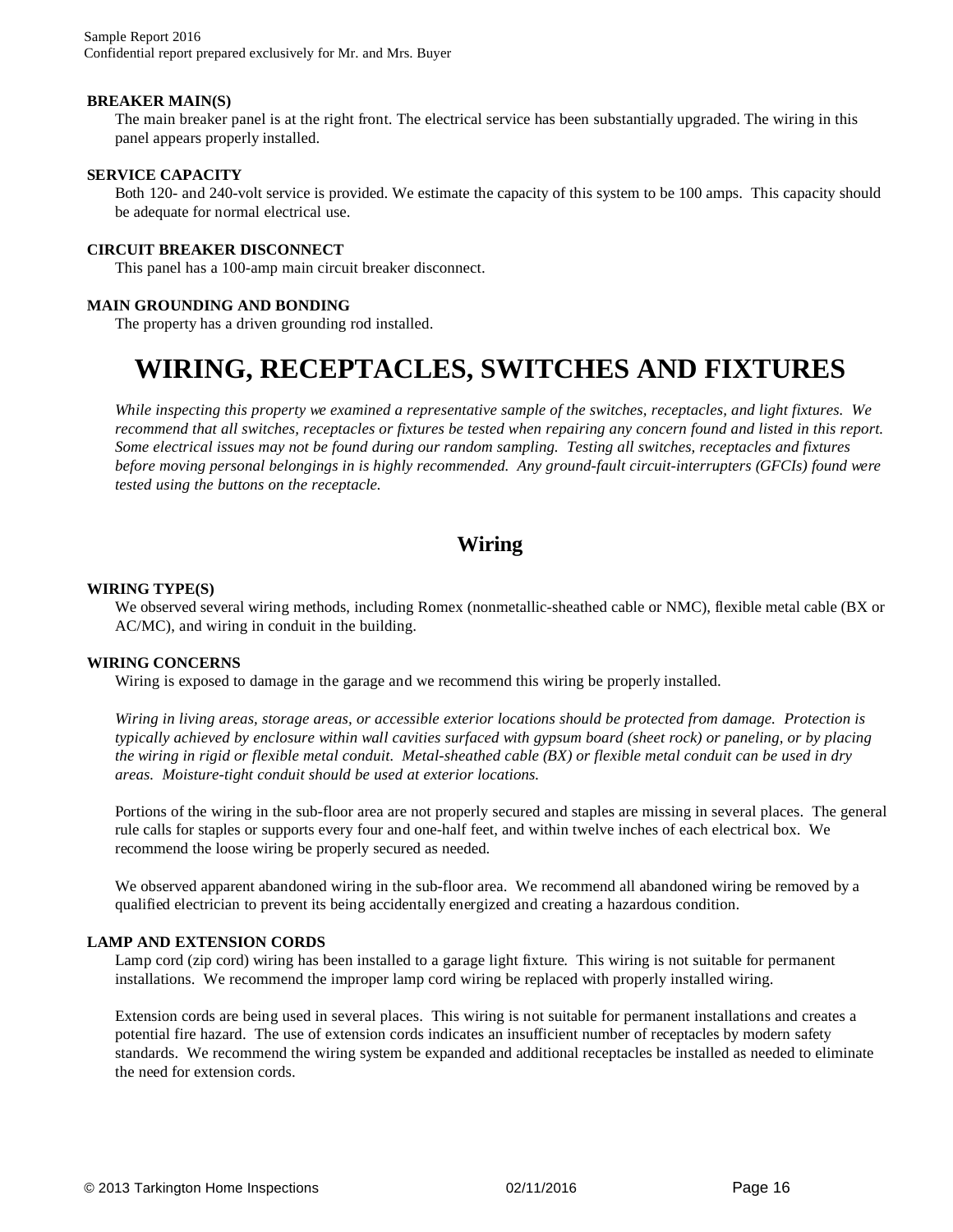Sample Report 2016 Confidential report prepared exclusively for Mr. and Mrs. Buyer

#### **JUNCTION BOXES**

An electrical junction box in the garage is uncovered, exposing the wiring inside. We recommend a proper cover be installed.

A panel in the hallway closet has been converted to a junction box and the wiring inside is exposed. We recommend the cover on the converted panel be securely closed with proper metal fasteners for safety.

### **Fixtures**

#### **LIGHT FIXTURES**

A light fixture in the garage attic appears nonfunctional and we recommend it be checked and repaired as necessary. We were unable to determine whether the fixture bulbs are burned out or whether the fixture is controlled by switches we did not locate.

#### **PADDLE FANS**

A ceiling fan has been installed in the right rear bedroom. Ceiling paddle fans typically require special boxes for support and should not be supported solely by a lighting receptacle box. In most installations, an inspector cannot directly view the box supporting the fan. To determine if a paddle fan is properly supported, it may be necessary to consult a qualified electrician.

The ceiling fan in the right rear bedroom is out of balance and wobbles, and we recommend this fan be properly installed.

## **Receptacles and Switches**

#### **RECEPTACLE TYPE(S)**

The receptacles are primarily the grounded three-hole type.

The number of outlets or receptacles available for use is fewer than is required in new construction, which encourages the use of extension cords and can result in hazardous conditions. We recommend additional outlets be added as needed for convenience and safety.

#### **OUTLET CONCERNS**

Several outlets and switches do not have cover plates and we recommend covers be installed as needed.

A receptacle in the front bedroom was not energized at the time of our inspection and we could not determine if it is functional. It may be controlled by a switch we did not locate.

#### **GFCIs**

*Ground fault circuit interrupters are breakers or receptacle outlets designed to protect against electrical shocks. In recent years, most jurisdictions have required ground fault protection for outlets in bathrooms, exteriors, basements, and garages (except those in a designated appliance location such as for laundry equipment). Recent regulations require GFCI protection at all kitchen countertop and wet bar receptacles. A single GFCI receptacle may be used to protect other outlets downstream from it on the same circuit. GFCI outlets and breakers have test buttons that should be operated periodically to assure the devices are functioning properly.*

We located only a single outlet with GFCI protection in the bathroom. GFCIs are relatively inexpensive and provide an important margin of safety. We recommend ground fault circuit interrupter protection be added as necessary to meet modern safety standards.

#### **AFCIs**

*Arc fault circuit interrupters are breakers designed to protect bedroom circuits against "arcing faults", short circuits and overloading. Arc fault protection is a relatively new standard for new construction and is supposed to prevent fires due to faulty electrical appliances. The AFCI protected circuits were not inspected due to the possibility of damaging electronic equipment that may be connected to the circuits. It is recommended that all AFCI protected circuits be evaluated by a licensed electrician. Further information from the CPSC regarding AFCIs can be found at:*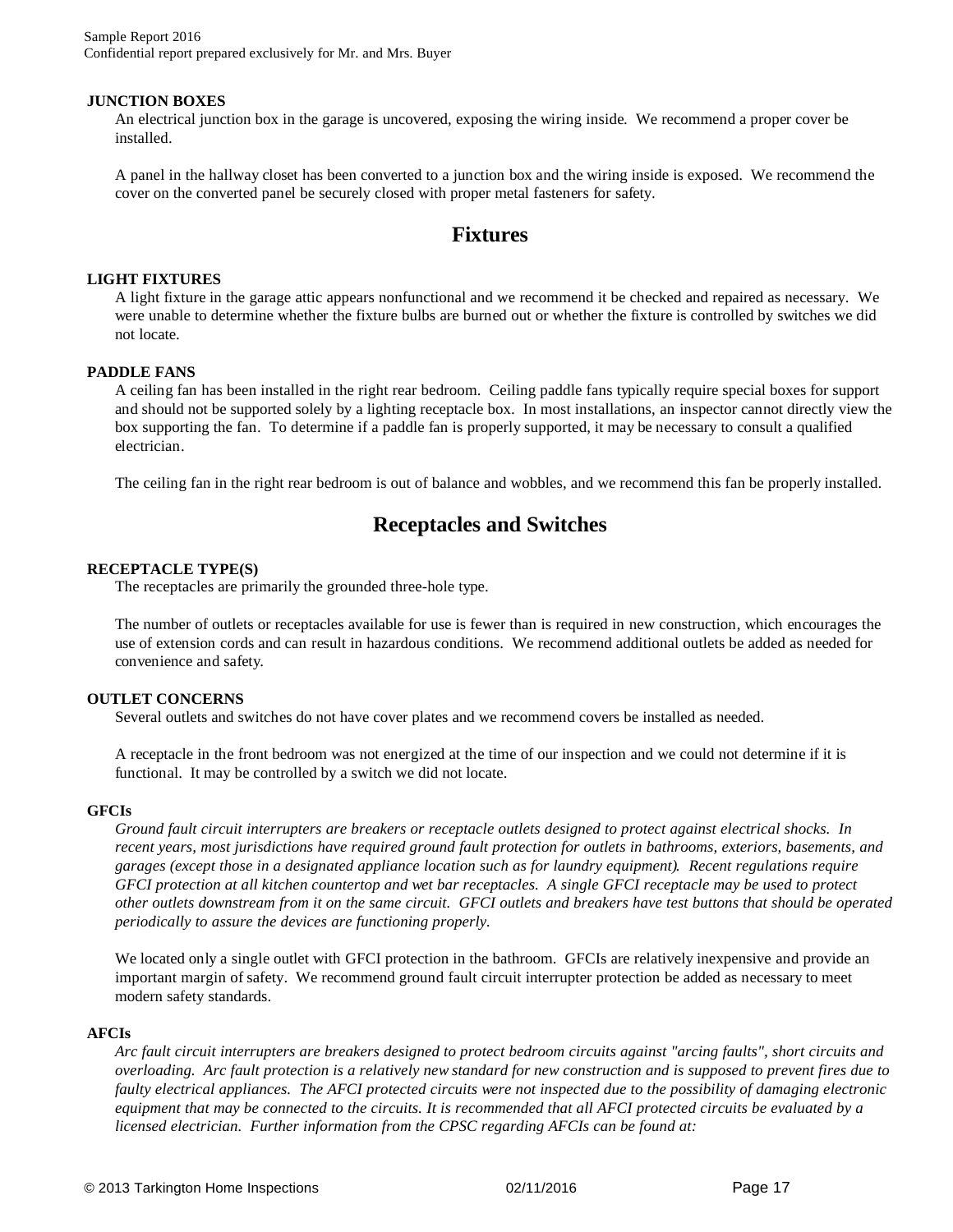*[http://w](http://www.cpsc.gov/cpscpub/pubs/afcifac8.pdf)[ww.cpsc.gov/cpscpub/pubs/afcifac8.pdf](www.cpsc.gov/cpscpub/pubs/afcifac8.pdf).*

AFCIs are now required when new circuits are added to existing electrical systems, or if panels are replaced. These larger breakers may not fit in older panels, requiring the older panels to be upgraded. This may incur additional, and potentially large unexpected costs to electrical repairs.

#### **SWITCHES**

The switch dial is loose in the dining room and we recommend repair or replace as needed.

## **Exterior Electrical**

#### **WIRING**

Nonmetallic-sheathed cable (Romex) has been used at the front exterior. We recommend replacement with proper exterior wiring or conduit.

Interior Type-BX cable has been used at the front. We recommend the exposed BX cable be replaced with proper exterior wiring.

Portions of the exterior wiring are not properly secured. The general rule calls for supports every four and one-half feet, and within twelve inches of each electrical box. We recommend the loose wiring be properly secured as needed.

There are several visible improper connections, or splices, at the front. All electrical connections should occur inside covered junction boxes. We recommend the improper, exposed electrical connections be checked by a qualified electrician and proper junction boxes be installed as needed.

#### **EXTERIOR LIGHTS**

A light fixture at the front exterior appears nonfunctional and we recommend it be checked and repaired as necessary. We were unable to determine whether the fixture bulbs are burned out or whether the fixture is controlled by switches we did not locate.

## **Electrical General**

#### **GENERAL**

Several aspects of the front exterior and garage wiring are non-standard and we recommend the electrical system be examined and repaired as necessary by a qualified electrician.

## **PLUMBING**

*The visible areas only of the main water line, shutoff valve, water supply and drain lines, gas meter and piping are examined to determine their current condition. Areas concealed from view by any means are excluded from this report/inspection. Leakage or corrosion in underground or concealed piping cannot be detected by a visual examination. A video inspection of drain/waste lines by an appropriate specialist is recommended if client is concerned by this possibility. Older fixtures or components should be budgeted for replacement. Shutoff valves are not operated by the inspector as they may be prone to leakage if they have not been frequently operated.*

## **Main Water Supply**

#### **MAIN SUPPLY**

The main shutoff valve for the water supply is located at the exterior front. The supply piping leading to the main valve is one-half-inch diameter copper piping. Three-quarter inch copper or plastic is the minimum standard in modern construction. Smaller piping will deliver substantially less water to interior fixtures.

The handle on the main valve is missing and we recommend a handle be installed so the water to this building can be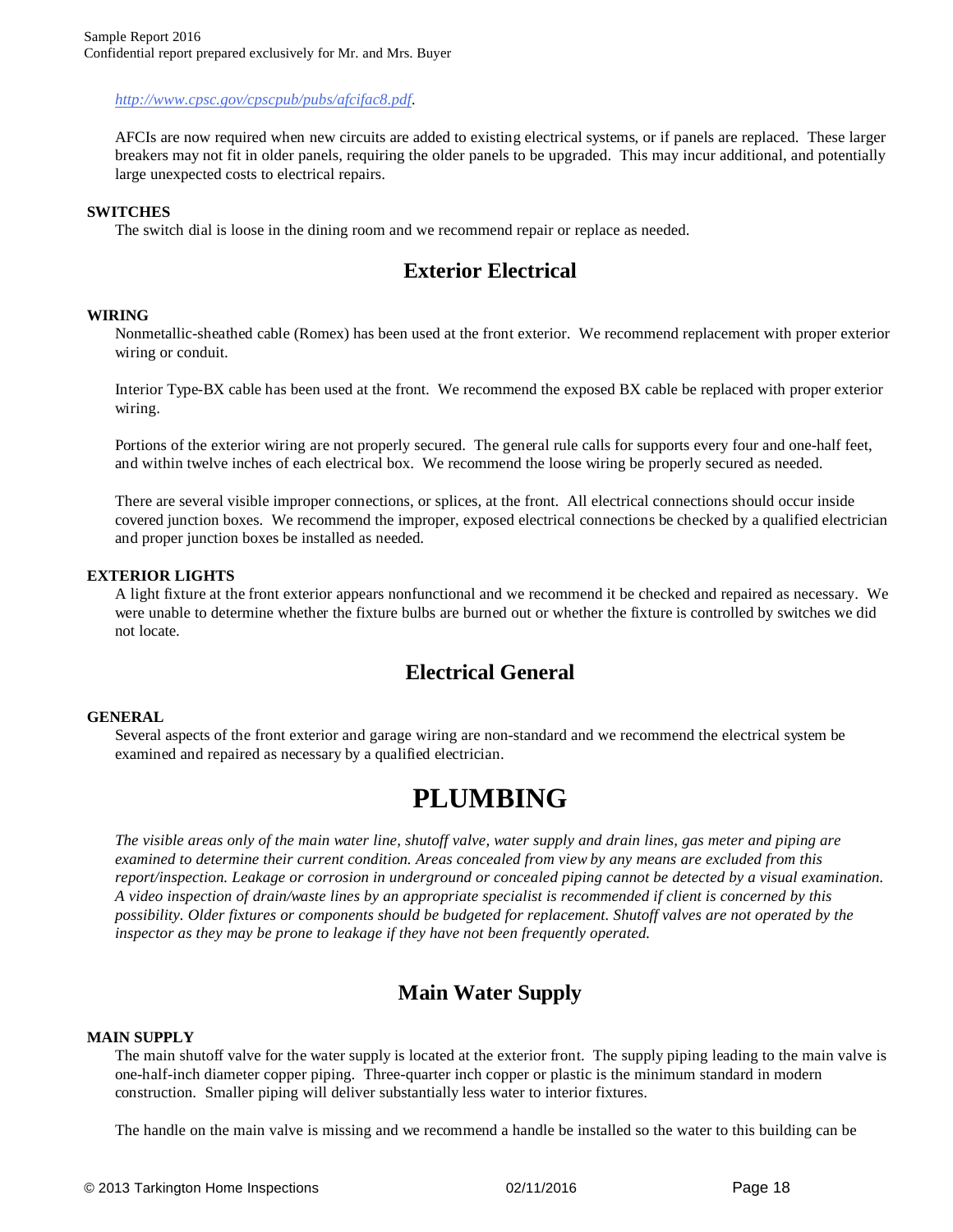turned off quickly in case of plumbing leakage.

#### **WATER PRESSURE**

We measured the water pressure in the low 70 pounds (PSI). Pressures between 40 and 80 pounds are considered to be in the normal range.

## **Interior Water Piping**

#### **TYPE(S)**

The water supply piping is copper.

#### **WATER FLOW AT FIXTURES**

We observed a noticeable drop in the water flow at several plumbing fixtures when two or more valves were operated at the same time.

#### **SUPPLY PIPING**

We observed no leaks in the accessible portions of the water supply piping system. We recommend a history of any previous leaks or insufficient flow be obtained from the current residents.

Several sub-floor area water supply piping supports are missing. We recommend proper piping supports be installed as needed.

#### **ANGLE STOPS**

*Angle stops are shutoff valves normally found beneath sinks and toilets in modern construction to provide a convenient disconnect in case of leakage, or to facilitate repairs. These shutoff valves are rarely used and may "freeze" in place or leak when operated. Angle stops should be operated periodically to keep the valves functional. We do not normally turn these valves during an inspection as this may cause them to leak.*

The laundry area sink is not provided with angle stop shutoff valves. We recommend under-sink shutoff valves be added as needed.

## **Exterior Piping**

#### **HOSE FAUCETS**

The hose faucets we observed functioned properly.

#### **SPRINKLERS AND IRRIGATION**

Our limited review of sprinkler systems does not include adequacy of coverage or the condition of buried piping. The system is not tested, visually observed only, and obvious defects are reported for your information. Components are frequently damaged by gardeners and pets. Expect to make minor repairs to the sprinkler system on a regular basis, as this is typical for all sprinkler systems. Sprinklers should always be directed away from the building to prevent moisture intrusion/water damage and or mold/mildew. We suggest a demo of the system by the seller at the walk through.

### **Waste Piping System**

#### **GENERAL**

The waste piping system is primarily cast iron, galvanized steel, and copper piping.

The underground waste piping that runs from this building to the main sewer may be original, and piping of this age is often worn or damaged in the underground portions. Old sewer piping is often blocked or damaged by roots and other obstructions. We recommend a history of any previous drain blockages be obtained. We recommend sewer laterals be examined for defects by a qualified plumber using special video equipment designed for this purpose.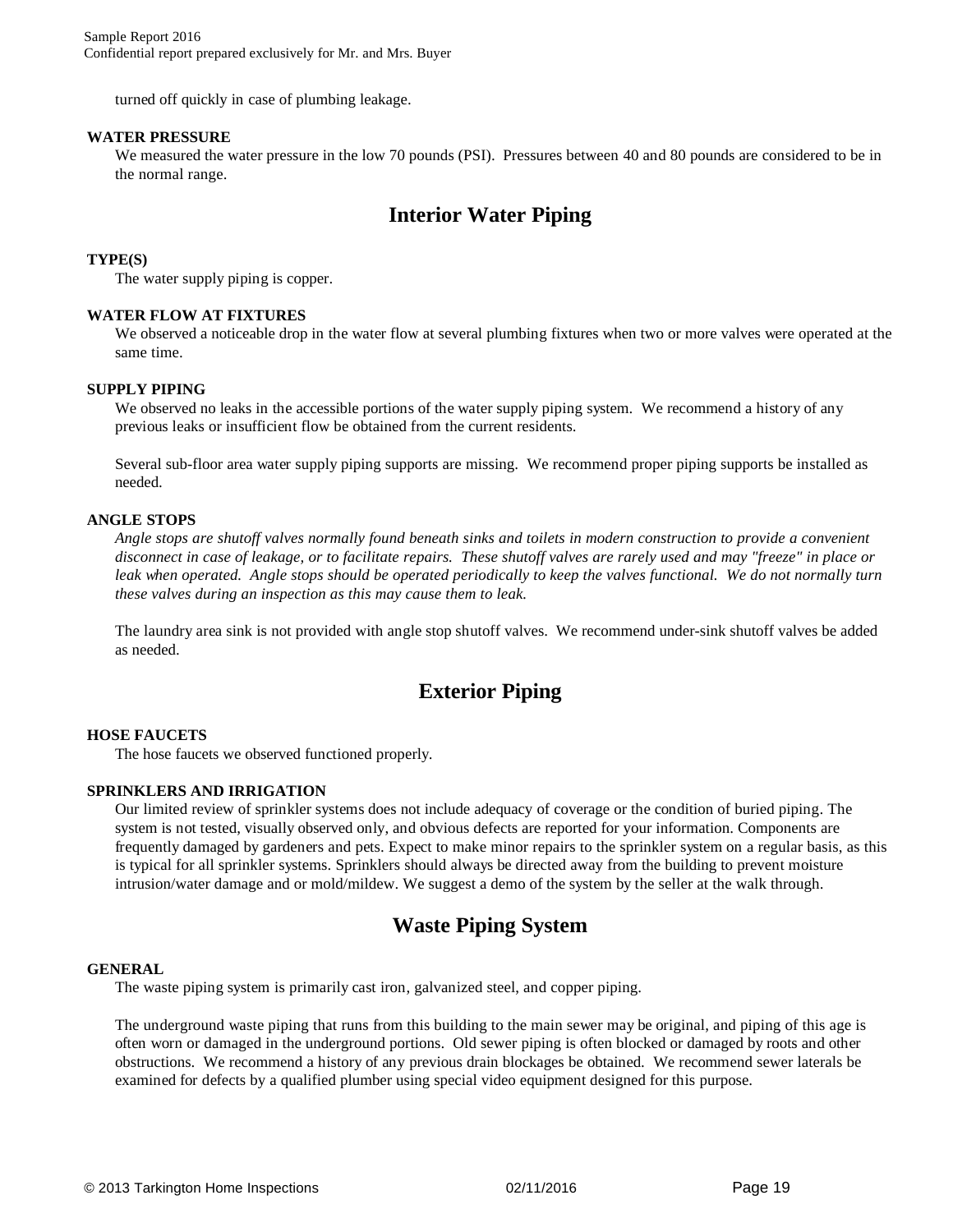#### **FLOW AND LEAKS**

We observed no leaks and the waste lines appeared to drain adequately at the time of our inspection. We recommend a history of any previous leaks, waste blockage, or overflow be obtained.

We observed rust stains on the cast iron waste piping below the toilet, indicating previous leakage.

#### **SLOPE AND SUPPORT**

Several of the subfloor area waste piping supports are missing and we recommend proper supports be installed as needed.

*Standard requirements for piping supports are as follows: ABS plastic every four feet, cast iron every five feet and at least within 18 inches of each hub, screwed steel-cast systems every twelve feet, and copper piping 1½ inches or larger in diameter should be supported at ten foot intervals.*

#### **TRAPS**

The hallway bathroom sub-floor area waste piping has S-traps, which are an improper configuration. We recommend this piping be properly installed by a qualified plumber.

*A trap is a U-shaped drainline required on all plumbing fixtures (except toilets, which have integral traps). The trap holds water to block sewer gas, which otherwise could flow up from the main sewer piping into the building. Sewer gas (methane) may have an odor or it may be odorless, and it can be explosive. If a trap is not properly arranged the water can be siphoned out, allowing sewer gas into the building. The horizontal pipe or "arm" after the trap should flow downward at a gentle slope (one-quarter-inch per foot) to the vertical drain-vent connection.*



#### **CLEANOUTS**

We did not locate an accessible cleanout for the waste piping system. We recommend a cleanout be located, or if there is none, one be installed.

### **Gas**

#### **METER LOCATION**

Some insurance carriers are now requiring automatic gas shutoff valves before they will insure a property. There are also some local jurisdictions that are also requiring the shut-off valves. These shut-off valves will stop the gas flow if they detect an open or broken gas pipe and many reset automatically if the flow is restored to normal range. We recommend inquiring with your insurance carrier or the local building department to determine whether they require a shut-off valve. We recommend that an automatic seismic gas shut-off valve be installed as a safety upgrade.

The gas meter is located at the right. The gas shutoff valve is on the vertical pipe to the left of the meter.

#### **GAS PIPING**

We observed several old gas valves. Many older valves are frozen and may not turn, or can break and leak during use. We recommend the valves be upgraded.

## **WATER HEATER**

## **Water Heater**

#### **LOCATION AND TYPE**

There is a gas-fired water heater in the laundry area. The label was obstructed and we were unable to note the size of the water heater in gallons or its age. It has signs of moderate wear. The typical average lifespan for a gas water heater is 8 to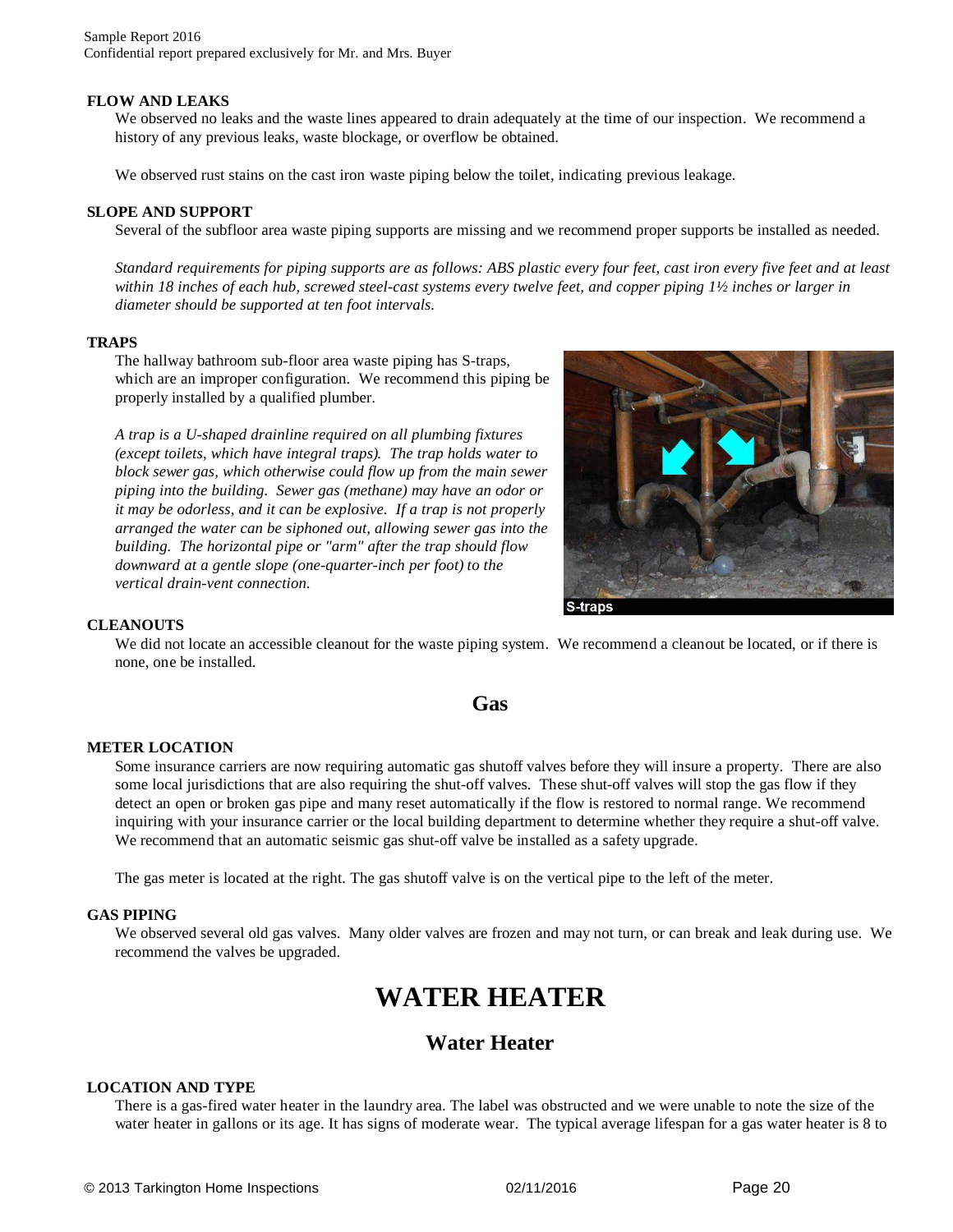20 years. The water heater was manufactured after 2003.

*This water heater is a modern Flammable Vapor Ignition Resistant (FVIR) type. Water heaters of this type will shut-off if they detect combustible gases. Some water heaters are not re-settable and must be replaced if they turn themselves off. We recommend reviewing the manufacturer's manuals to learn more about the functioning of this unit.*

#### **INSTALLATION**

The water piping above the water heater does not appear fully bonded as is typically required in new installations. We recommend proper bonding clamps and wiring be installed for electrical safety.

#### **GENERAL**

Water heater blankets are not required on modern water heaters and may actually void the warranty on some models. We recommend the insulating blanket be removed.

#### **WATER HOOKUPS**

There are corroded fittings above the water heater, apparently from previous leakage. This piping should be checked periodically for leakage and replaced if necessary.

#### **GAS CONNECTOR**

The gas connector for the water heater doesn't have a drip leg (sediment trap). A drip leg is an extension on the gas line, before the gas control valve, to help prevent dirt and other foreign materials from entering the gas control valve or burners. We suggest the addition of a drip leg as necessary or required by the manufacturer.

#### **TPR**

*A temperature and pressure relief (TPR) valve is a safety valve that releases excess pressure from the water heater in the event the regulator fails. It is an important safety device that can prevent a dangerous explosion. Hot water may occasionally drip or spray from the valve discharge pipe, triggered by changes in water pressure. Leaky valves may fail from encrusted mineral residue, and should be replaced. Most TPR valve manufacturers recommend the valve be tested once a year.*

The water heater has a temperature and pressure relief (TPR) valve.

The TPR valve discharge pipe terminates in the subfloor area. This configuration makes testing the temperature/pressure relief valve difficult and may allow potential valve leakage to go unobserved. We recommend the discharge pipe be routed to the exterior of the building to a readily observable location so that any TPR valve leakage can be readily detected.

#### **SEISMIC RESTRAINTS**

The water heater is not equipped with proper seismic restraints to prevent movement and damage during an earthquake and we recommend adequate restraints be installed.

*Adequate water heater strapping or bracing can significantly reduce damage that can occur from water heater movement. The best braces are rigid and support the water heater at both the top and bottom. "Plumbers tape" alone is no longer considered an adequate restraint according to the guidelines of the California Seismic Safety Commission. As of January 1, 1997, home sellers in California are required to certify that their water heater complies with current guidelines upon transfer of the property. Further information regarding strapping water heaters can be found from the state of California at [h](http://www.documents.dgs.ca.gov/dsa/pubs/waterheaterbracing_11_30_05.pdf)[ttp://ww](http://www.documents.dgs.ca.gov/dsa/pubs/waterheaterbracing_11_30_05.pdf.)[w.documents.dgs.ca.gov/dsa/pubs/waterheaterbracing\\_11\\_30\\_05.pdf.](www.documents.dgs.ca.gov/dsa/pubs/waterheaterbracing_11_30_05.pdf.) We recommend checking with the local city and county building departments because some jurisdictions no longer allow the use of plumbers tape when strapping the water heater.*

#### **VENT**

*Older non-metal flue systems utilizing brick, clay tile, or cement asbestos materials do not perform as well as modern, double-wall metal piping systems. These materials heat up more slowly, which reduces the flow of flue gases, often causing carbon monoxide spillage or leakage and corrosion of metal vent connectors.*

The water heater vents into transite (cement asbestos) flue piping. These flues are considered outdated. The installation of new sheet metal flue piping is often required in new installations.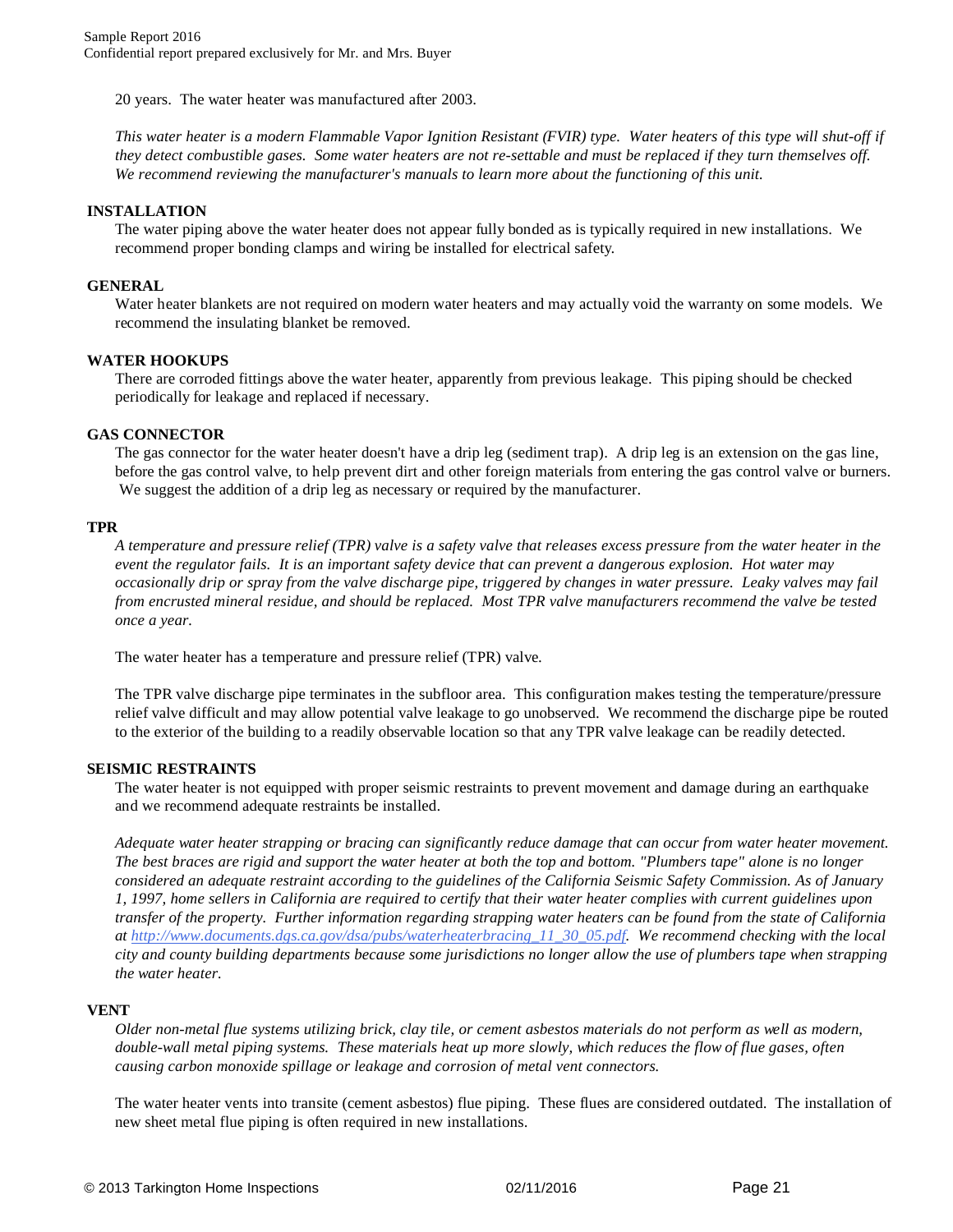#### **COMBUSTION AIR**

*Inadequate air supply can cause incomplete fuel combustion and may produce hazardous byproducts of combustion, such as carbon monoxide. A furnace or water heater compartment should have two air openings leading to the outside, one near the floor and the other near the compartment ceiling. These openings should provide at least one square inch of ventilation for each 1000 BTUs input listed on the appliance rating plate. Combustion air openings should be screened, except for those terminating in an attic. Screening may require periodic cleaning to prevent blockage from dust buildup. Openings should not be blocked by personal property.* 

The combustion air for the water heater appears sufficient.

## **HEATERS**

## **Wall Furnace #1**

#### **LOCATION**

There is a gas-fired wall furnace in the living room and hallway. This is a double, gas-fired wall furnace with two separate heat exchangers and burners. It is generally worn.

*Gas wall furnaces need periodic cleaning and may not function properly when the burners or grills are obstructed by dust, lint, or furniture. Wall furnaces should be routinely inspected for safety by the utility provider or a heating specialist. Wall furnaces get very hot and special care should be taken to keep children and combustible items well away from potentially hot surfaces.*

The wall heater is installed too close to the floor, which prevents or makes difficult the opening of the front cover and may damage the floor. Many manufacturers want at least 2 inches of clearance below the door. We recommend the unit installation be modified as necessary.

#### **GENERAL CONDITIONS**

There is an accumulation of debris in this heater and we recommend it be cleaned for fire safety.

We recommend a qualified firm be retained to service this equipment. Servicing should be performed annually as part of routine maintenance. Significant defects may be revealed during a thorough evaluation, especially with older systems.

#### **HEAT EXCHANGER**

We did not see any cracks in the heat exchanger.

*The heat exchanger is a metal chamber that encloses the flame and transmits heat to the circulating air. With age and use, cracks or rust holes can develop in heat exchangers. Fumes from the burners may flow through the exchanger wall and enter the living area. We advise installing carbon monoxide detectors in several interior rooms to warn occupants if the exchanger produces hazardous gases. Heat exchangers should be carefully examined as part of routine servicing. Only a small portion of a typical heat exchanger is accessible to visual inspection and unobserved holes or cracks may be present.*

## **INTERIOR**

### **Smoke and Carbon Monoxide Detectors**

#### **GENERAL**

*We strongly urge all property residents to test smoke alarms by pressing the test button as soon they move into a new property and again each month. Most batteries should be changed every six months. This is easy to remember if you change batteries at the same time as you adjust your clocks for daylight savings time semi-annually.* 

*Smoke detectors should be installed on every floor and in hallways near sleeping areas. Most jurisdictions now require*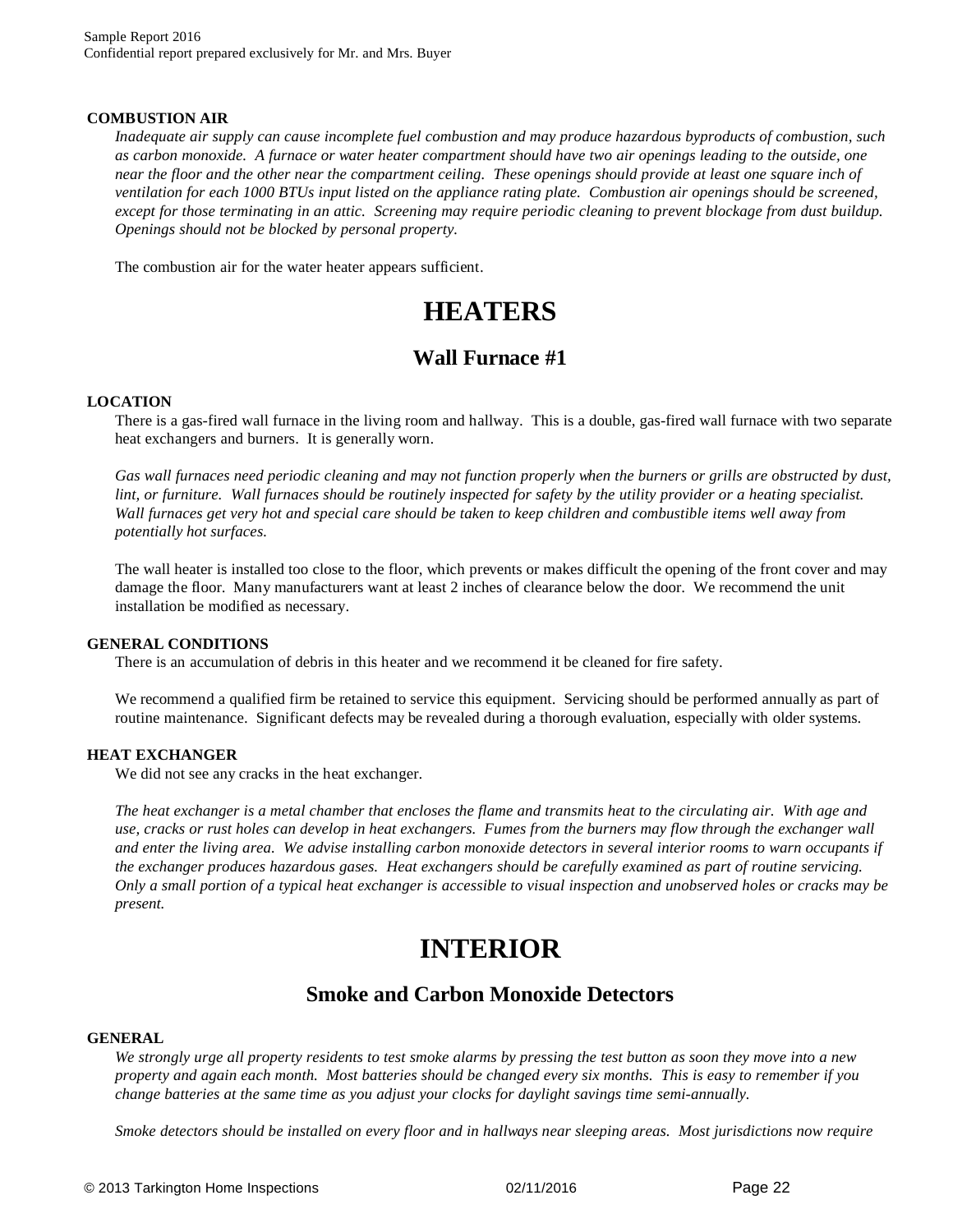*smoke detectors also be installed in each bedroom in new construction or when modifications exceeding \$1,000 in value are made. Direct-wired smoke detectors should also have backup batteries so they will function in a power outage. Fire extinguishers should be provided in kitchens and garages for emergency use. We also suggest carbon monoxide detectors be installed in buildings with gas-fired heating systems.*

*Current research suggests that ionization-type smoke alarms are not reliable, so we believe, in the interest of fire safety, that only photoelectric-type devices be used. Dismantling may be necessary to identify which type has been installed. We do not test, nor dismantle smoke detectors/alarms, so we cannot confirm which type exists at this home. We recommend these devices be examined to determine which style is present and changed if necessary. We recommend all older smoke alarms be replaced upon moving into the property.*

*Effective July 1, 2011, the Health & Safety Code mandated Carbon Monoxide detectors in all existing single-family dwellings, regardless of whether any work is done. The International Association of Fire Chiefs, the California State Fire Marshall ([http://osfm.fire.ca.gov/\)](http://osfm.fire.ca.gov/) and the CPSC recommend a carbon monoxide detector on every floor of your home, including the basement. A detector should be located within 10 feet of each bedroom door and there should be one near or over any attached garage. Each detector should be replaced every five to six years. Please note that the installation instructions from some manufacturers may recommend carbon monoxide detectors be placed in additional rooms.*

There is a smoke detector in the hallway. We recommend additional smoke detectors be installed as needed to comply with modern fire safety standards.

We recommend carbon monoxide detectors be added to comply with modern safety standards.

## **Walls, Ceilings and Floors**

#### **TYPE(S)**

The interior wall and ceiling surfaces are primarily sheet rock (gypsum board). Many interior areas (walls, ceilings, floors) were inaccessible to inspection due to stored items.

#### **GENERAL INTERIOR CONDITIONS**

We observed evidence of patching or repairs and recommend that the seller be consulted regarding the purpose of the patching or repairs.

There are several cracks in the interior surfaces. Surface cracking is common and periodic repair should be expected as part of routine maintenance.

We observed several cracks in the interior wall surfaces that may indicate foundation settlement or movement.

#### **PAINT**

Several of the interior surfaces appear recently painted.

#### **FLOORS**

The floor surfaces have moderate to general wear.

We observed sloping or unevenness in several of the building floors.

Several of the tiles are cracked and may need future replacement.

We observed squeaking in several of the floors. Floor squeaking is not unusual in buildings of this age and type.

The carpet in the living room is loose, creating a potential trip hazard. We recommend the loose carpet be re-stretched or replaced as needed for safety.

## **Interior Moisture**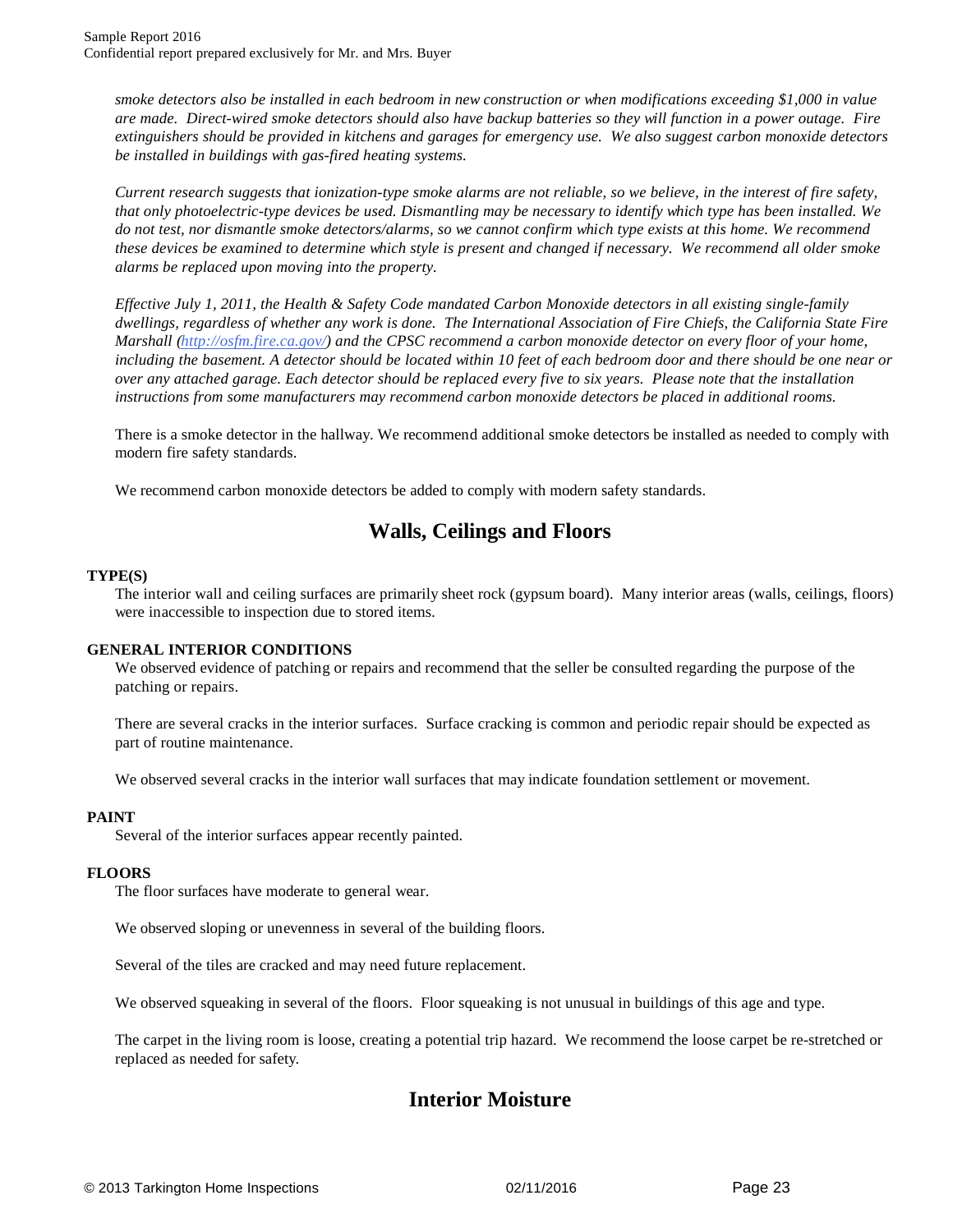#### **MISCELLANEOUS STAINS**

There are ceiling stains in the living room, which appeared dry at the time of our inspection. We recommend these areas be monitored periodically for leakage in the future and repairs made if new leakage occurs.

There are ceiling stains in the kitchen, which appeared dry at the time of our inspection. We recommend these areas be monitored periodically for leakage in the future and repairs made if new leakage occurs.

## **Windows**

#### **WINDOW TYPE(S)**

The building has aluminum-framed windows.

#### **OPERATION**

A window in the right rear bedroom is difficult to operate and we recommend it be adjusted or repaired as needed for convenient operation. We also recommend all other windows in the house be examined and repaired as needed.

#### **EGRESS CONCERNS**

*Basements and sleeping rooms below the fourth story need one escape or rescue window for emergency egress. Most building codes require this to be at least 5.7 square feet in size, at least 24 inches high, at least 20 inches wide, and with a sill not more than 44 inches from the floor.*

Several bedroom windows are too small to provide safe escape in a fire and we recommend adequate egress be provided.

The front bedroom windows are higher than the current building standards and may effect safe escape in a fire. We recommend adequate egress be provided. Some jurisdictions may require repair of the window during future window replacement or upgrading.

#### **UNTEMPERED GLASS**

The glass in the window next to the right bedroom door does not appear to be safety glass. The glass in the laundry area door is apparently untempered. The glass in the window close to the front porch stairway does not appear to be safety glass. We recommend the glass in areas of potential impact be replaced with safety glass, or protective safety films be applied to the glass in these areas.

*The general rule for new construction is that glass that is less than 18 inches from the floor (and larger than nine square feet), glass that is within 24 inches of the edge of a swinging door, or glass in a door (unless smaller than three inches in diameter) must be the tempered safety type. While there is no requirement to change existing glass, safety glass is usually required when new glass is installed. Special care should be taken in these areas until safety glass is installed. Furniture can often be arranged to direct traffic away from non-safety glass windows. Applying decals to sliding glass doors and large windows can help prevent accidents caused by persons who may think they are walking through an open door. Special plastic films are available that can be applied to the glass to reduce the likelihood of injury should the glass break.*

#### **WINDOW EXTERIORS**

Several window screens are worn and damaged and we recommend they be repaired or replaced as needed.

Metal has been installed over the wood window sills. The condition of the sills below the metal is beyond the scope of this inspection. The metal appears to be performing as intended to prevent weathering of the sills.

### **Doors**

#### **INTERIOR DOORS - GENERAL**

Several doors did not operate properly and we recommend repair. These doors may stick, not stay closed, rub at the frame, drag on the floor or not otherwise close properly.

Several door stops are missing or worn and we recommend they be added or replaced as needed to protect the walls.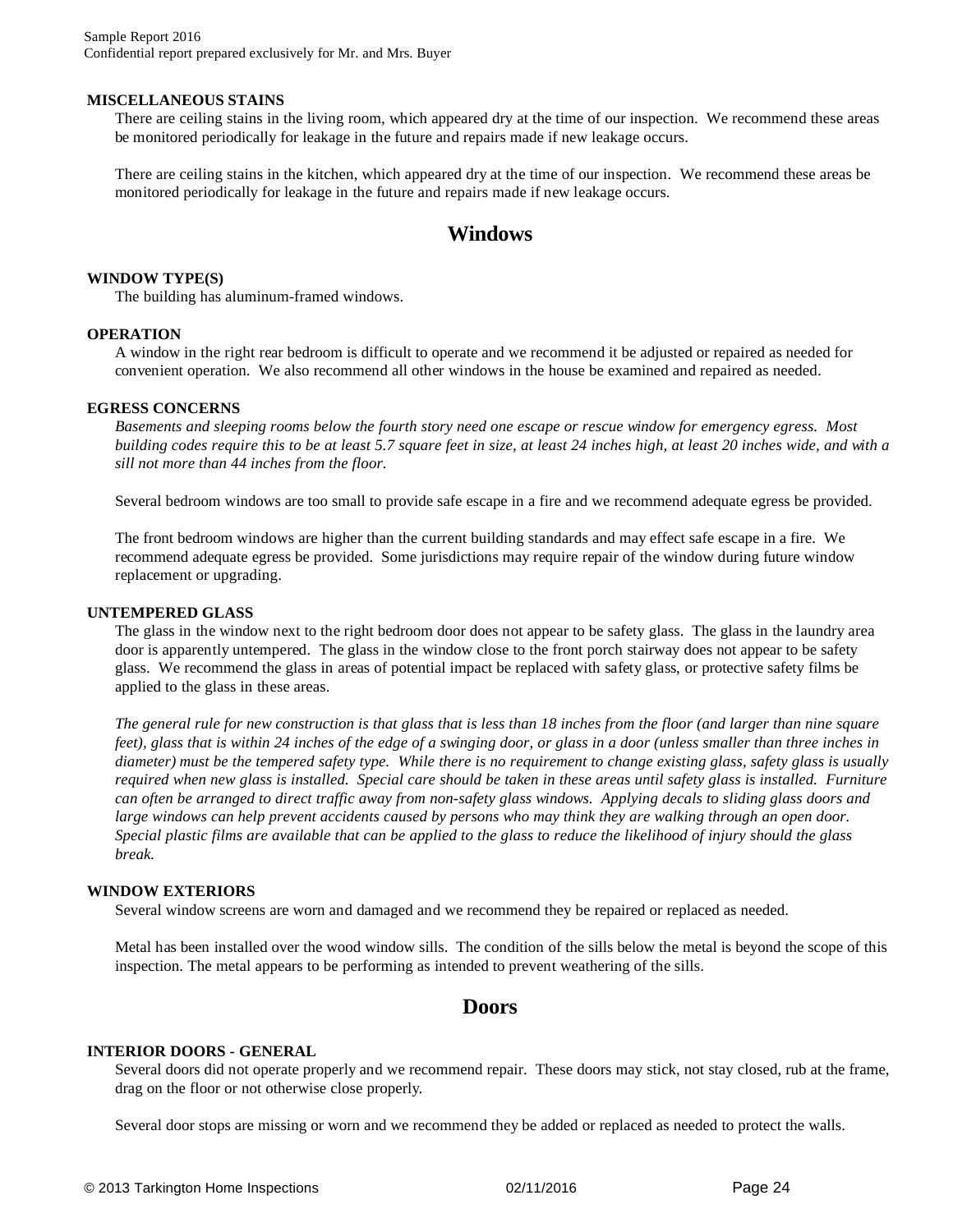#### **EXTERIOR DOORS - GENERAL**

The laundry area exterior wooden door shows minor damage from weather exposure. We recommend it be repaired, sealed, and painted as needed.

#### **CLOSET DOORS**

The right rear bedroom closet doors do not operate properly and we recommend they be repaired as necessary to operate easily.

#### **LATCHES, KNOBS AND LOCKS**

The laundry area door lock is too far from the floor by modern safety standards. We recommend it be lowered to within 48 inches of the floor.

The laundry area door latch is defective and we recommend it be repaired to operate properly.

The right rear bedroom door knob is loose and we recommend it be repaired or replaced for improved functionality.

#### **THRESHOLD CONCERNS**

The entryway is level with the front porch surface, which under some circumstances may allow water entry. We recommend the door threshold be kept well sealed.

There is sheet metal installed over the left porch door sill. A determination of the condition below the metal is beyond the scope of this inspection.

### **Component(s) Not Inspected**

#### **GENERAL**

This building has a security system. We recommend the system installer or a security company be consulted as to proper operation of this system. An examination of this system is beyond the scope of this inspection.

## **FIREPLACE**

### **Fireplace and Chimney #1**

#### **TYPE**

There is a masonry fireplace in the living room. It is generally worn.

A pellet stove insert has been installed inside the fireplace. We recommend a history of modifications for this fireplace be obtained. We recommend the operating manual for this unit be obtained and checked for proper clearances and operation procedures.

#### **FACING**

There are several minor cracks in the fireplace facing.

#### **CHIMNEY TYPE**

The fireplace has a tile-lined, sheet metal chimney.

#### **FLUE**

The flue interior was not accessible to our inspection.

A new liner appears to have been installed in the old chimney. We recommend a history be obtained from the sellers.

#### **RAIN CAP AND SCREEN**

The flue has a rain cap and spark arrester screen.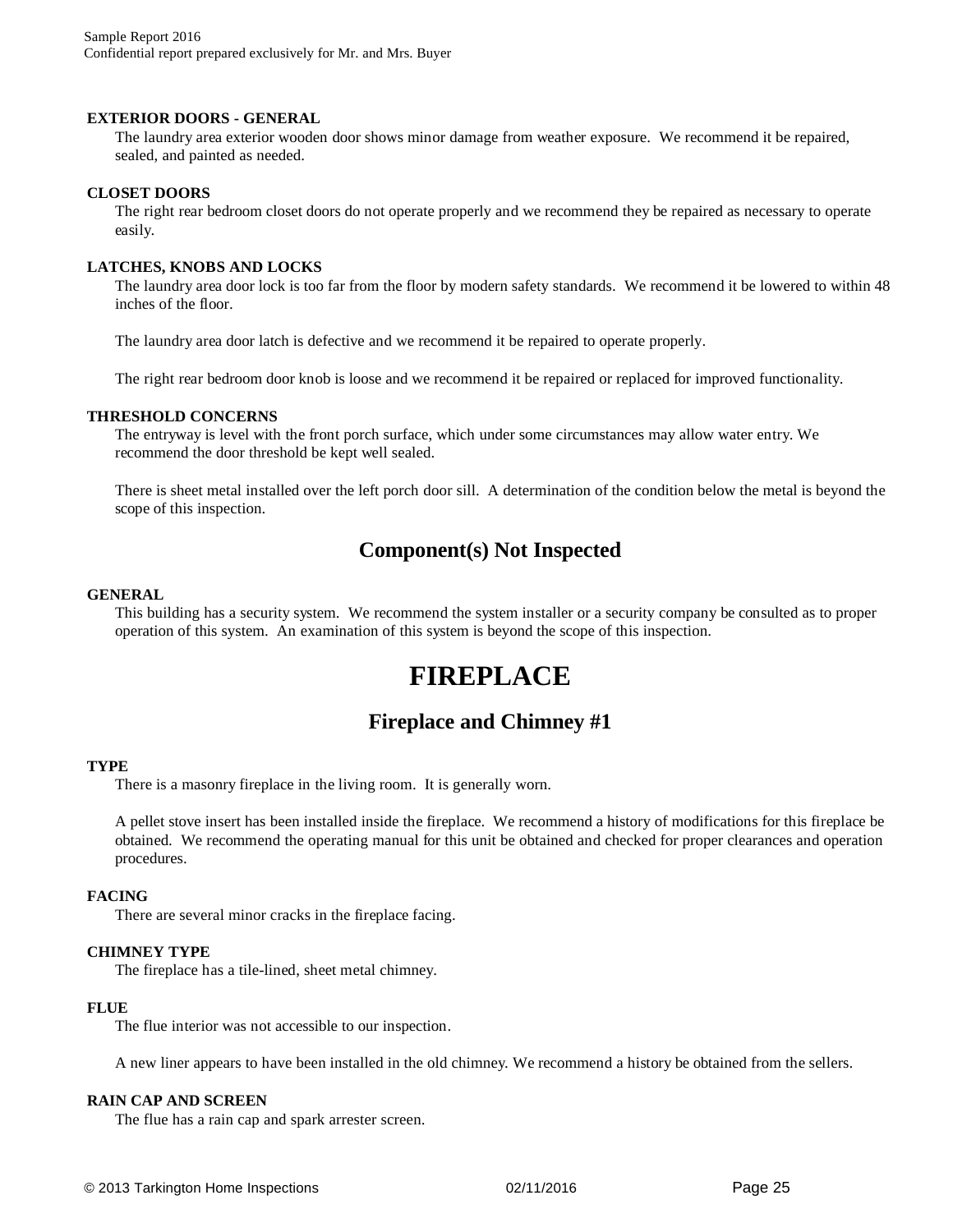The spark screening is too large and may not prevent embers from escaping the chimney. We recommend a proper spark screen be installed. Sparks escaping from a chimney are a potential fire hazard. Spark arrester screening should be corrosion-resistant and have a mesh between three-eighth and one-half inch, and the overall area of the screen should be at least four times that of the chimney opening.

#### **RECOMMENDATIONS**

We recommend a qualified fireplace contractor be retained to perform a safety inspection of the fireplace and chimney.

## **KITCHEN**

## **Kitchen**

*While inspecting the kitchen we will typically turn on the range to test for heat, run the dishwasher and the garbage disposer. Unless specifically mentioned, other appliances are not tested. Our examination of the oven or range does not verify the temperature or other variables that may affect cooking. Running of the dishwasher is to observe possible leakage during the shortest cycle; it is not a test of the effectiveness or performance of all possible cycles.*

#### **COUNTERTOP(S)**

The kitchen countertops are generally worn.

The countertops were not fully accessible to our inspection. We recommend they be checked for defects after the personal items have been removed.

Several tiles are chipped.

The grout between the countertop tiles is worn in several places. We suggest the loose grout be scraped away where possible and the surface be regrouted.

#### **KITCHEN CABINETS**

The cabinets are in generally worn condition.

#### **SINK**

The sink is in generally worn condition.

#### **SINK DRAIN**

The sink waste piping leaks and we recommend repair.

The sink waste piping is corroded and may soon need replacement.

#### **FAUCET**

The water was turned off to the sink, due to leakage. We did not examine the sink or waste pipe for drainage.

The sink faucet was dripping and we recommend it be repaired.

#### **FLOORING**

The kitchen flooring is generally worn.

There are openings in the floor seams. We recommend repair to prevent further damage.

#### **VENTILATION**

The exhaust fan is an unducted type that is not connected to the exterior. The fan returns the filtered air back into the living space.

The exhaust fan is not clean. Grease accumulation in exhaust systems located over cooking burners can be a fire hazard.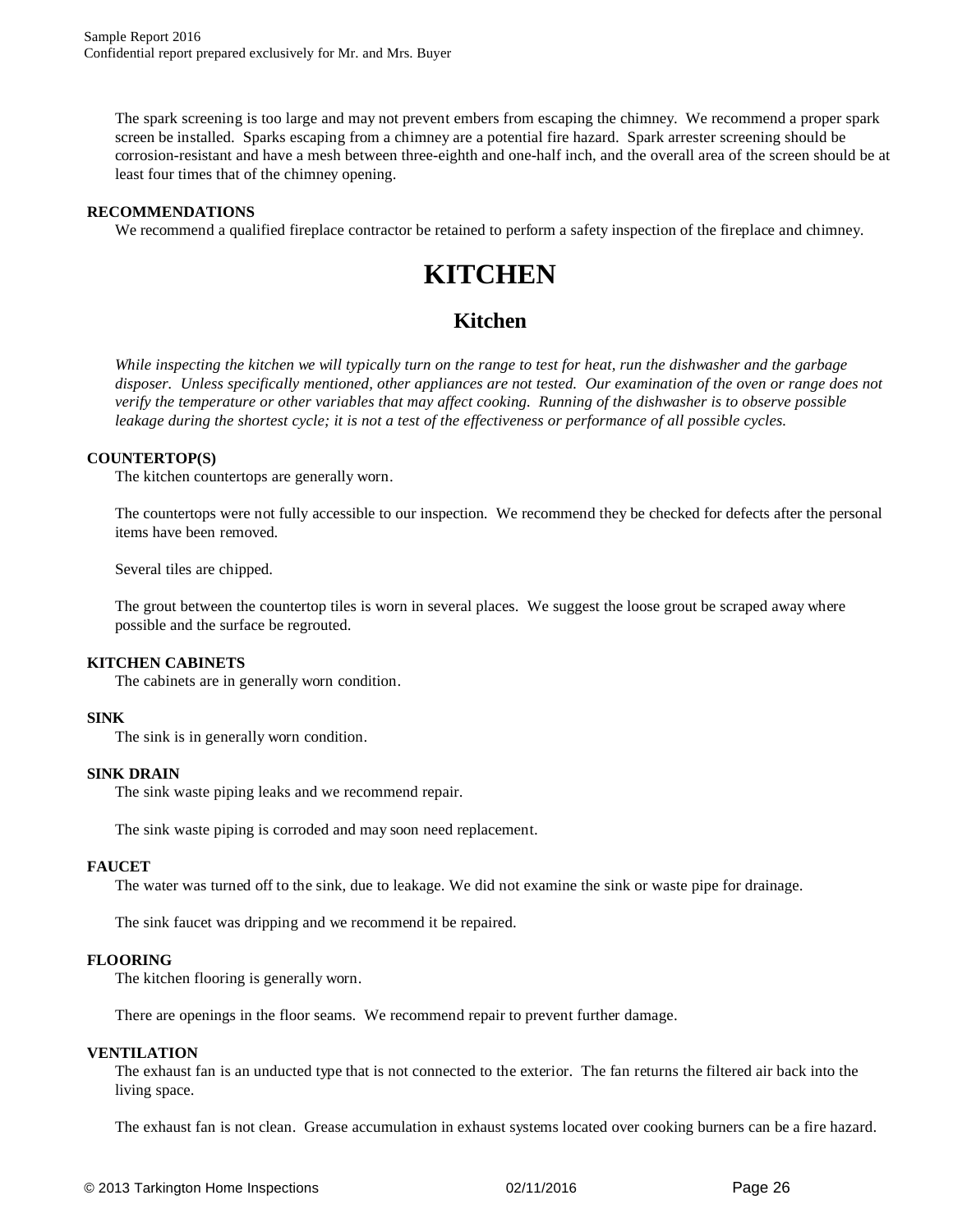We recommend the fan assembly be cleaned.

#### **OVENS AND RANGES**

The kitchen has a gas range. It is generally worn. The useful life expectancy of a gas cook top is 12 to 20 years. The useful life expectancy of a gas oven is 12 to 25 years. The level of use and maintenance may affect the actual life of the appliance.

The oven does not appear to have an anti-tip device installed, which may allow the oven to fall forward and cause injury. We recommend the oven be properly secured.

#### **ELECTRICAL**

The kitchen has three-hole receptacles. We recommend GFCI protection be added for greater electrical safety.

The kitchen is not provided with sufficient receptacles by modern safety standards. We recommend adequate outlets be installed as needed for safety.

*Appliances, such as refrigerators, computers, microwave ovens, and clothes washers typically have three-prong plugs and need conveniently placed three-hole grounded outlets. Modern kitchens require receptacles every four feet along countertops and within 24 inches of the kitchen sink. Each individual countertop area should have at least one receptacle.*

## **LAUNDRY**

## **Laundry**

#### **GENERAL**

The laundry is equipped with a clothes washer and a dryer. Operation and inspection of laundry equipment is beyond the scope of our inspection.

The electric dryer is installed on the garage floor. Most fire safety experts now recommend gas and electric clothes dryers be elevated so the heating and electrical components are at least 18 inches above the floor. According to most building department requirements, the 18 inches above a garage floor should contain no devices with a flame or that emit a spark or glow. It is especially important to avoid storing gasoline and other combustible liquids in garages. We recommend the clothes dryer be elevated for safety.

#### **WASHING MACHINE**

We suggest the clothes washer hose connectors be upgraded with metal-sheathed "no-burst" types to reduce the potential for hose failure.

#### **SINKS AND TUBS**

The sink has 1¼-inch diameter drain piping. Most jurisdictions now specify 1½-inch piping, as it is less likely to become clogged, and we recommend the piping be upgraded to modern standards.

#### **DRYER**

A 240-volt type outlet is provided for the clothes dryer.

#### **DRYER VENT**

The exterior weatherproof cap is missing from the clothes dryer exhaust vent and we recommend one be installed.

#### **FLOOR**

The flooring below the appliances was not accessible to our inspection.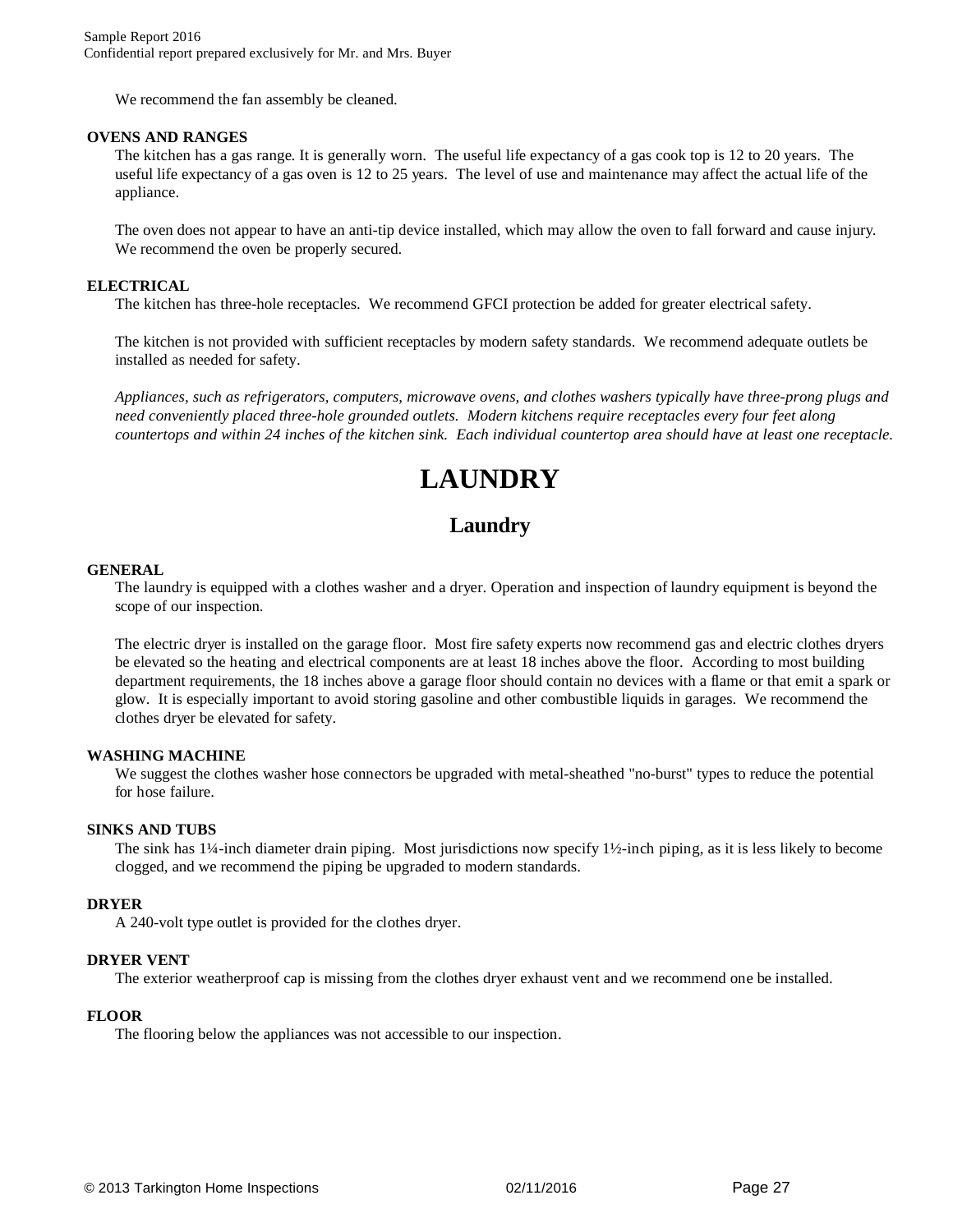# **BATHROOMS**

*The caulked joints in bathrooms, and at other sinks, should be examined occasionally for wear or other damage that may allow water entry. When necessary, the old caulking should be removed, the surfaces cleaned, and new caulking applied to prevent water entry and damage to the walls, floors or cabinets. When bathing, windows should be left open, or fans should be used to reduce the amount of interior moisture.* 

*Escutcheons are round doughnut shaped metal rings used to seal the connections between showerheads or faucets and the wall surface. Escutcheons often loosen and need periodic adjustment and caulking. Any gaps or loose escutcheons should be caulked or otherwise sealed to prevent water entry and damage. Any missing escutcheons should also be replaced to prevent water or pest entry.*

## **Bathroom #1**

#### **GENERAL**

This bathroom is located in the hallway. The fixtures and surfaces in this bathroom show general wear. This bathroom has a bathtub and a separate shower.

Grab bars were observed in the shower. We did not examine the grab bars for their strength or ability to support a person.

We observed repairs to the shower walls and recommend a history of repairs be obtained from the sellers.

#### **BATH TUB**

There is a gap at the bathtub fill spout. We recommend this joint be caulked to prevent water entry.

The tub hot water faucet leaks and we recommend it be repaired.



#### **SHOWER**

We recommend the shower wall connections be carefully cleaned and caulked as needed.

One or more shower tiles are cracked. We recommend periodic monitoring and repair if necessary.

The shower drain cover is missing. We recommend one be installed.

The shower floor grout is missing in several places and we recommend repair.

The shower door threshold appears to slope out, rather than in towards the shower. We recommend monitoring and repair or replace as needed by a qualified contractor.

The newer tile grout was left covering new and old tiles, which is a non-standard installation. We recommend monitoring and repair or replace as needed by a qualified contractor.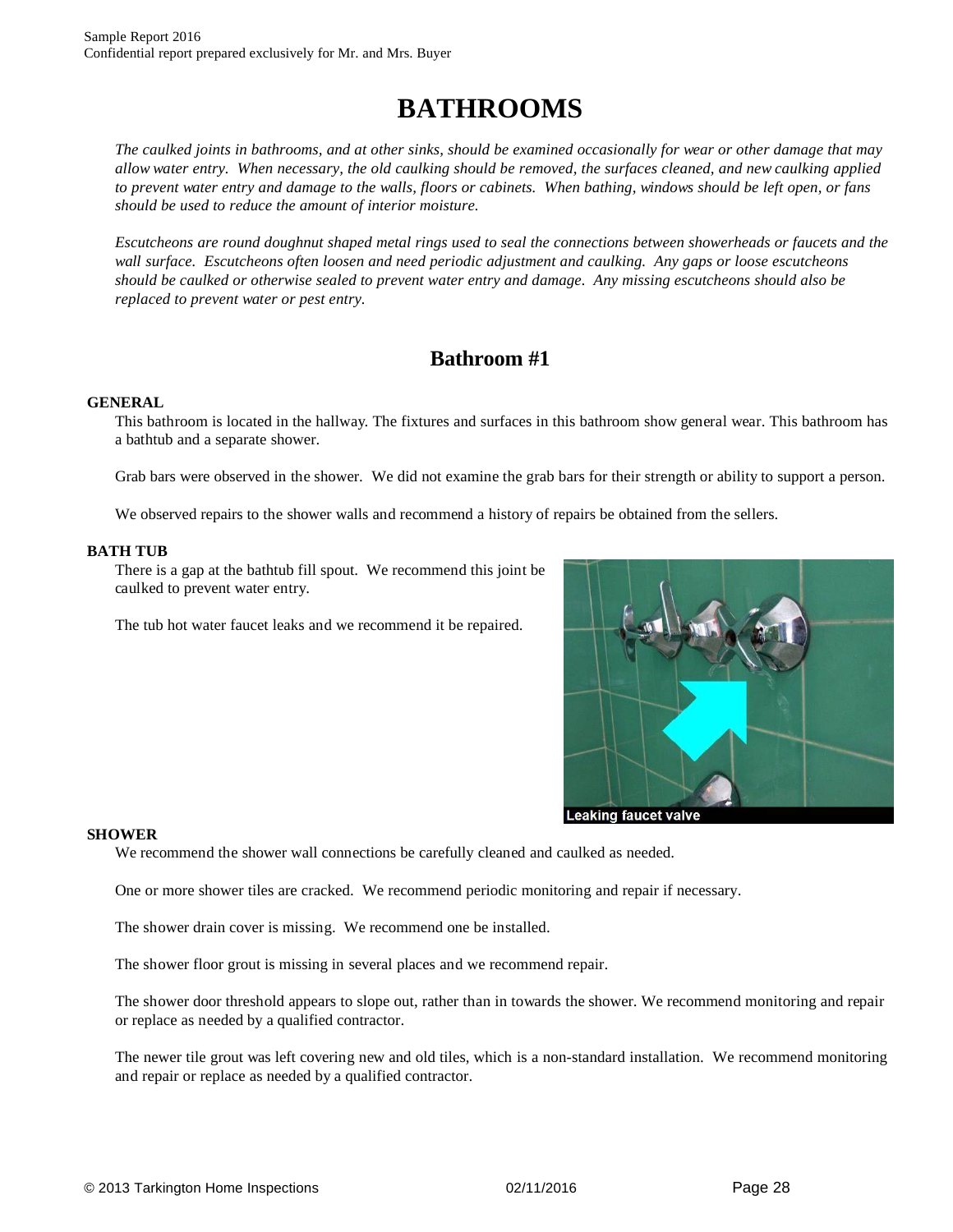Sample Report 2016 Confidential report prepared exclusively for Mr. and Mrs. Buyer

#### **SHOWER ENCLOSURE AND GLASS**

The shower door leaks when water is sprayed against it and persons using the shower will need to avoid directing water flow against the door while showering. This area should be monitored for leakage and the door should be adjusted or repaired if necessary.

The shower door is an old, untempered type and we recommend replacement with a tempered glass door for safety.

The window above or near the bathtub is an old, untempered type and we recommend replacement with tempered glass for safety.

*Tempered glass became commonly required in shower stalls and enclosures during the late 1960s. Older tempered glass was not always labeled. Sometimes tempered glass labels are very faint or are obscured by soap film. Many untempered shower doors have been installed even after the requirements for tempered glass went into effect. Untempered shower doors, enclosures, and windows should be replaced with modern tempered glass for safety.*

#### **SINK**

The sink overflow is damaged. We suggest replacement of the sink.

#### **SINK DRAIN(S)**

The sink stopper is missing and we recommend a stopper be installed.

The sink has 1¼-inch diameter drain piping. Most jurisdictions now specify 1½-inch piping, as it is less likely to become clogged, and we recommend the piping be upgraded to modern standards.

#### **TOILET**

The toilet is loose from the floor and we recommend it be properly secured by a qualified plumber.

*A loose toilet can cause water leakage and damage to the flooring. The seal at the base of the toilet also prevents entry of sewer gas (methane) into the living area.*

The toilet flush valve is defective and we recommend it be repaired or replaced.

#### **FLOOR**

There are several cracked tiles.

The floor tile grout is worn in several places and we recommend the floor tile grout be caulked or regrouted as needed.

#### **VENTILATION**

Ventilation is provided by a window. We recommend a fan also be installed for improved ventilation.

#### **ELECTRICAL**

This room has a GFCI-protected receptacle.

## **GARAGE**

### **Garage**

#### **GENERAL**

There is a semi-attached garage at the right front. Much of the garage interior was not accessible to our inspection due to stored personal belongings.

#### **VEHICLE DOOR(S)**

The garage has a roll-up style vehicle door.

The garage doorjambs are in contact with the concrete below, which can allow moisture entry and damage. We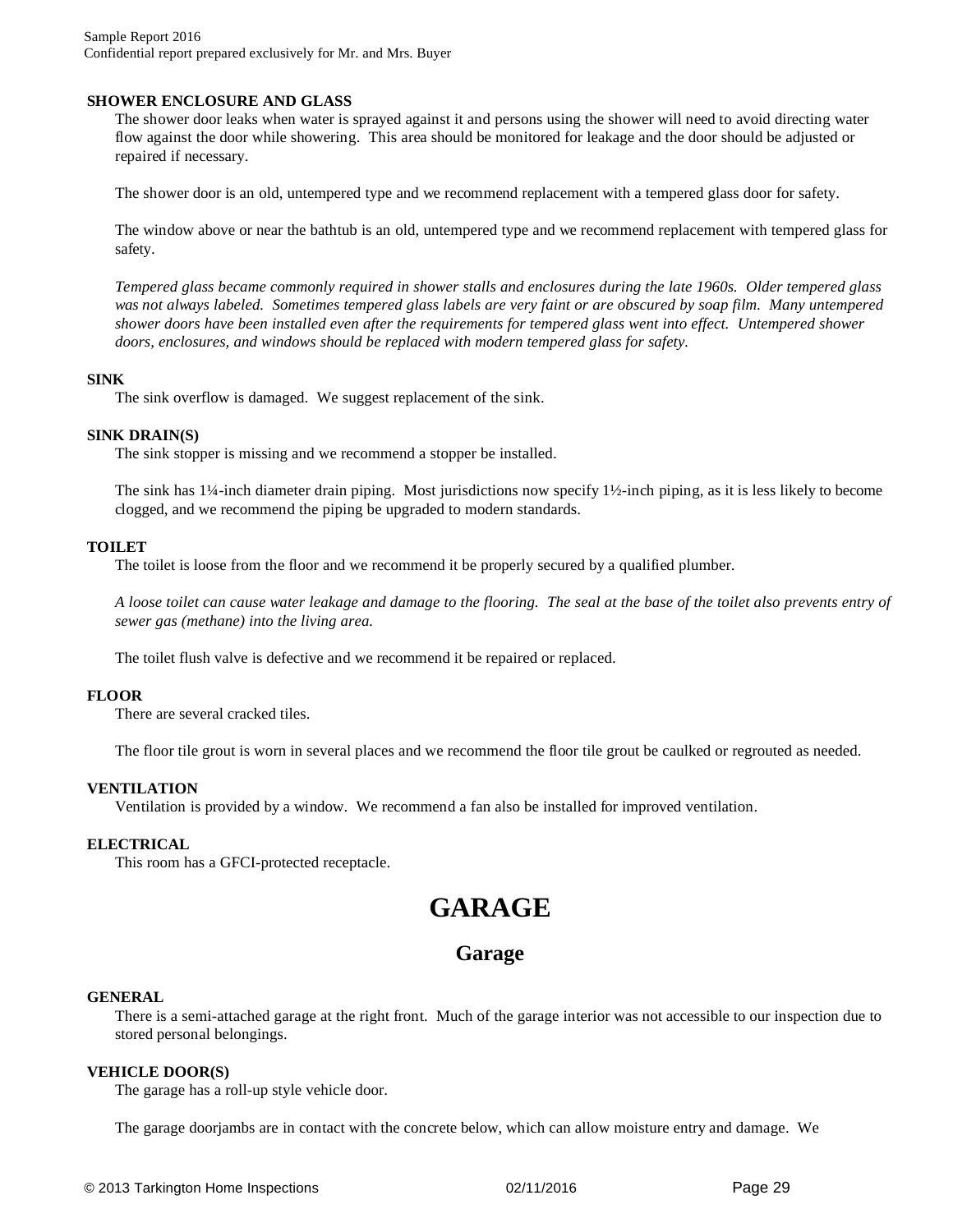recommend these boards be trimmed to provide a one-inch gap above the floor.

#### **AUTOMATIC DOOR**

The garage door has an automatic opener that reversed automatically when we tested it. We recommend the opener be tested periodically as part of routine safety maintenance.

The garage door did not properly operate when the two light switches by the door are on and we recommend further examination and repair by a qualified contractor.

The motor for the garage door is installed above the storage platform. We recommend caution when on the platform or when storing items near the motor.

#### **GARAGE FLOOR**

The concrete floor shows cracking. There are several large cracks in the garage floor. We recommend the garage floor be repaired.

#### **EXTERIOR GARAGE WALLS**

An exterior wall vent screen is damaged and we recommend it be repaired.

#### **FIRE SEPARATION**

*The surfaces between the garage and the dwelling should be covered with 5/8-inch thick fire-rated gypsum drywall or equivalent. The joints between sections of drywall should be taped unless the joints are over framing. Any holes or openings in firewalls should be repaired. Plastic piping should not be installed through a firewall as it can melt from high heat and allow fire entry. Fire-rated surfaces might not be present between the dwelling and garage in older construction. Garages that are attached to residences and do not have adequate firewall protection should not be used for storing flammable liquids or vehicles. Fires often start in garages due to the storage of flammable liquids such as paint, solvents, or gasoline.*

There are several holes and gaps in the garage fire separation surfaces. We recommend all firewall openings be properly sealed.

There does not appear to be a door in the opening between the attic and the garage and we recommend a proper, fire-rated self-closing door be installed for fire safety.

## **ENVIRONMENTAL CONCERNS**

*Some people are sensitive to molds and may become ill or experience health problems when exposed to molds in the air. The elderly, infants and people who are immune compromised are particularly susceptible to allergenic and potentially toxic molds. Molds grow everywhere and can be found in almost every room or space. The presence of elevated interior mold activity typically indicates excessive moisture from interior or exterior sources and insufficient ventilation. Mold conditions that you can see or smell should be corrected and the first step is to eliminate the source of moisture necessary for their growth. Mold growth can be prevented by keeping buildings dry. Molds can usually be removed easily from hard materials like glass or metal using household cleaners. Softer materials, like sheet rock or wood, which contain cellulose, become food sources for mold, are difficult or impossible to clean effectively and may need to be removed. A determination as the presence of mold or conditions conducive to its presence is beyond the scope of this inspection.*

*There are many man-made and natural materials found in or around buildings that may be potentially hazardous. Some of these may include asbestos, formaldehyde, molds, radon, lead paint and electromagnetic radiation. An examination for any potentially hazardous material or associated concerns is beyond the scope of this inspection. Further information about local concerns can be found at <http://www.epa.gov/region09/>.*

*Asbestos is found on most gas heating systems installed before 1978, in older vinyl tile flooring, in some acoustic ceiling tiles, in sprayed acoustic ceilings, and in various other locations. Exposure to asbestos may be a health hazard and should be avoided. It may be possible to significantly reduce or eliminate the dispersal of asbestos fibers by painting the material. Removal or containment of these materials should only be done by properly trained and equipped professionals.*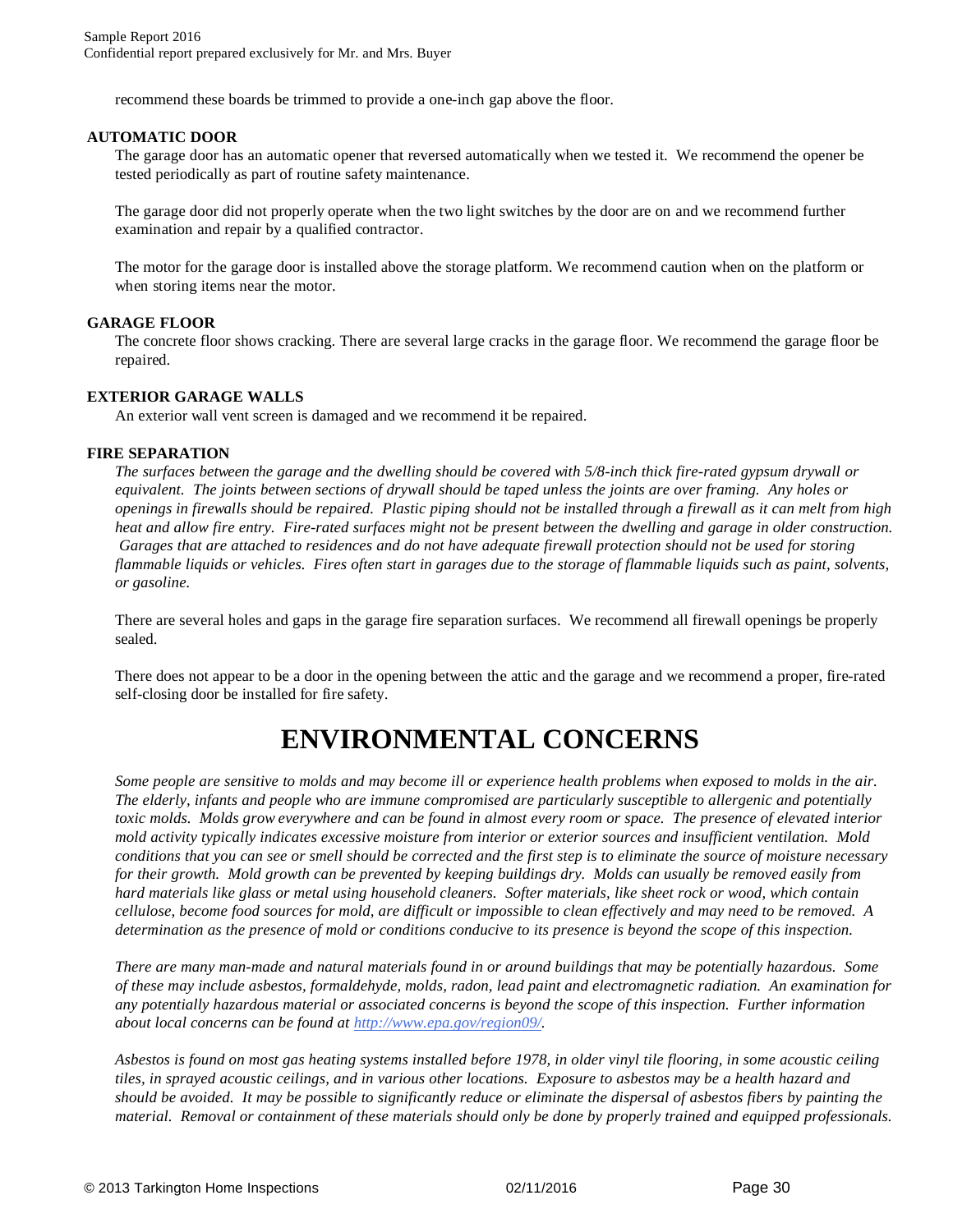*Contractors in various trades such as flooring, roofing, heating, plumbing, or electrical may require asbestos abatement at additional expense prior to performing repairs, replacements, or modifications. For a determination as to the need for or cost of abatement, a qualified asbestos abatement contractor should be retained. The presence of asbestos can only be determined by laboratory analysis, which is beyond the scope of our inspection.*

## **Material Concerns**

#### **ASBESTOS: OTHER LOCATIONS**

There are several transite vent pipes.

*Transite is a rigid cement-asbestos material that is not normally considered friable. In this material, the fibers are sealed in cement and are not likely to become airborne. Painting the piping can keep fine particles or dust from coming off the surface. Transite vents are not approved by most building departments and replacement is typically required when new units are installed.*

#### **ASBESTOS: RECOMMENDATIONS**

We recommend review by a qualified asbestos testing and abatement firm.

## **Rodents**

#### **GENERAL**

We observed indications of previous rodent activity in several places, including in the garage, and in the subfloor area. We recommend an examination for rodents be made by a qualified pest control firm and appropriate measures taken.

## **Fiberglass**

#### **GENERAL**

Fiberglass insulation has been installed in the attic.

*Fiberglass is commonly used for insulation outside or inside ducting, and in subfloor areas and attics. Fiberglass padding is also commonly used inside modern furnace blower compartments for soundproofing. Some persons are irritated by loose fiberglass fibers and there is some evidence indicating breathing glass fibers is potentially harmful. Any determination as to the presence of glass fibers in the air is beyond the scope of this inspection and any questions or concerns should be addressed to a qualified indoor air quality specialist.*

## **ENERGY EFFICIENCY**

#### **Resources For Lowering Your Energy Costs**

Online Consumer & Business Conservation Rebate Database: [ww](http://www.consumerenergycenter.org)[w.consumerenergycenter.org](www.consumerenergycenter.org)

California Department of Consumer Affairs: [w](http://www.dca.ca.gov/enenergy-challenge.htm)[ww.dca.ca.gov/enenergy-challenge.htm](www.dca.ca.gov/enenergy-challenge.htm)

#### **Utility Bill, Rebates, and Other Assistance**

California Energy Commission, 1-800-722-3300 or online at [w](http://www.consumerenergycenter.org)[ww.consumerenergycenter.or](www.consumerenergycenter.org)[g](http://www.consumerenergycenter.org) for information on utility bill assistance programs.

The Community Energy Center database is a great search site for nearly any public and private conservation or efficiency rebate and/or reduction program in California and gives specific details and contact information - go to the following website at [ww](http://www.consumerenergycenter.org/rebate/index.php)[w.consumerenergycenter.org/rebate/index.php](www.consumerenergycenter.org/rebate/index.php)

California Public Utilities Commission Consumer Affairs Branch, 1-800-649-7570 or online at w[ww.cpuc.ca.gov, f](www.cpuc.ca.gov,)or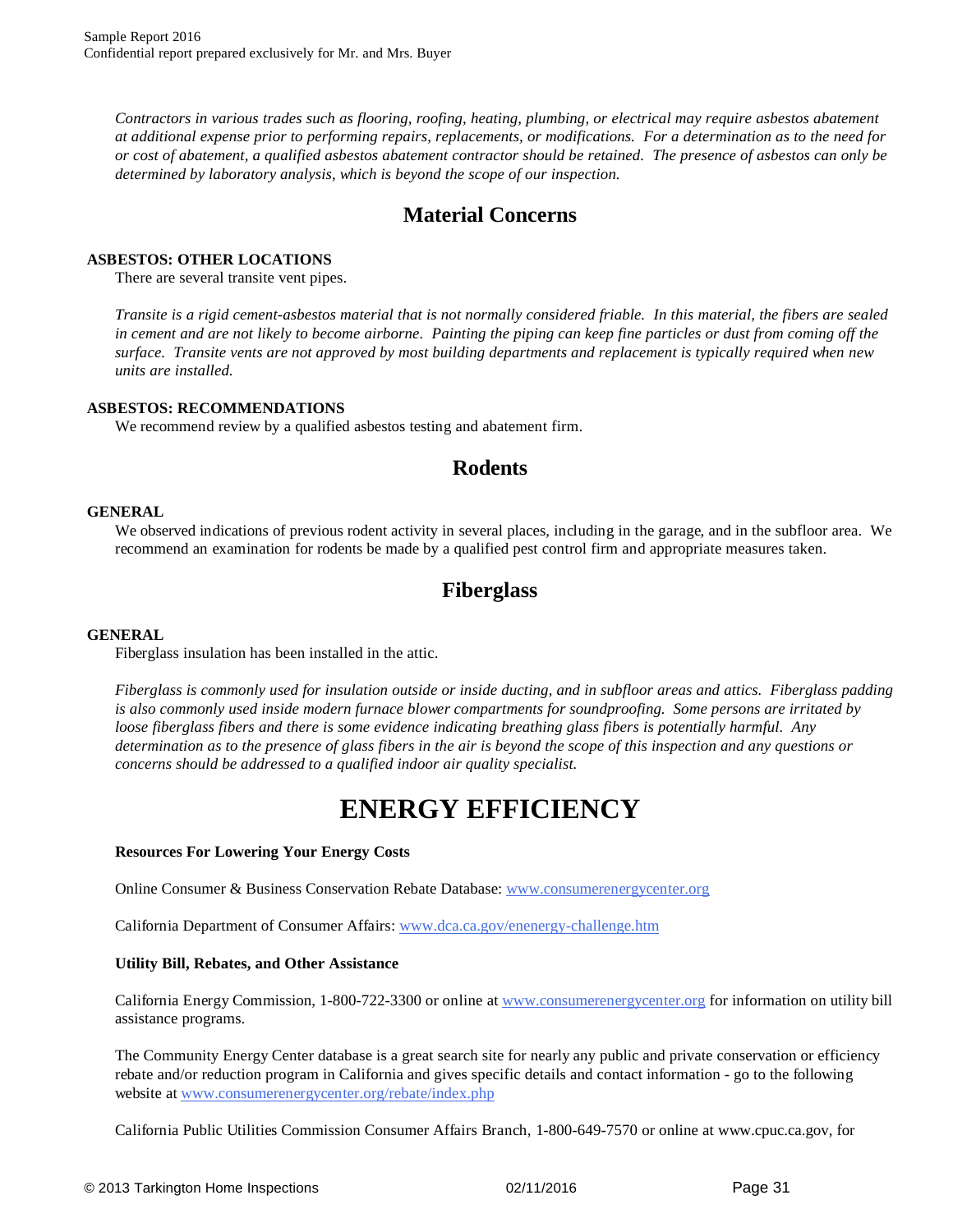assistance with making payment arrangements, information on baseline and other optional rates, and information on bill assistance programs.

#### **Local utility companies (partial list)**

-PGE @ 1-800-743-5000 Edison @ 1-800-655-4555 -San Diego Gas and Electric @ 1-800-411-7343 -Southern California Gas @ 1-800-427-2200

#### **Help for Low-Income Residents**

California Department of Community Services & Development at 1-800-433-4327 or online at [w](http://www.csd.ca.gov/lihap.htm)[ww.csd.ca.gov/lihap.htm,](www.csd.ca.gov/lihap.htm,) for information on the Low Income Home Energy Assistance Program (LIHEAP)

CARE or the California Energy Alternative Rates discount program provides a 15% supplemental discount off utility bills for low-income consumers. The program is administered by the California Public Utilities Commission, but consumers must submit an application through one of four local utilities. Master Applications are attached as part of this kit.

-PGE @ 1-800-743-5000 -Edison @ 1-800-655-4555 -San Diego Gas and Electric @ 1-800-411-7343 -Southern California Gas @ 1-800-427-2200

#### **Seniors and Special Needs**

Medical Baseline Emergencies: Utility companies must make special provisions for people of all ages and income levels on life-support equipment or with certain medical conditions. If a loss of electricity could be a threat to their lives, they should, contact their electric utility to apply for the Medical Baseline program - for the number of their local utility, have them call Flex Your Power for a referral @ 1-866-968-7797. The program provides a variety of benefits, including a larger allotment of low-cost baseline electricity and advance notification of rotating outages.

## **SUMMARY**

This section is included to provide a convenient highlight of conditions and systems identified within this report as needing further review or service. **This list is not all inclusive of components described within the Home Inspection report. It should also not be used as a substitute for reading the entire report.** There is always the potential for any unaddressed concern described in the report, but not in this section, to become a more serious issue. **Any concerns the client has regarding observations in the report, whether in the following summary or not, should be reviewed and repaired, as necessary, by a qualified professional, prior to occupancy.**

## **Systems and Components Needing Attention**

#### **HEALTH AND SAFETY DECKS AND WALKWAYS**

#### Porch

#### *STAIRWAY*

The steps are uneven, creating potential trip hazards, and we recommend they be modified as needed to provide a consistent height at each step.

#### **INTERIOR**

Smoke and Carbon Monoxide Detectors

#### *GENERAL*

We recommend additional smoke detectors be installed as needed to comply with modern fire safety standards.

We recommend carbon monoxide detectors be added to comply with modern safety standards.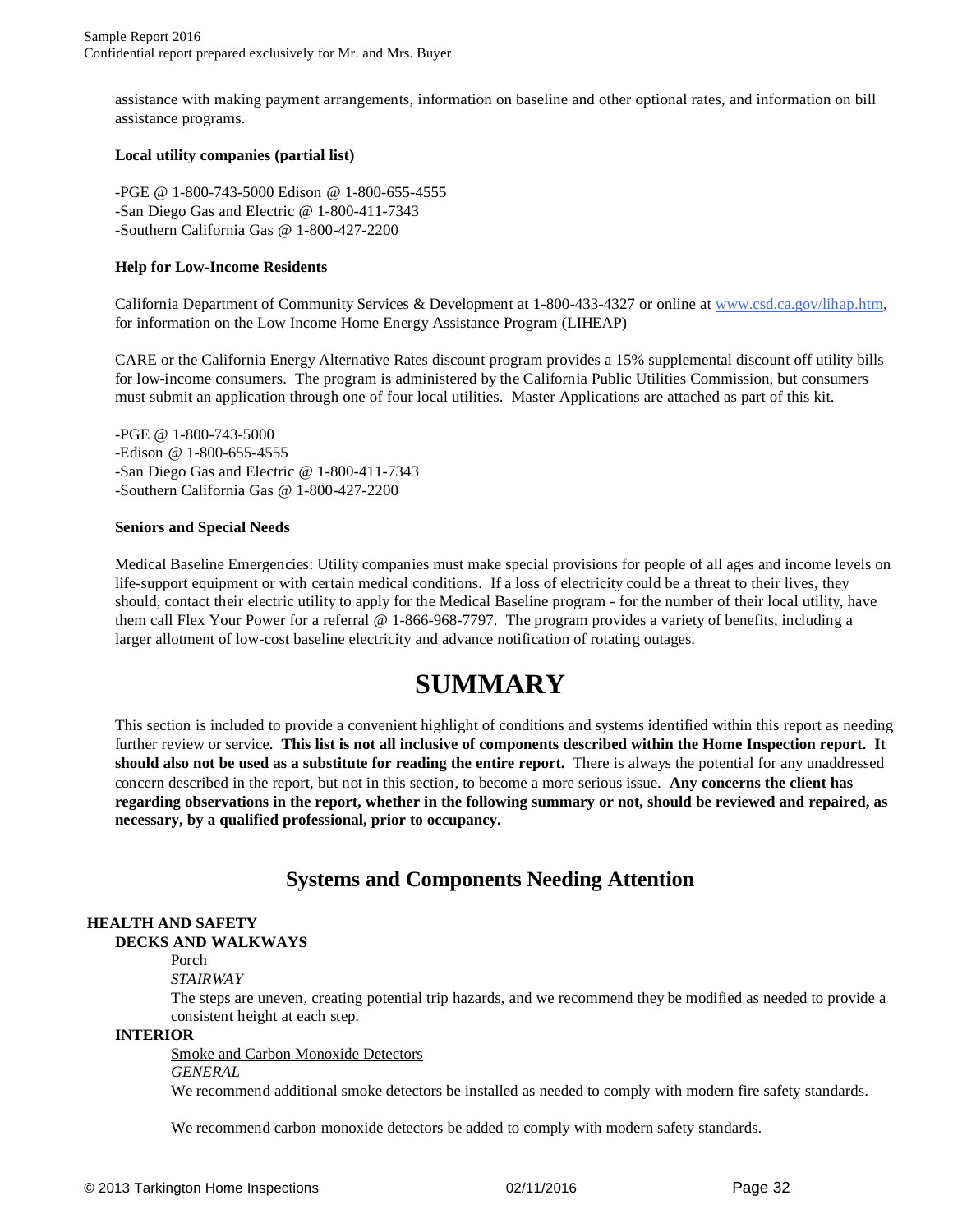#### **FIREPLACE**

Fireplace and Chimney #1

*RECOMMENDATIONS* 

We recommend a qualified fireplace contractor be retained to perform a safety inspection of the fireplace and chimney.

#### **GARAGE**

Garage

*FIRE SEPARATION* 

There are several holes and gaps in the garage fire separation surfaces. We recommend all firewall openings be properly sealed.

#### **COMPONENT CONCERNS**

#### **ROOF**

Roof Flashings

*PIPING PENETRATIONS* 

A piping penetration at the right front is not adequately sealed and we recommend the penetration flashing be sealed as needed by a qualified contractor.

#### Roof Drainage

*GUTTERS CONDITIONS* 

A front gutter is installed so that it directs water flow horizontally under the roofing. We recommend a downspout be added to prevent horizontal water flow against the roofing and potential leakage.

#### **STRUCTURE**

#### Framing

*STAINS, DAMAGE OR PESTS* 

We observed indications of previous wood-destroying pest activity and we recommend a current structural pest report be consulted to determine if active pests are present.

The subfloor area framing below the bathroom is damaged. We recommend the damaged wood be reviewed and replaced as needed by a qualified contractor.

#### **WIRING, RECEPTACLES, SWITCHES AND FIXTURES**

### Receptacles and Switches

#### *RECEPTACLE TYPE(S)*

The number of outlets or receptacles available for use is fewer than is required in new construction, which encourages the use of extension cords and can result in hazardous conditions. We recommend additional outlets be added as needed for convenience and safety.

#### Electrical General

#### *GENERAL*

Several aspects of the front exterior and garage wiring are non-standard and we recommend the electrical system be examined and repaired as necessary by a qualified electrician.

#### **WATER HEATER**

## Water Heater

*SEISMIC RESTRAINTS* 

The water heater is not equipped with proper seismic restraints to prevent movement and damage during an earthquake and we recommend adequate restraints be installed.

#### **HEATERS**

Wall Furnace #1

*GENERAL CONDITIONS* 

We recommend a qualified firm be retained to service this equipment.

#### **INTERIOR**

#### Doors

*LATCHES, KNOBS AND LOCKS* 

The laundry area door lock is too far from the floor by modern safety standards. We recommend it be lowered to within 48 inches of the floor.

#### **KITCHEN**

Kitchen *SINK DRAIN*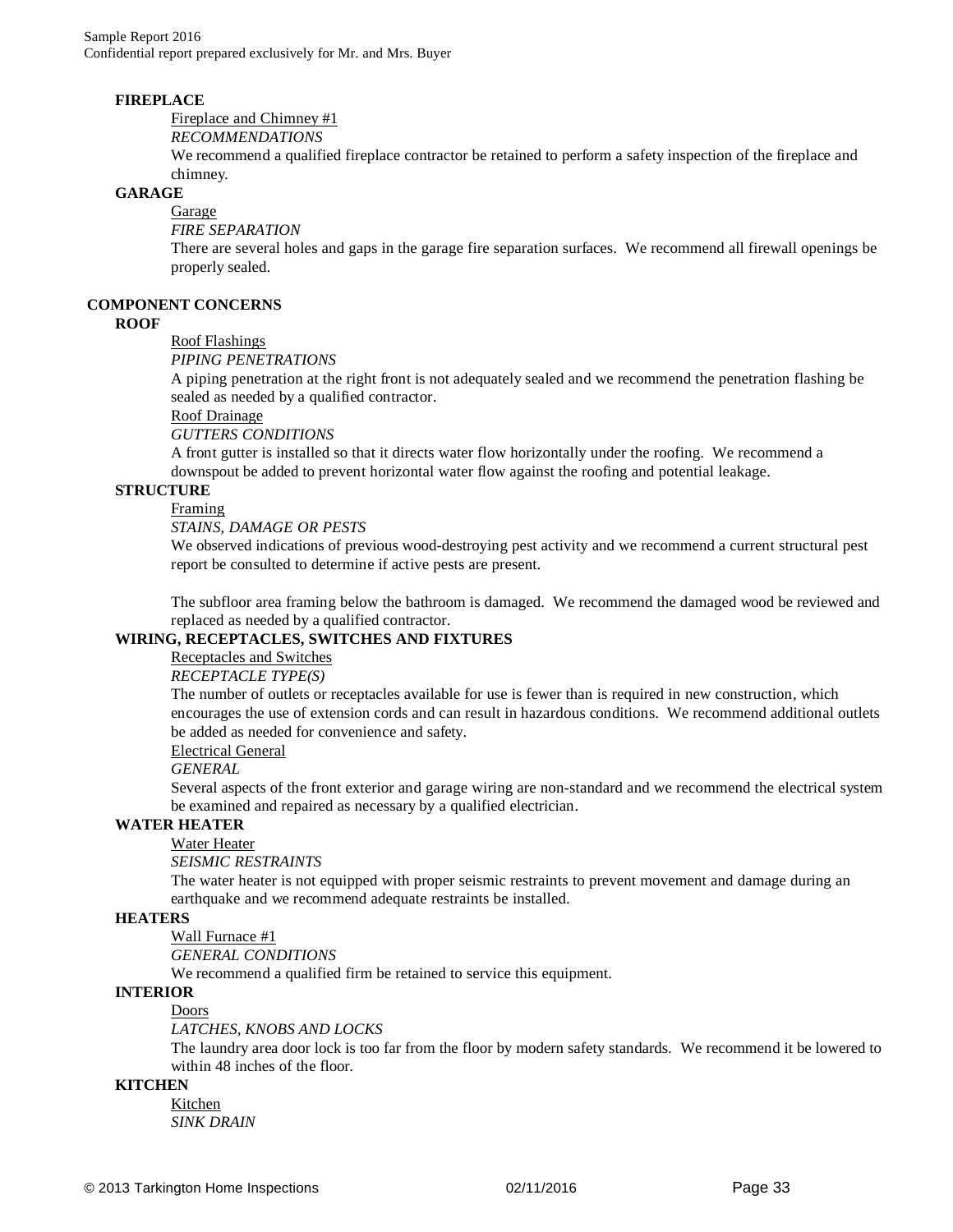The sink waste piping leaks and we recommend repair.

*FAUCET* 

The sink faucet was dripping and we recommend it be repaired.

#### **BATHROOMS**

Bathroom #1

*BATH TUB* 

The tub hot water faucet leaks and we recommend it be repaired.

*TOILET* 

The toilet is loose from the floor and we recommend it be properly secured by a qualified plumber.

#### **GARAGE**

**Garage** *AUTOMATIC DOOR* 

The garage door did not properly operate when the two light switches by the door are on and we recommend further examination and repair by a qualified contractor.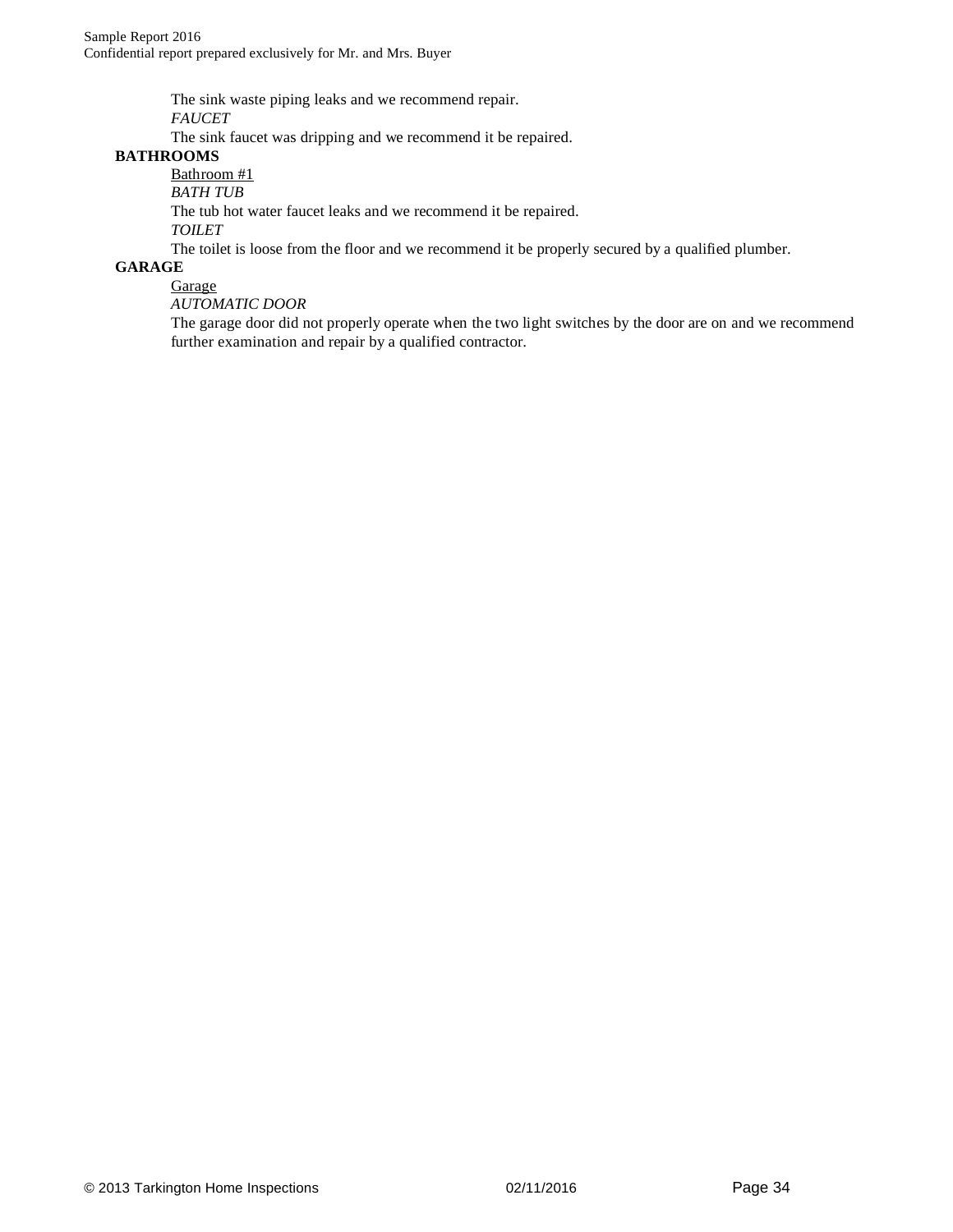#### **STANDARD RESIDENTIAL INSPECTION AGREEMENT**  THIS IS INTENDED TO BE A LEGALLY BINDING CONTRACT, PLEASE READ IT CAREFULLY

### Address: \_\_\_\_\_\_\_\_\_\_\_\_\_\_\_\_\_\_\_\_\_\_\_\_\_\_\_\_\_\_\_\_\_\_\_\_\_\_\_\_\_\_\_\_\_\_\_\_\_\_\_\_\_\_\_\_\_\_\_\_\_\_\_\_\_\_\_\_\_\_\_\_\_\_\_\_\_\_\_\_\_\_\_\_\_\_\_\_\_\_\_\_\_\_\_\_\_\_\_\_\_\_\_\_\_\_\_\_\_\_\_\_\_\_\_\_\_\_

**SCOPE OF THE INSPECTION:** The real estate inspection to be performed for through the exercise of reasonable diligence should have discovered, the Client is a survey and basic operation of the systems and components of a cause of action. In no event shall the time for commencement of a legal building which can be reached, entered, or viewed without difficulty, moving action or proceeding exceed two years from the date of the subject inspection obstructions, or requiring any action which may result in damage to the property **THIS TIME PERIOD IS SHORTER THAN OTHERWISE PROVIDED BY**  or personal injury to the Inspector. The purpose of the inspection is to provide **LAW.** the Client with information regarding the general condition of the building(s). This Agreement shall be binding upon and inure to the benefit of the

Inspector will prepare and provide Client a written report for the sole use parties hereto and their heirs, successors, and assigns. and benefit of Client. The written report shall document any material defects This Agreement constitutes the entire integrated agreement between the discovered in the building's systems and components which, in the opinion of parties hereto pertaining to the subject matter hereof and may be modified the Inspector, are safety hazards, are not functioning properly, or appear to be only by a written agreement signed by all of the parties hereto. No oral at the ends of their service lives. agreements, understandings, or representations shall change, modify, or

The inspection shall be performed in accordance with the Standards of amend any part of this Agreement. Practice of the American Society of Home Inspectors®, Inc. (ASHI®), attached Each party signing this Agreement warrants and represents that he/she hereto and incorporated herein by reference, and is limited to those items has the full capacity and authority to execute this Agreement on behalf of the specified herein. **named party.** If this Agreement is executed on behalf of Client by any third

**CLIENT'S DUTY:** Client agrees to read the entire written report when it is Inspector that he/she has the full and complete authority to execute this received and promptly call Inspector with any questions or concerns regarding Agreement on Client's behalf and to fully and completely bind Client to all of the inspection or the written report. The written report shall be the final and the terms, conditions, limitations, exceptions, and exclusions of this

investigation of a reported condition by an appropriate specialist may provide provisions of this Agreement shall remain in full force and effect, unimpaired additional information which can affect Client's purchase decision. Client agrees by the court's holding. to obtain further evaluation of reported conditions before removing any investigation contingency and prior to the close of the transaction. **MEDIATION:** The parties to this Agreement agree to attend, in good faith,

In the event Client becomes aware of a reportable condition which was not mediation with a retired judge or lawyer with at least 5 years of mediation reported by Inspector, Client agrees to promptly notify Inspector and allow experience before any lawsuit is filed. All notices of mediation must be Inspector and/or Inspector's designated representative(s) to inspect said served in writing by return receipt requested allowing 30 days for response. condition(s) prior to making any repair, alteration, or replacement. Client agrees If no response is forthcoming the moving party may then demand binding that any failure to so notify Inspector and allow inspection is a material breach of arbitration under the terms and provisions set forth below. this Agreement.

**ENVIRONMENTAL CONDITIONS:** Client agrees what is being contracted for **enforcement of this Agreement, the inspection, the**  is a building inspection and not an environmental evaluation. The inspection is **inspection report, or any other dispute arising out of this** not intended to detect, identify, or disclose any health or environmental **relationship, shall be resolved between the parties by**  conditions regarding this building or property, including, but not limited to: the **binding arbitration conducted in accordance with California**  presence of asbestos, radon, lead, urea-formaldehyde, fungi, molds, mildew, **Law, except that the parties shall select an arbitrator who is**  PCBs, or other toxic, reactive, combustible, or corrosive contaminants, **familiar with the real estate profession. The parties agree**  materials, or substances in the water, air, soil, or building materials. The **that they shall be entitled to discovery procedures within**  Inspector is not liable for injury, health risks, or damage caused or contributed to **the discretion of the arbitrator. The arbitrator shall manage**  by these conditions. **and hear the case applying the laws of the State of** 

**GENERAL PROVISIONS:** The written report is not a substitute for any **proceeding. The award of the arbitrator shall be final, and a**  transferor's or agent's disclosure that may be required by law, or a substitute for **judgment may be entered on it by any court having**  Client's independent duty to reasonably evaluate the property prior to the close of the transaction. This inspection Agreement, the real estate inspection, and

the written report do not constitute a home warranty, guarantee, or insurance policy of any kind whatsoever.

No legal action or proceeding of any kind, including those sounding in tort or contract, can be commenced against Inspector/Inspection Company or its officers, agents, or employees more than one year from the date Client discovers, or

Client:\_\_\_\_\_\_\_\_\_\_\_\_\_\_\_\_\_\_\_\_\_\_\_\_\_\_\_\_\_\_\_\_\_\_\_\_\_\_\_\_\_\_\_\_\_\_\_\_\_\_\_\_\_\_\_\_\_\_\_\_\_\_\_\_\_\_\_\_\_\_\_\_\_\_\_\_\_\_\_ Report #:\_\_\_\_\_\_\_\_\_\_\_\_\_\_\_\_\_\_\_\_\_\_\_\_\_\_\_\_\_\_\_\_

party, the person executing this Agreement expressly represents to Agreement.

exclusive findings of Inspector. **SEVERABILITY:** Should any provision of this Agreement be held by a court Client acknowledges that Inspector is a generalist and that further of competent jurisdiction to be either invalid or unenforceable, the remaining

**ARBITRATION: Any dispute concerning the interpretation or California to all issues submitted in the arbitration jurisdiction. Any disputes are to be arbitrated by: Judicial Arbitration and Mediation Service (JAMS®)** 

| Client acknowledges having read and understood all the terms, | Form of Payment: | <b>INSPECTION FEE: \$</b> |  |
|---------------------------------------------------------------|------------------|---------------------------|--|
| conditions, and limitations of this Agreement and voluntarily | Check: #         | FEE: \$                   |  |
| agrees to be bound thereby and to pay the fee(s) listed here. | Credit:          | TOTAL FEE: \$             |  |
|                                                               | Debit:           |                           |  |
| Client:                                                       |                  | Date:                     |  |
| Client:                                                       |                  | Date:                     |  |
| Inspector:                                                    |                  | Date:                     |  |
|                                                               |                  |                           |  |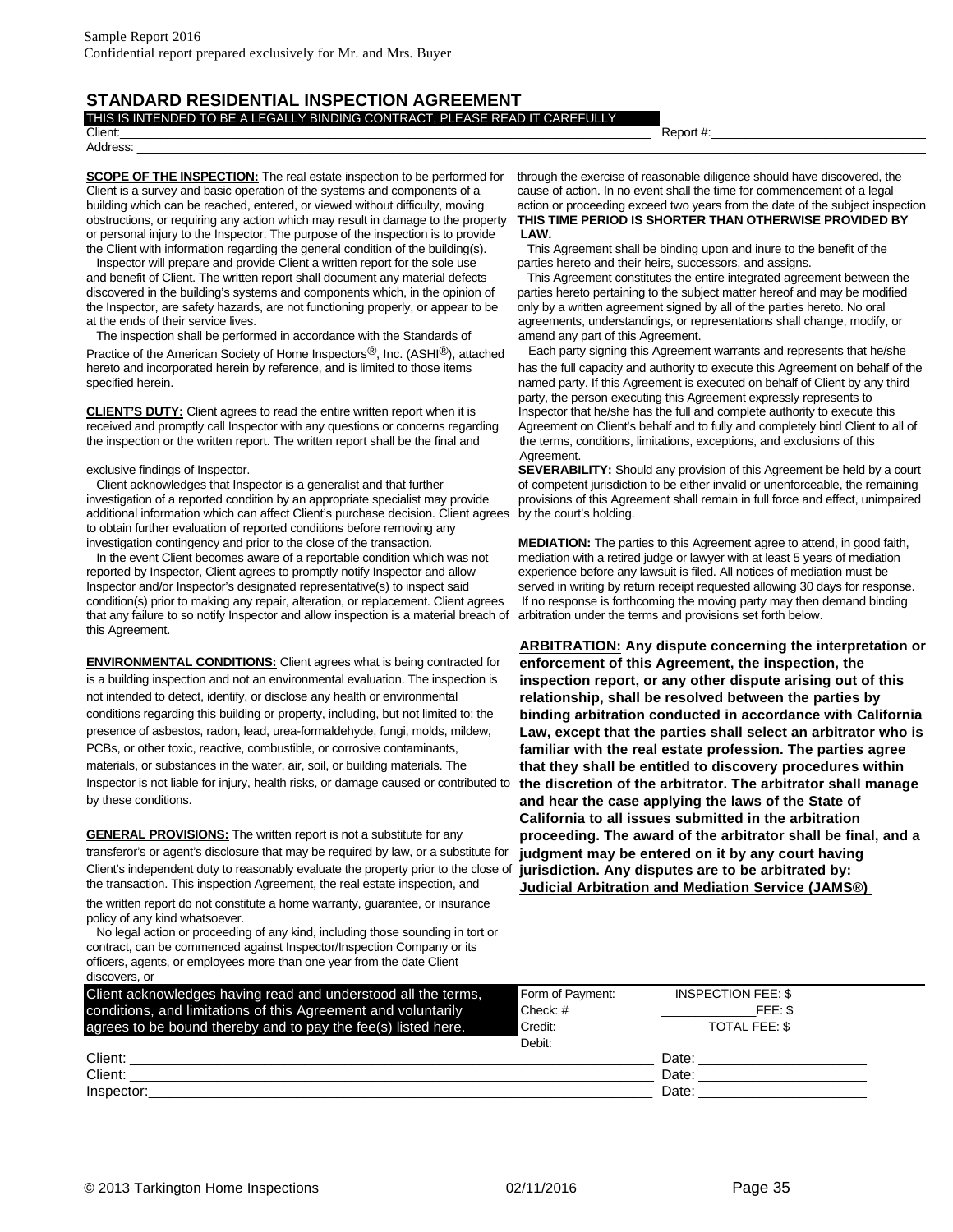## **ASHI STANDARDS OF PRACTICE**

#### **1. INTRODUCTION**

The American Society of Home Inspectors®, Inc. (ASHI®) is a not-for-profit professional society established in 1976. Membership in ASHI is voluntary and its members are private home *inspectors.* ASHI's objectives include promotion of excellence within the profession and continual improvement of its members' *inspection* services to the public.

#### **2. PURPOSE AND SCOPE**

**2.1** The purpose of this document is to establish a minimum standard (Standard) for *home inspections* performed by *home inspectors* who subscribe to this Standard. *Home inspections* performed using this Standard are intended to provide the client with information about the condition of inspected *systems* and *components* at the time of the *home inspection.* 

**2.2 The** *inspector* **shall: A.** *inspect readily accessible,* visually observable, *installed systems* and *components* listed in this Standard. **B.** provide the client with a written report, using a format and medium selected by the *inspector,* that states:

1. those *systems* and *components* inspected that, in the professional judgment of the *inspector,* are not functioning properly, significantly deficient, *unsafe*, or are near the end of their service lives; 2. recommendations to correct, or monitor for future correction, the deficiencies reported in 2.2.B.1, or items needing *further evaluation* (Per Exclusion 13.2.A.5 the *inspector* is NOT required to determine methods, materials, or costs of corrections.); 3. reasoning or explanation as to the nature of the deficiencies reported in 2.2.B.1, that are not self-evident; 4. those *systems* and *components* designated for inspection in this Standard that were present at the time of the *home inspection* but were not inspected and the reason(s) they were not inspected. **C.** adhere to the ASHI® Code of Ethics for the Home Inspection Profession.

**2.3** This Standard is not intended to limit the *inspector* from: **A.** including other services or *systems* and *components* in addition to those required in Section 2.2.A; **B.** designing or specifying repairs, provided the *inspector* is appropriately qualified and willing to do so; **C.** excluding *systems* and *components* from the *inspection* if requested or agreed to by the client.

#### **3. STRUCTURAL COMPONENTS**

**3.1 The** *inspector* **shall: A.** *inspect structural components* including the foundation and framing. **B.** *describe:* 1. the methods used to inspect *under-floor crawlspaces* and attics; 2. the foundation; 3. the floor structure; 4. the wall structure; 5. the ceiling structure; 6. the roof structure.

**3.2 The** *inspector* **is NOT required to: A.** provide *engineering* or architectural services or analysis; **B.** offer an opinion about the adequacy of *structural systems* and *components;* **C.** enter *under-floor crawlspace* areas that have less than 24 inches of vertical clearance between *components* and the ground or that have an access opening smaller than 16 inches by 24 inches; **D.** traverse attic load-bearing *components* that are concealed by insulation or by other materials.

#### **4. EXTERIOR**

**4.1 The** *inspector* **shall: A.** *inspect:* 1. *wall coverings,* flashing, and trim; 2. exterior doors; 3. attached and adjacent decks, balconies, stoops, steps, porches, and their associated railings; 4. eaves, soffits, and fascias where accessible from the ground level; 5. vegetation, grading, surface drainage, and retaining walls that are likely to adversely affect the building; 6. adjacent and entryway walkways, patios, and driveways. **B.** *describe wall coverings.* 

**4.2 The** *inspector* **is NOT required to** *inspect:* **A.** screening, shutters, awnings, and similar seasonal accessories; **B.** fences, boundary walls, and similar structures; **C.** geological and soil conditions; **D.** *recreational facilities;* **E.** outbuildings other than garages and carports; **F.** seawalls, break-walls, and docks; **G.** erosion control and earth stabilization measures.

#### **5. ROOFING**

**5.1 The** *inspector* **shall: A.** *inspect:* 1. roofing materials; 2*. roof drainage systems;* 3. flashing; 4. skylights, chimneys, and roof penetrations. **B.** *describe:* 1. roofing materials; 2. methods used to *inspect* the roofing. **5.2 The** *inspector* **is NOT required to** *inspect:* **A.** antennas; **B.** interiors of vent *systems,* flues, and chimneys that are not *readily accessible;* **C.** other *installed* accessories.

#### **6. PLUMBING**

**6.1 The** *inspector* **shall: A.** *inspect:* 1. interior water supply and distribution *systems* including fixtures and faucets; 2. interior drain, waste, and vent *systems* including fixtures; 3. water heating equipment and hot water supply *systems*; 4. vent *systems*, flues, and chimneys; 5. fuel storage and fuel distribution *systems*; 6. sewage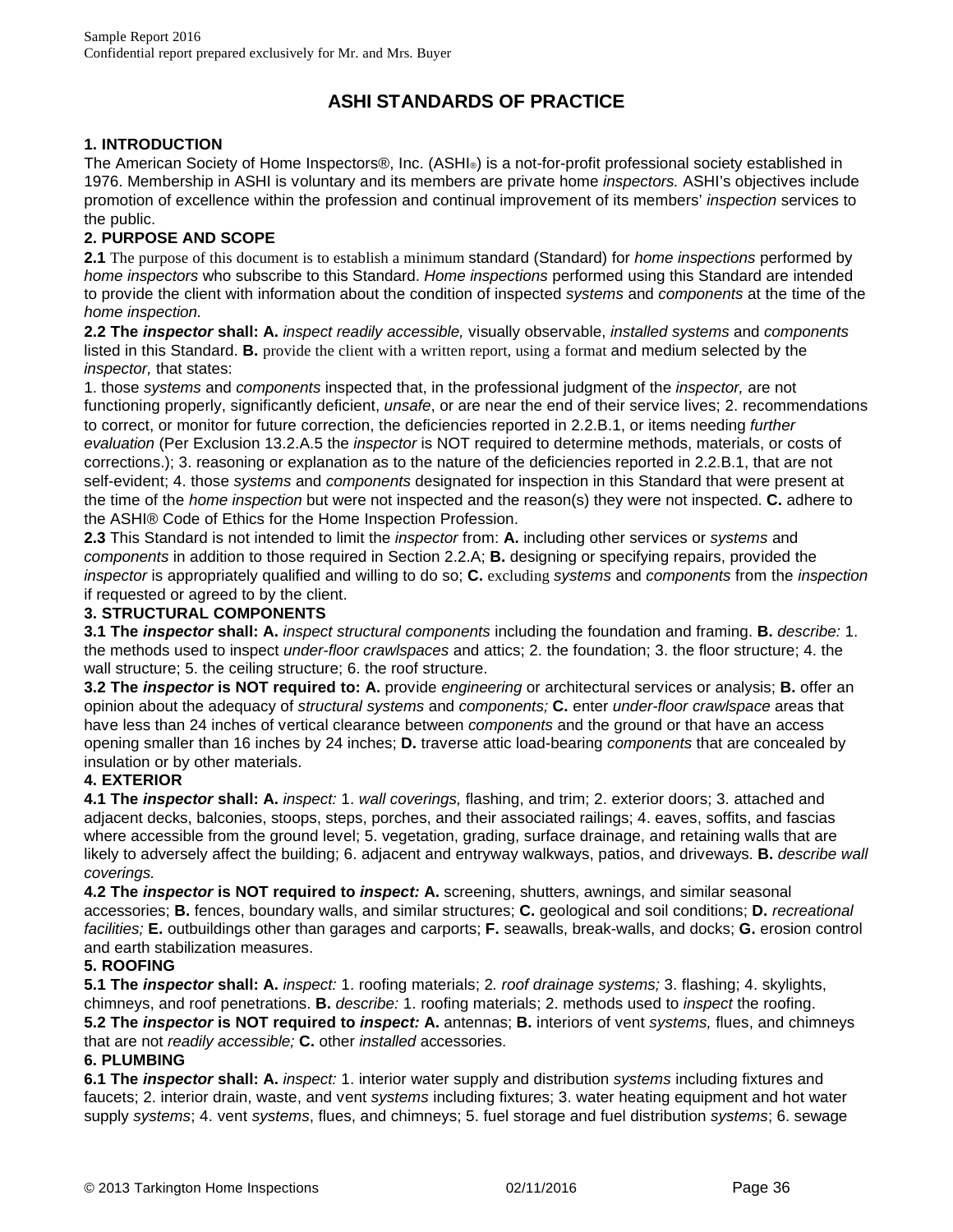ejectors, sump pumps, and related piping. **B.** *describe:* 1. interior water supply, drain, waste, and vent piping materials; 2. water heating equipment including energy source(s); 3. location of main water and fuel shut-off valves.

**6.2 The** *inspector* **is NOT required to: A.** *inspect*: 1. clothes washing machine connections; 2. interiors of vent *systems*, flues, and chimneys that are not *readily accessible*; 3. wells, well pumps, and water storage related equipment; 4. water conditioning *systems*; 5. solar, geothermal, and other renewable energy water heating *systems*; 6. manual and automatic fire extinguishing and sprinkler *systems* and landscape irrigation *systems*; 7. septic and other sewage disposal *systems*. **B.** *determine:* 1. whether water supply and sewage disposal are public or private; 2. water quality; 3. the adequacy of combustion air *components.* **C.** measure water supply flow and pressure, and well water quantity. **D.** fill shower pans and fixtures to test for leaks.

#### **7. ELECTRICAL**

**7.1 The** *inspector* **shall: A.** *inspect*: 1. service drop; 2. service entrance conductors, cables, and raceways; 3. service equipment and main disconnects; 4. service grounding; 5. interior *components* of service panels and subpanels; 6. conductors; 7. overcurrent protection devices; 8. a *representative number* of installed lighting fixtures, switches, and receptacles; 9. ground fault circuit interrupters and arc fault circuit interrupters. **B.** *describe:* 1. amperage rating of the service; 2. location of main disconnect(s) and subpanels; 3. presence or absence of smoke alarms and carbon monoxide alarms; 4. the predominant branch circuit wiring method.

**7.2 The** *inspector* **is NOT required to: A.** *inspect*: 1. remote control devices; 2. or test smoke and carbon monoxide alarms, security *systems*, and other signaling and warning devices; 3. low voltage wiring *systems* and *components*; 4. ancillary wiring *systems* and *components* not a part of the primary electrical power distribution system; 5. solar, geothermal, wind, and other renewable energy *systems*. **B.** measure amperage, voltage, and impedance. **C.** determine the age and type of smoke alarms and carbon monoxide alarms.

#### **8. HEATING**

**8.1 The** *inspector* **shall: A.** open readily openable access panels. **B.** *inspect*: 1. installed heating equipment; 2. vent *systems*, flues, and chimneys; 3. distribution systems. **C.** *describe:* 1. energy source(s); 2. heating *systems*. **8.2 The** *inspector* **is NOT required to: A.** *inspect:* 1. interiors of vent *systems*, flues, and chimneys that are not *readily accessible*; 2. heat exchangers; 3. humidifiers and dehumidifiers; 4. electric air cleaning and sanitizing devices; 5. heating *systems* using ground-source, water-source, solar, and renewable energy technologies; 6. heat-recovery and similar whole-house mechanical ventilation *systems*. **B.** *determine:* 1. heat supply adequacy and distribution balance; 2. the adequacy of combustion air *components*.

#### **9. AIR CONDITIONING**

**9.1 The** *inspector* **shall: A.** open *readily openable access panels.* **B.** *inspect:* 1. central and permanently installed cooling equipment; 2. distribution *systems*. **C.** *describe:* 1. energy source(s); 2. cooling *systems*. **9.2 The** *inspector* **is NOT required to: A.** *inspect* electric air cleaning and sanitizing devices; **B.** determine cooling supply adequacy and distribution balance; **C.** *inspect* cooling units that are not permanently *installed* or that are *installed* in windows; **D.** *inspect* cooling *systems* using ground-source, water-source, solar, and renewable energy technologies.

#### **10. INTERIORS**

**10.1 The** *inspector* **shall inspect: A.** walls, ceilings, and floors; **B.** steps, stairways, and railings; **C.** countertops and a *representative number* of *installed* cabinets; **D.** a *representative number* of doors and windows; **E.** garage vehicle doors and garage vehicle door operators; **F.** *installed* ovens, ranges, surface cooking appliances, microwave ovens, dishwashing machines, and food waste grinders by *using normal operating controls* to activate the primary function.

**10.2 The** *inspector* **is NOT required to** *inspect:* **A.** paint, wallpaper, and other finish treatments; **B.** floor coverings; **C.** window treatments; **D.** coatings on and the hermetic seals between panes of window glass; **E.** central vacuum *systems*; **F.** *recreational facilities;* **G.** *installed* and free-standing kitchen and laundry appliances not listed in Section 10.1.F; **H.** appliance thermostats including their calibration, adequacy of heating elements, self cleaning oven cycles, indicator lights, door seals, timers, clocks, timed features, and other specialized features of the appliance. **I.** operate, or confirm the operation of every control and feature of an inspected appliance.

#### **11. INSULATION AND VENTILATION**

**11.1 The** *inspector* **shall: A.** *inspect:* 1. insulation and vapor retarders in unfinished spaces; 2. ventilation of attics and foundation areas; 3. kitchen, bathroom, laundry, and similar exhaust *systems*; 4. clothes dryer exhaust *systems*. **B.** *describe:* 

1. insulation and vapor retarders in unfinished spaces; 2. absence of insulation in unfinished spaces at conditioned surfaces.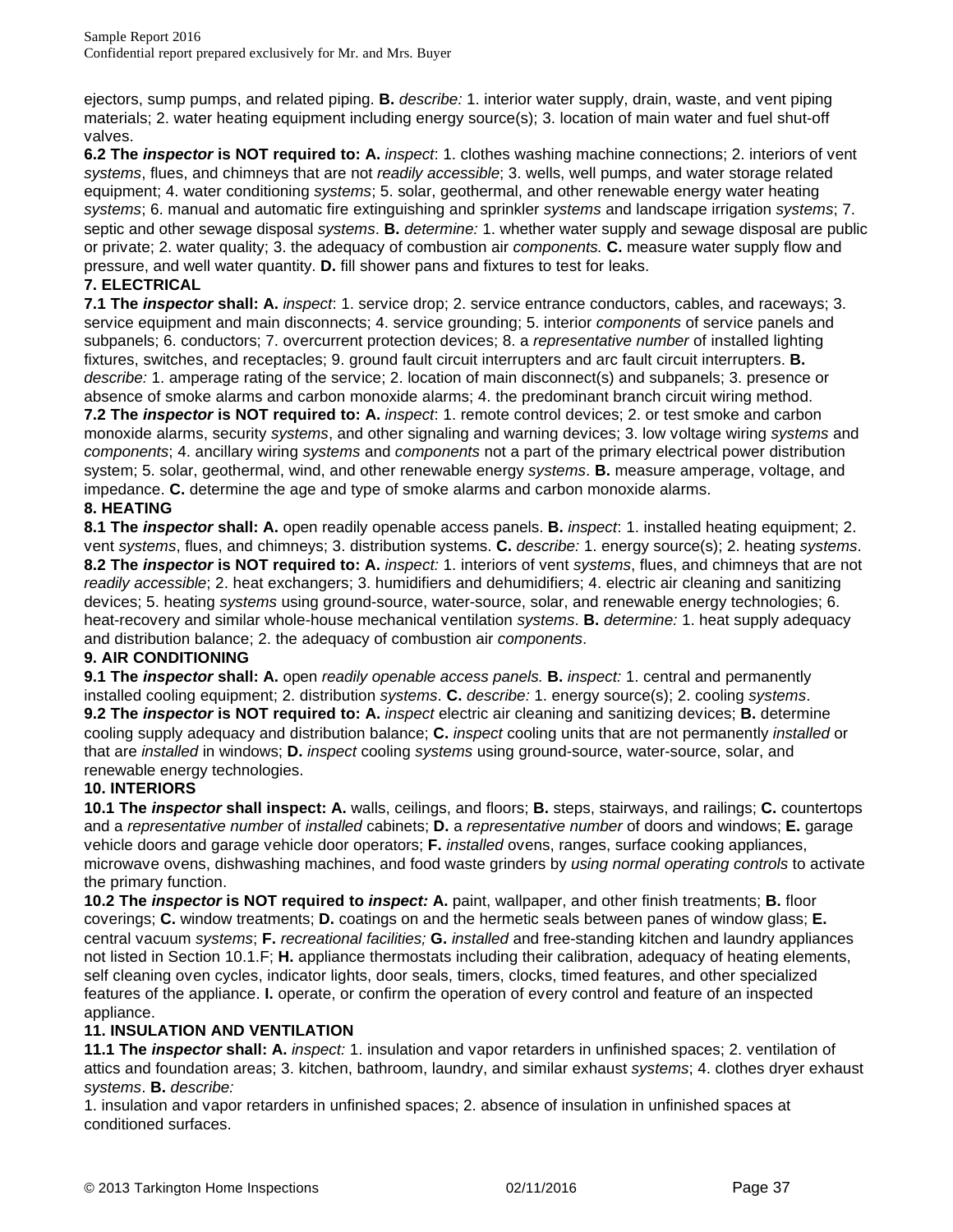### **11.2** The *inspector* is NOT required to disturb insulation.

#### **12. FIREPLACES AND FUEL-BURNING APPLIANCES**

**12.1 The** *inspector* **shall: A.** *inspect:* 1. fuel-burning fireplaces, stoves, and fireplace inserts; 2. fuel-burning accessories *installed* in fireplaces; 3. chimneys and vent *systems*. **B.** *describe systems* and *components* listed in 12.1.A.1 and .2.

**12.2 The** *inspector* **is NOT required to: A.** *inspect:* 1. interiors of vent *systems*, flues, and chimneys that are not *readily accessible*; 2. fire screens and doors; 3. seals and gaskets; 4. automatic fuel feed devices; 5. mantles and fireplace surrounds; 6. combustion air *components* and to determine their adequacy; 7. heat distribution assists (gravity fed and fan assisted); 8. fuel-burning fireplaces and appliances located outside the *inspected* structures. **B.** determine draft characteristics. **C.** move fireplace inserts and stoves or firebox contents.

#### **13. GENERAL LIMITATIONS AND EXCLUSIONS**

#### **13.1 General limitations**

**A.** The *inspector* is NOT required to perform actions, or to make determinations, or to make recommendations not specifically stated in this Standard.

**B.** *Inspections* performed using this Standard:

1. are not *technically exhaustive;* 2. are not required to identify and to report: a. concealed conditions, latent defects, consequential damages, and b. cosmetic imperfections that do not significantly affect a *component's* performance of its intended function.

**C.** This Standard applies to buildings with four or fewer dwelling units and their attached and detached garages and carports.

**D.** This Standard shall not limit or prevent the inspector from meeting state statutes which license professional home inspection and home inspectors.

**E.** Redundancy in the description of the requirements, limitations, and exclusions regarding the scope of the *home inspection* is provided for emphasis only.

#### **13.2 General exclusions**

**A. The** *inspector* **is NOT required to determine:** 1. the condition of *systems* and *components* that are not *readily accessible*; 2. the remaining life expectancy of *systems* and *components*; 3. the strength, adequacy, effectiveness, and efficiency of *systems* and *components;* 4. the causes of conditions and deficiencies; 5. methods, materials, and costs of corrections; 6. future conditions including but not limited to failure of *systems* and *components*; 7. the suitability of the property for specialized uses; 8. compliance of *systems* and *components* with past and present requirements and guidelines (codes, regulations, laws, ordinances, specifications, installation and maintenance instructions, use and care guides, etc.); 9. the market value of the property and its marketability; 10. the advisability of purchasing the property; 11. the presence of plants, animals, and other life forms and substances that may be hazardous or harmful to humans including, but not limited to, wood destroying organisms, molds and mold-like substances; 12. the presence of environmental hazards including, but not limited to, allergens, toxins, carcinogens, electromagnetic radiation, noise, radioactive substances, and contaminants in building materials, soil, water, and air; 13. the effectiveness of *systems installed* and methods used to control or remove suspected hazardous plants, animals, and environmental hazards; 14. operating costs of *systems* and *components*; 15. acoustical properties of *systems* and *components*; 16. soil conditions relating to geotechnical or hydrologic specialties; 17. whether items, materials, conditions and *components* are subject to recall, controversy, litigation, product liability, and other adverse claims and conditions.

**B. The** *inspector* **is NOT required to offer:** 1. or to perform acts or services contrary to law or to government regulations; 2. or to perform architectural, *engineering,* contracting, or surveying services or to confirm or to evaluate such services performed by others; 3. or to perform trades or professional services other than *home inspection;* 4. warranties or guarantees.

**C. The** *inspector* **is NOT required to operate:** 1. *systems* and *components* that are shut down or otherwise inoperable; 2. *systems* and *components* that do not respond to *normal operating controls;* 3. shut-off valves and manual stop valves; 4. *automatic safety controls.* 

**D. The** *inspector* **is NOT required to enter:** 1. areas that will, in the professional judgment of the *inspector,* likely be dangerous to the *inspector* or to other persons, or to damage the property or its *systems* and *components*; 2. *under-floor crawlspaces* and attics that are not *readily accessible*.

**E. The** *inspector* **is NOT required to** *inspect:* 1. underground items including, but not limited to, underground storage tanks and other underground indications of their presence, whether abandoned or active; 2. items that are not *installed;* 3. *installed decorative* items; 4. items in areas that are not entered in accordance with 13.2.D; 5. detached structures other than garages and carports; 6. common elements and common areas in multi-unit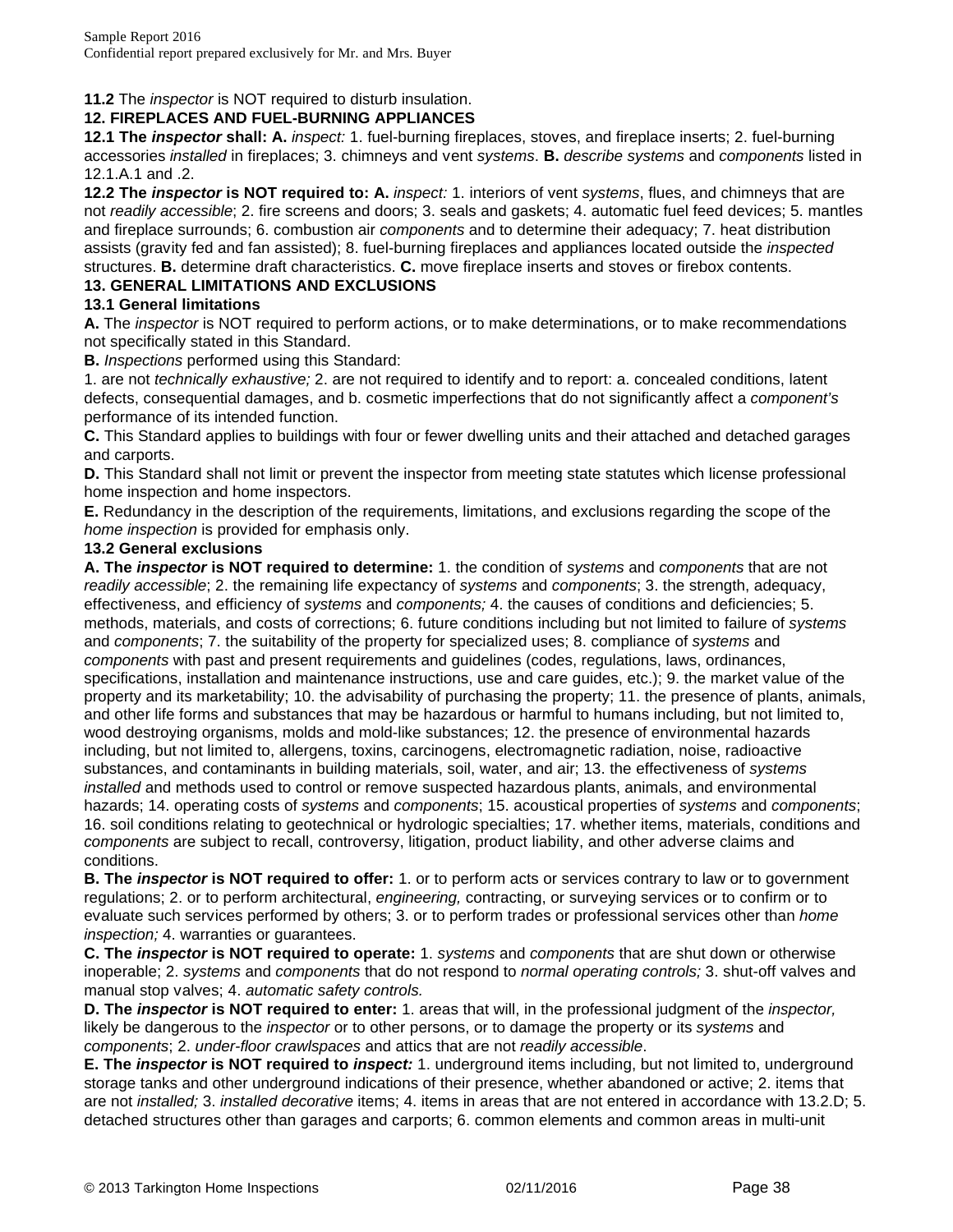housing, such as condominium properties and cooperative housing; 7. every occurrence of multiple similar *components*; 8. outdoor cooking appliances.

**F. The** *inspector* **is NOT required to:** 1. perform procedures or operations that will, in the professional judgment of the *inspector,* likely be dangerous to the *inspector* or to other persons, or to damage the property or its *systems* or *components*; 2. *describe* or report on *systems* and *components* that are not included in this Standard and that were not *inspected;* 3. move personal property, furniture, equipment, plants, soil, snow, ice, and debris; 4*. dismantle systems* and *components*, except as explicitly required by this Standard; 5. reset, reprogram, or otherwise adjust devices, *systems*, and *components* affected by *inspection* required by this Standard; 6. ignite or extinguish fires, pilot lights, burners, and other open flames that require manual ignition; 7. probe surfaces that would be damaged or where no deterioration is visible or presumed to exist. **14. GLOSSARY OF ITALICIZED TERMS** 

**Automatic Safety Controls** Devices designed and *installed* to protect *systems* and *components* from unsafe conditions

**Component** A part of a *system* 

**Decorative** Ornamental; not required for the proper operation of the essential *systems* and *components* of a home

**Describe** To identify (in writing) a *system* and *component* by its type or other distinguishing characteristics **Dismantle** To take apart or remove *components*, devices, or pieces of equipment that would not be taken apart or removed by a homeowner in the course of normal maintenance

**Engineering** The application of scientific knowledge for the design, control, or use of building structures, equipment, or apparatus

**Further Evaluation** Examination and analysis by a qualified professional, tradesman, or service technician beyond that provided by a *home inspection* 

**Home Inspection** The process by which an *inspector* visually examines the *readily accessible systems* and *components* of a home and *describes* those *systems* and *components* using this Standard

**Inspect** The process of examining *readily accessible systems* and *components* by (1) applying this Standard, and (2) operating *normal operating controls,* and (3) opening *readily openable access panels* 

**Inspector** A person hired to examine *systems* and *components* of a building using this Standard **Installed** Attached such that removal requires tools

**Normal Operating Controls** Devices such as thermostats, switches, and valves intended to be operated by the homeowner

**Readily Accessible** Available for visual inspection without requiring moving of personal property, dismantling, destructive measures, or actions that will likely involve risk to persons or property

**Readily Openable Access Panel** A panel provided for homeowner inspection and maintenance that is *readily accessible*, within normal reach, can be opened by one person, and is not sealed in place

**Recreational Facilities** Spas, saunas, steam baths, swimming pools, exercise, entertainment, athletic, playground and other similar equipment, and associated accessories

**Representative Number** One *component* per room for multiple similar interior *components* such as windows and electric receptacles; one *component* on each side of the building for multiple similar exterior *components* 

**Roof Drainage Systems** *Components* used to carry water off a roof and away from a building **Shut Down** A state in which a *system* or *component* cannot be operated by *normal operating controls* 

**Structural Component** A *component* that supports non-variable forces or weights (dead loads) and variable forces or weights (live loads)

**System** A combination of interacting or interdependent *components*, assembled to carry out one or more functions

**Technically Exhaustive** An investigation that involves *dismantling,* the extensive use of advanced techniques, measurements, instruments, testing, calculations, or other means

**Under-floor Crawlspace** The area within the confines of the foundation and between the ground and the underside of the floor

**Unsafe** A condition in a *readily accessible*, *installed system* or *component* that is judged by the *inspector* to be a significant risk of serious bodily injury during normal, day-to-day use; the risk may be due to damage,

deterioration, improper installation, or a change in accepted residential construction practices

**Wall Covering** A protective or insulating layer fixed to the outside of a building such as: aluminum, brick, EIFS, stone, stucco, vinyl, and wood

**Wiring Method** Identification of electrical conductors or wires by their general type, such as non-metallic sheathed cable, armored cable, and knob and tube, etc.